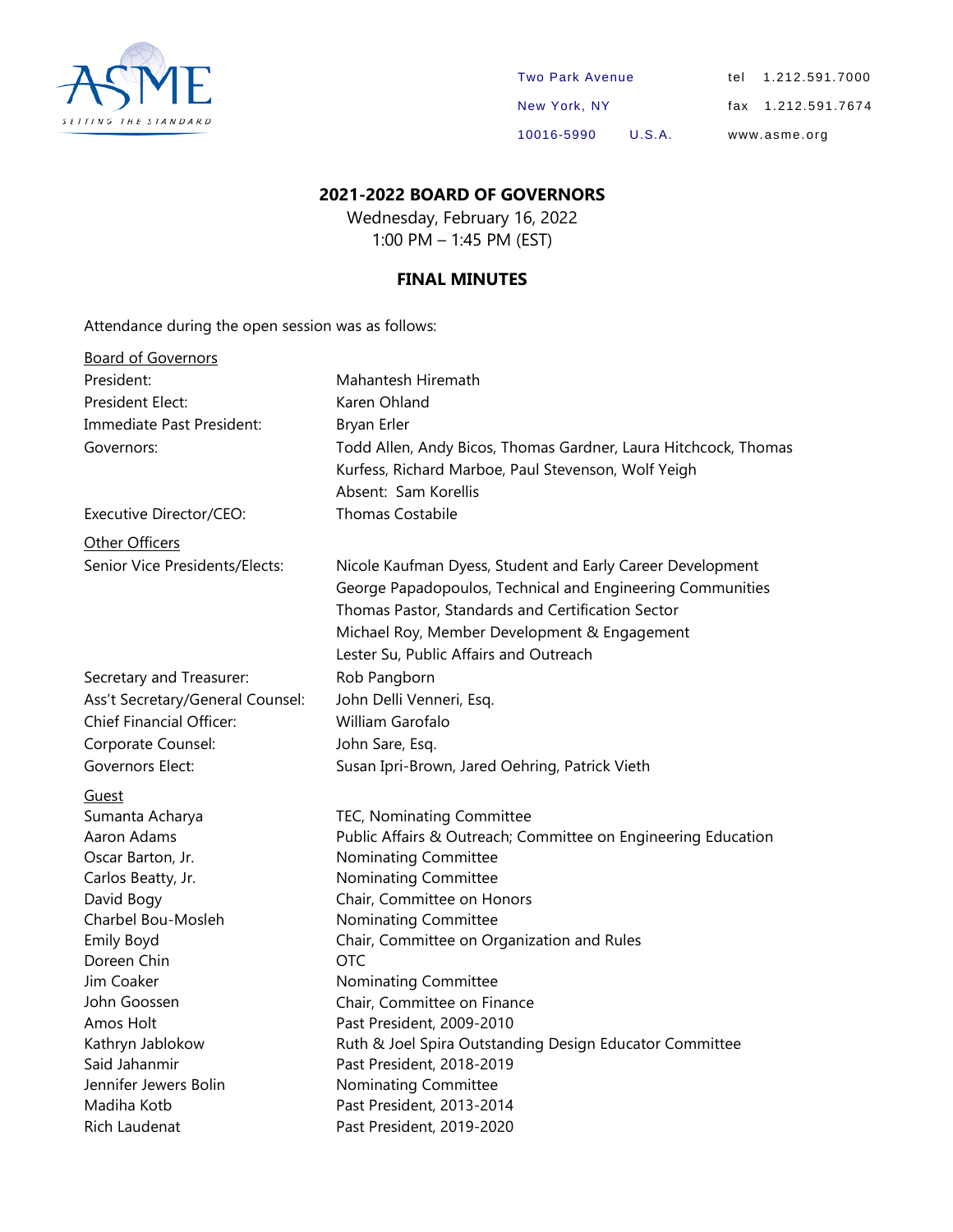2021-2022 Board of Governors Meeting Minutes February 16, 2022 Page 2 of 5

Kelly McGrath Member Frank Michell **Chair**, Clean Energy Johnny Murrell **Nominating Committee** Jacalynn Sharp BOG Intern Rick Swayne **Nominating Committee** Callie Tourigny Chair, VOLT Sarah Wheeland Nominating Committee

#### Staff

RuthAnn Bigley Manager, Governance Programs Susie Cabanas Manager, Global Alliances and Board Operations Chandra Clouden Sr. Managing Director, Human Resources & Organizational Development Philip DiVietro Managing Director, Publishing Michael Johnson Chief Strategy Officer Jeff Patterson Chief Operating Officer Allian Pratt **Managing Director, Global Alliances & Board Operations** Karen Russo **Nightlands** Director, Board Operations David Soukup Managing Director, Governance

#### **1. Opening of Meeting**

- 1.1 Call to Order: On February 16, 2022, a meeting of the 2021-2022 Board of Governors of the American Society of Mechanical Engineers was held using the Zoom communications application. A quorum was present, and the meeting was called to order by President Hiremath at 1:04 PM Eastern Standard Time.
- 1.2 Adoption of the Agenda: The Board voted to adopt the agenda as circulated on February 2, 2022.
- 1.3 President's Remarks: President Hiremath welcomed all to the meeting and began by quoting a tweet sent by the Department of Energy on Valentine's Day. "Love is like dark matter. You can't see it, but you know it's there." When President Hiremath looks at all of the attendees, it's because of their love for ASME. Like dark matter, you don't question it but it's always there.

Helen Mearns Chair, Standards Committee Monica Moman Saunders Chair, Old Guard Committee Sayee Raghunathan Member, BPV Committee Victoria Rockwell Past President, 2011-2012 Keith Roe **Chair, Committee of Past Presidents** Dave Schlessinger **Chair, Rail Transportation Division** Robert Sims Past President, 2014-2015 David Smith Nominating Committee Alternate Scott Stallard Chair, Industry Advisory Board Jaroslaw Szwedowicz TEC, Nominating Committee Beth Todd Member, Nominating Committee Bill Weiblen Past President, 2001-2002 Charla Wise **Past President, 2017-2018** Sam Zamrik **Past President, 2007-2008**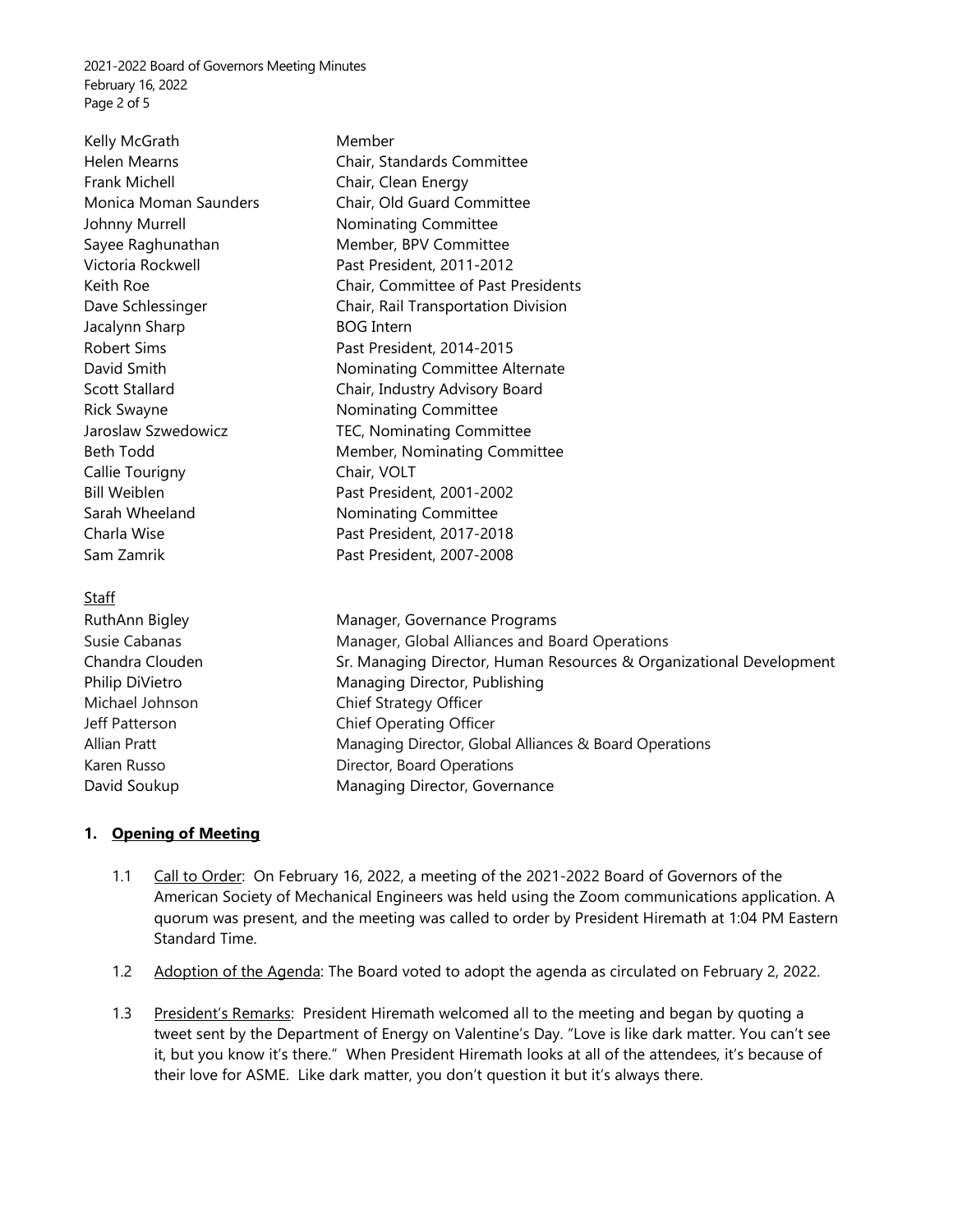During this extraordinary phase in the history of the Society, he praised everyone for maintaining a sense of commitment and clarity of thought. All have persevered despite being compelled to meet virtually with the same fervor as meeting in person.

The ASME Foundation continues to make great progress under the leadership of Keith Roe, and it is approaching its goal of \$50 million. ASME's vision of engineering for the benefit of humanity is appealing and suited to draw a long list of donors. President Hiremath appealed to those on the call to utilize their personal and professional networks and identify prospects.

The constitutional changes have been adopted and we are now in the process of implementing those changes. As we transition into a regular cadence, ASME will employ a hybrid process for selecting Board nominees this year and the next. ASME wants a pool of candidates that are ready and willing to enter the selection process. President Hiremath feels that everyone has a responsibility to scour into their networks and identify potential candidates.

President Hiremath offered that more can be done to assist the ECLIPSE Interns by providing them with a career path once they finish their commitment on their current assignment. We must identify their interests and find a home for them. Mentors are needed to guide them, and President Hiremath offered himself as one and encouraged any of the interns to reach out to him.

In closing, President Hiremath feels privileged to have this opportunity to lead this Board and represent the Society to the world community. In September he spent a day with other professional society leaders and was sad to see that several of them have struggled through the pandemic with falling revenues and dwindling membership. Compared to that, we have been fortunate with the commitment of the Board of Governors and the support from ASME's Executive Director and CEO, Tom Costabile. The commitment to making the Society prolific, brilliant, and healthy is a pledge for its future. He thanked everyone for their support, wisdom, counsel, and love for ASME.

1.4 Executive Director/CEO's Remarks: Mr. Costabile thanked everyone for joining the meeting and extends his appreciation for everyone's collective support and guidance.

Last week, ASME held a set of virtual Code Week meetings. The team was pleased with its success and the volunteers and staff are now focused on the next in-person meeting to be held on May 1 – 5, 2022 in New Orleans, LA in conjunction with the National Board of Pressure Vessel Inspectors as part of their annual meeting.

With respect to in-person meetings, the Offshore Technology Conference (OTC) will be held the same week in May in Houston. The OTC Executive Committee has decided that this event will only be in-person with no virtual component. Other scheduled in-person events are OMAE in Hamburg, Germany the first week of June, 2022; Turbo Expo in Rotterdam, The Netherlands the second week of June, 2022; ASME's Annual Meeting in Scottsdale, AZ the third week of June, 2022; and IMECE which will be in-person in November, 2022 location to be determined. Before each event, ASME will evaluate the federal, state, and local requirements and adhere to all vaccination and safety protocols as required.

Mr. Costabile further reported that on February 17, 2022, there will be a meeting with the landlord for our 2 Park Avenue headquarters regarding future use of our space. ASME's Facilities team has been working with a real estate consultant and architect to develop a reduced footprint utilizing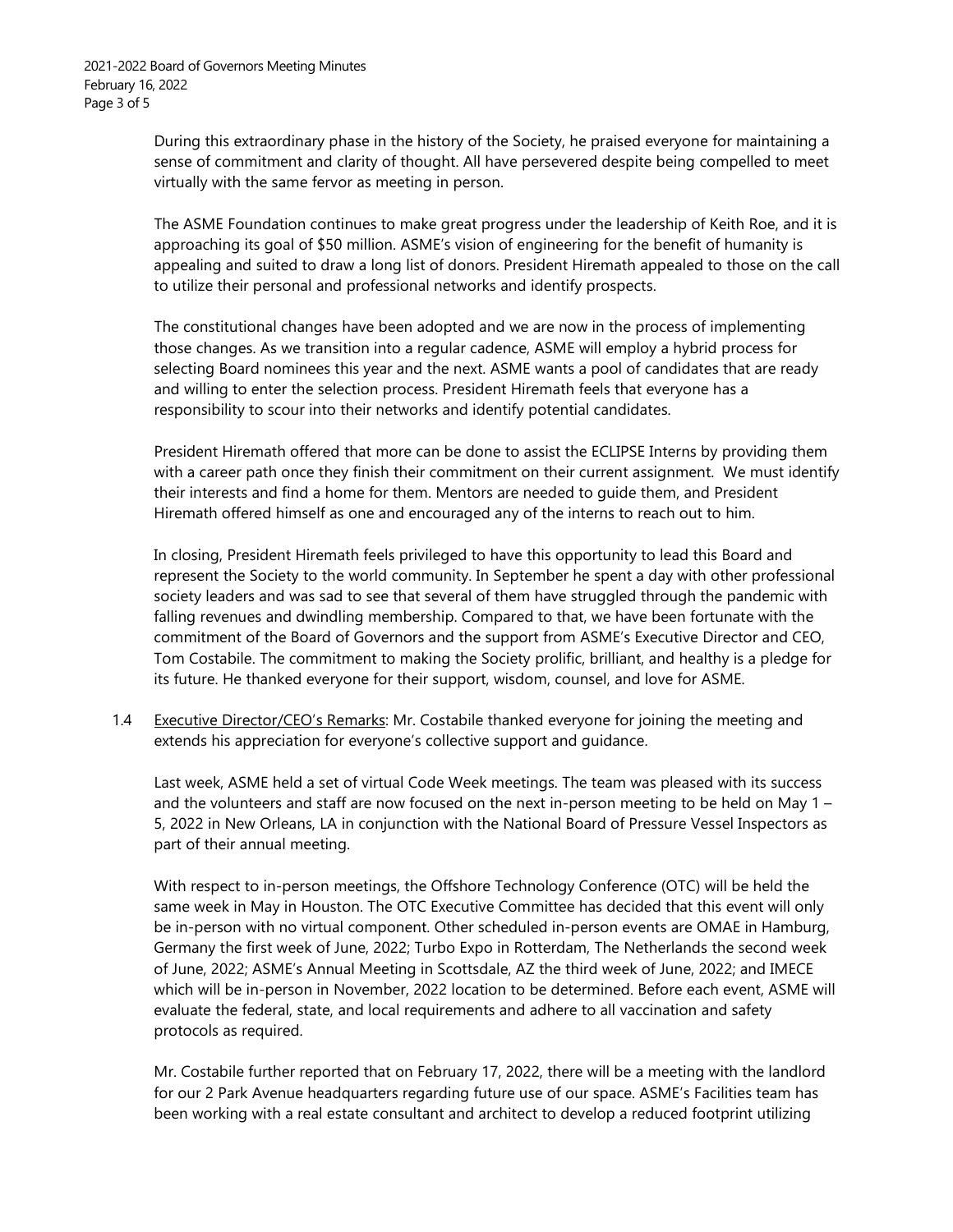2021-2022 Board of Governors Meeting Minutes February 16, 2022 Page 4 of 5

> only one floor in NYC. Currently there is a phased plan to reopen all ASME U.S. offices on March 14, 2022 with limited access. The situation in China and India will continue to be monitored.

Mr. Costabile is pleased with the support and buy-in by the majority of the volunteers, as we continue to make significant progress in our Diversity, Equity, and Inclusion (DEI) efforts. The DEI Toolkit continues to gain momentum and use. Kevin Russ joined ASME on January 24, 2022 as the Director of DEI. Mr. Russ is reviewing staff DEI efforts as he transitions and will be attending the annual meeting in Scottsdale.

The ASME Foundation campaign is still in the quiet phase through January 31, 2022, with over \$8.1 million raised. In the works are several multi-million-dollar donations. Mr. Costabile advised that the Foundation team has received verbal notification from a major foundation for engineering and global development programs primarily in Africa. This program should generate a gift between \$4 to \$5 million over a 3-year period.

Lastly, the Programs team is working through details of a contract with Amazon Web Services (AWS). This is to conduct a two-stage pilot of the K-12 STEM initiative with Amazon committing \$107,000. If all proceeds as planned, ASME will support AWS with a national level implementation plan which will likely generate significant multi-million-dollar gifts over a several year period.

1.5 Consent Items for Action: No requests were received to remove any items from the Consent Agenda.

The Board voted to approve the items on the Consent Items for Action:

- 1.5.1 Approval of Minutes of November 14, 2021
- 1.5.2 By-Law Changes to Align with Approved Constitutional Changes
- 1.5.3 Proposed Appointments
- 1.5.4 New Society Level Award ASME DeVor-Kapoor Manufacturing Medal

#### **2 Open Session Agenda Items**

2.1 Financial Update: Bill Garofalo presented ASME's financial results for the first seven months of the fiscal year through January. The financial information was only for ASME and did not include Techstreet or Metrix which are reported separately.

The actual variances versus budget for revenue shows a favorability in revenue. The driver on the revenue is mainly due to higher revenue per activity than originally budgeted. There continues to be a shift from print to digital code sales.

The investment portfolio mix is at 69% equities and 31% fixed income. In January, 2022 the Executive Committee, in discussions with the Executive Team, COF and investment advisor, Bill Lowery, approved the liquidation of the Bridgeway Large Cap Value Fund and invested the same in the Dodge & Cox Stock Fund.

2.2 COF Membership: John Goossen presented an overview of the proposed Committee on Finance restructure including its composition, terms, process for consideration and appointments. He also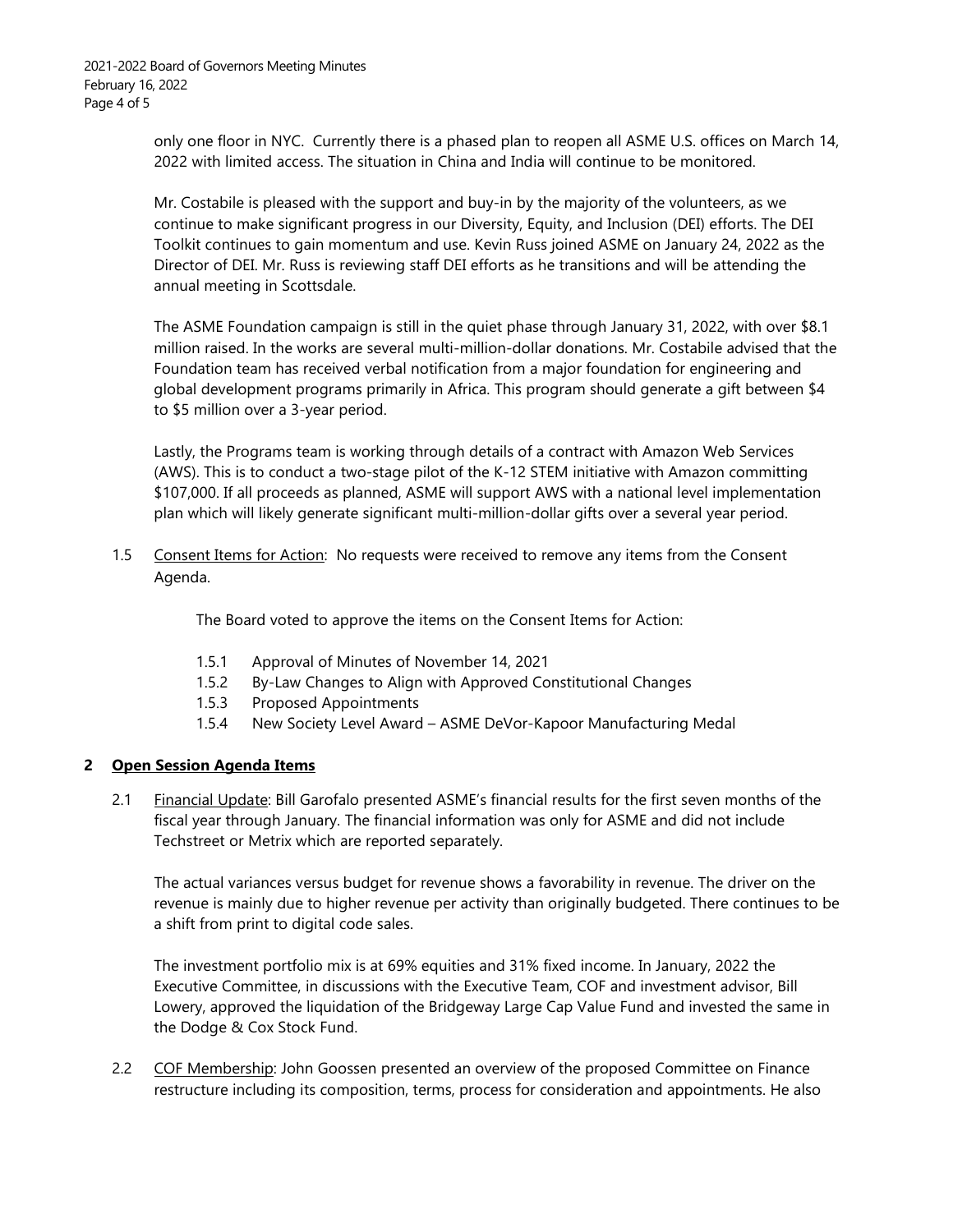2021-2022 Board of Governors Meeting Minutes February 16, 2022 Page 5 of 5

> reviewed the desired qualifications of members, as well as advantages and disadvantages of COF members with and without BOG experience, and the new by-law language.

After discussion, the Board:

VOTED to approve the following Motions:

"To approve for first reading changes to By-Law B5.2.5.2 as described herein."

"To approve the proposed implementation plan (described herein) for the members of the Committee on Finance, contingent on adoption of B5.2.5.2 at the April 19, 2022, Board of Governors meeting." (Minutes Appendix 2.2)

**3. New Business:** No new business was discussed.

#### **4. Open Session Information Items**

| <b>DATE</b>    | <b>DAY</b> | <b>TIME</b>           | <b>LOCATION</b>  |
|----------------|------------|-----------------------|------------------|
| April 19, 2022 | Tuesday    | 1:00 pm $-$ 4:00 pm   | Video Conference |
| June 19, 2022  | Sunday     | $8:00$ am $- 2:00$ pm | Scottsdale, AZ   |
| June 21, 2022  | Tuesday    | $8:00$ am $-3:00$ pm  | Scottsdale, AZ   |
| July 11, 2022  | Monday     | 1:00 pm $-$ 5:00 pm   | Houston, TX      |
| July 12, 2022  | Tuesday    | $8:30$ am $-5:00$ pm  | Houston, TX      |
| July 13, 2022  | Wednesday  | $8:30$ am $-12:00$ pm | Houston, TX      |

4.1 Dates of Future Meetings

**5. Adjournment –** The meeting adjourned on Wednesday, February 16, 2022 at 1:52 pm EST.

Robert N. Pangborn

Robert N. Pangborn Secretary

**\_**

#### **List of Appendices**

- 1.5.2 By-Law Changes to Align with Approved Constitutional Changes
- 1.5.3 Proposed Appointments
- 1.5.4 New Society Level Award-ASME DeVor-Kapoor Manufacturing Medal
- 2.2 COF Membership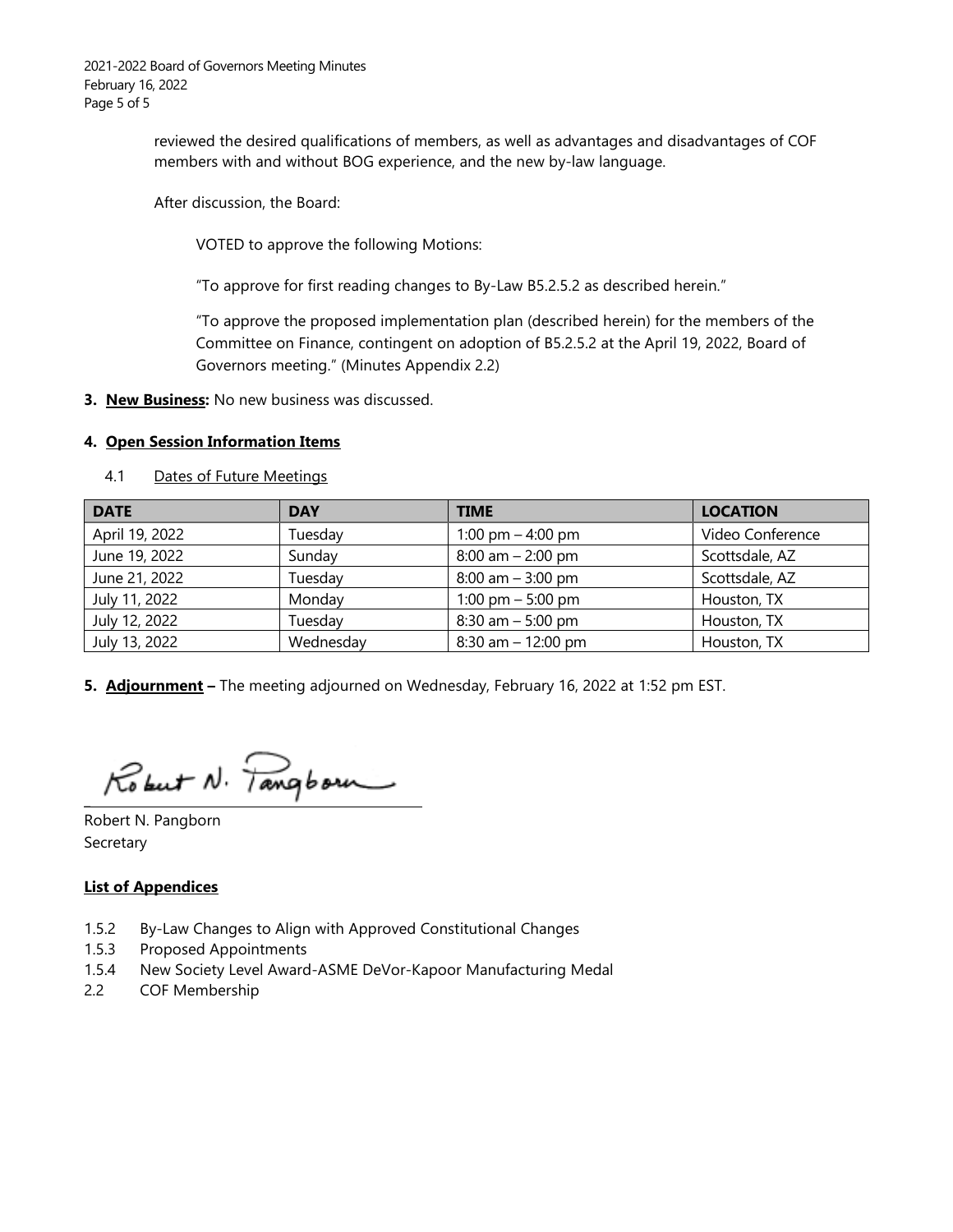

#### **Board of Governors Meeting Agenda Item Cover Memo**

|                                    | Date Submitted:<br>January 19, 2022          |  |                                                              |  |  |
|------------------------------------|----------------------------------------------|--|--------------------------------------------------------------|--|--|
| <b>BOG Meeting Date:</b>           |                                              |  | February 16, 2022                                            |  |  |
| To:                                | <b>Board of Governors</b>                    |  |                                                              |  |  |
|                                    | Committee on Organization and Rules<br>From: |  |                                                              |  |  |
| Presented by:<br><b>Emily Boyd</b> |                                              |  |                                                              |  |  |
| Agenda Title:                      |                                              |  | By-Law Changes to Align with Approved Constitutional Changes |  |  |

Agenda Item Executive Summary:

The ASME Members approved changes to the Constitution in November 2021. The changes to C4.1, C6.1 and C8.1.1 reflect the process for the selection of the ASME President by the sitting Board of Governors, the addition of up to two Board of Governors positions to be appointed by the Board for individuals who have demonstrated substantial philanthropic support of the Society's mission and sustained engagement with the field of engineering, the removal of the word Board to describe the highest unit of a Council, the elimination of vice presidents, the addition of Chief Financial Officer to the list of officers the Board of Governors may appoint annually and the addition of CEO to the Executive Director title.

By-Law changes related to these Constitutional Amendments are required.

In addition, there are changes to the By-Laws that update references to language, so they conform to accepted DEI standards.

Changes to Society Policies, and Operation Guides of the Board of Governors and other ASME units are contingent on the approval of the attached By-Laws.

Proposed motion for BOG Action: To approve for first reading changes to By-Laws B3.1, B3.2, B3.3, B4.1, B4.2, B4.3, B5.1, B5.2, B5.8, B6.1, B6.2 and B8.1

Attachment(s): By-Law Changes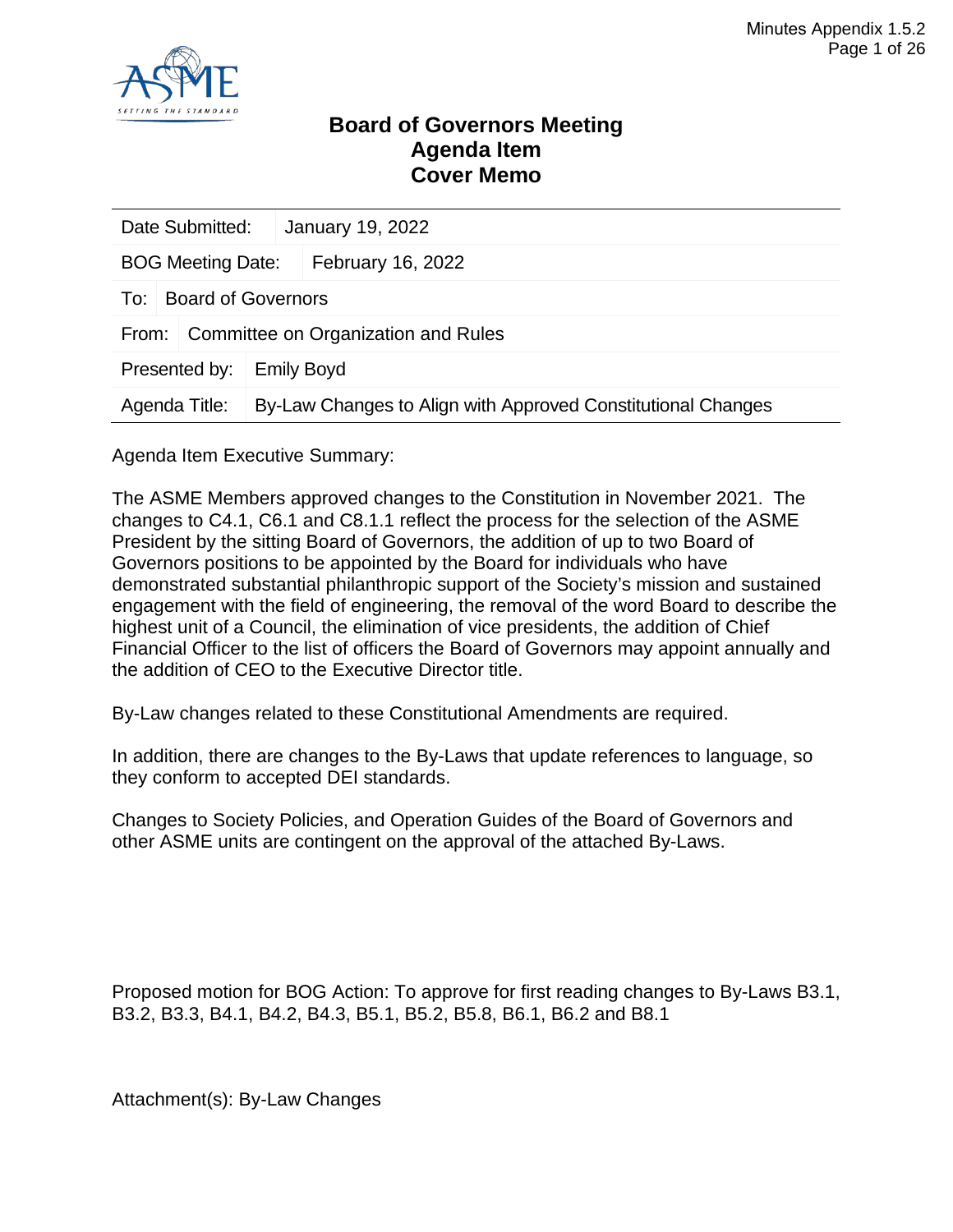#### **B3.1 MEMBERSHIP**

- B3.1.1 An applicant for admission to the Society in any grade, except to Fellow or Honorary Member, shall make application to the Executive Director/CEO on an approved form.
- B3.1.2 A proposal for promotion to Fellow must be initiated by a Fellow or Member of ASME and supported by three additional sponsors, two of whom must be Fellows or Members of ASME. All sponsors must be well acquainted with the nominee's qualifications as they relate to the requirements for promotion to Fellow.
- B3.1.3 Nomination and election of an Honorary Member shall be in accordance with the provisions of the By-Laws dealing with the Committee on Honors.
- B3.1.4 Advancement to the grade of Fellow shall be by a positive vote of three-quarters of the total number of ballots received from the Committee of Past Presidents entitled to vote. A past president shall not be entitled to vote on theirhis or her own nomination for Fellow.
- B3.1.5 Applicants shall be assigned in accordance with the policy set by the Board of Governors to the grades of membership to which their qualifications entitle them.
- B3.1.6 All procedures relating to admissions to and promotions in membership, except Honorary Member and Fellow membership grades, shall be administered by the Membership staff in accordance with the policy set by the Board of Governors.
- B3.1.7 An approved curriculum is one which leads to a degree in engineering or engineering technology.
- B3.1.8 A Student Member may participate in all the activities of the Society but shall not be permitted to vote at a Business Meeting of the Society or hold a positionn elective office except in a student-oriented or nontechnical/outreach unitGroup and the student section where the student is a member.
- B3.1.9 A Student Member shall not remain in this grade beyond the end of the calendar year of graduation or termination of enrollment as a student.
- B3.1.10 No more than five Honorary Members may be elected in any Society year.
- B3.1.11 A corporate member elevated to Honorary Member shall retain all of the rights and privileges of corporate membership.
- B3.1.12 The rights and privileges of every member shall be personal to the member and shall not be transferable except that each corporate member shall be entitled to vote on any question before any Business Meeting of the Society either in person or by a proxy given to a corporate member.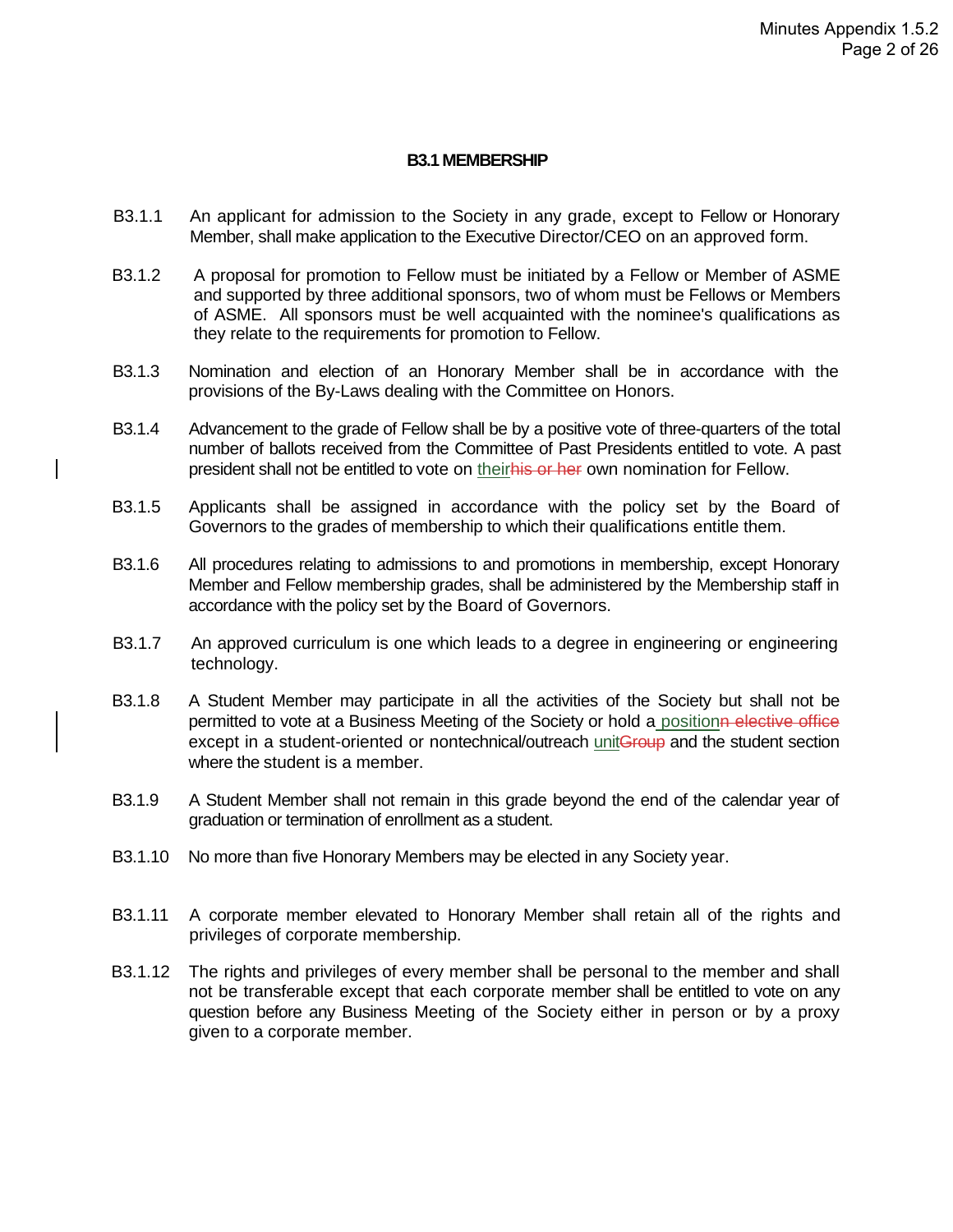- B3.1.13 Voting on matters which come before a Business Meeting of the Society will be done in person or by proxy. Only corporate members are entitled to vote. A corporate member may assign theirhis or her vote to another corporate member by proxy. The proxy must be signed and dated by the corporate member giving it and shall be submitted to the Executive Director/CEO for verification of the right of the corporate member to vote at the meeting for which the proxy is to be used.
- B3.1.14 When a request is received for a member's resignation, the Membership staff will adjust the member's record. Member resignations are reported in the demographic report issued monthly.

After a complaint or charge of unethical conduct based on the provisions of the Constitution, By-Laws, or Code of Ethics has been filed against a member, the member may resign with the stipulation that the Society will not accept any later application for renewed membership. Nevertheless, the Society will accept an application for renewed membership if:

- a. The designated member of the Investigative Panel, in accordance with established policies and procedures, has certified to the Executive Director/CEO that the complaint has been examined and is not a matter for action by the Society; or
- b. The member has been cleared of all charges under the established procedures of the Society.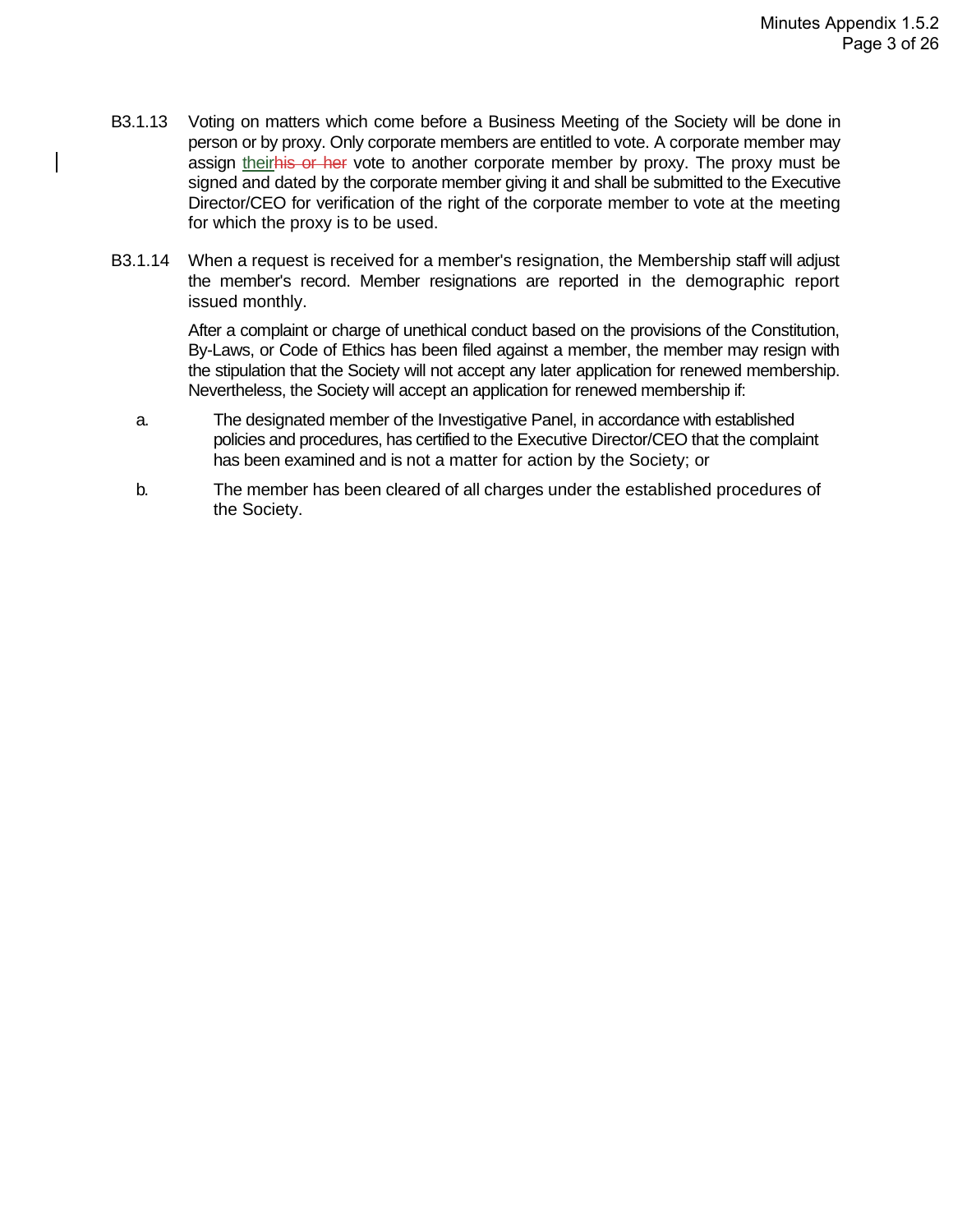#### **B3.2 FEES AND DUES**

- B3.2.1 The amount of any Application, Entrance, Promotion, or Reinstatement fees will be established by the Board of Governors.
- B3.2.2 The dues of any member or the entrance fee of a prospective member may be remitted for any special reason by the Membership staff. A member may appeal the Membership staff's decision on the remittance of "dues under special reason" to the Executive Director/CEO in conjunction with the President.

When a new dues structure is created, it must be approved by the Executive Director/CEO in conjunction with the President.

- B3.2.3 The application fee and that part of the annual dues to be charged to the new member for the fiscal year remaining after the date of notification of approval shall be payable within 30 days after that date. The election process shall not be considered to be complete until receipt of this payment by the Society.
- B3.2.4 Effective June 1, 2021, the membership period will be defined based on the anniversary date of the member. A member's join date is the "anniversary date" and continues for a rolling 12 months until renewed. The annual dues for each ensuing year shall be due and payable on or before the first day of a member's anniversary date and will take effect on June 1, 2021. Until such time that the change in anniversary date is implemented; or if the previous anniversary date term is not defined, applicable or known at the time of renewal; or in the case of pre-paid dues, the default anniversary date will be October 1.
- B3.2.5 A statement for annual dues shall be provided to each member before the anniversary date each year. Notice of arrears shall be sent thereafter.
- B3.2.6 If a member's dues have remained unpaid for one month, their publications may be withheld.
- B3.2.7 Any member whose dues remain unpaid for a period of one month shall be stricken from the roll of membership of the Society.
- B3.2.8 If, in the case of nonpayment of dues, the right to receive the publications of the Society or to vote be questioned, the fiscal books of the Society shall be conclusive evidence.
- B3.2.9 The Membership staff may restore to membership any person dropped from the rolls for nonpayment of dues upon such conditions as it may deem appropriate.
- B3.2.10 The Board of Governors shall, from time to time, as seems necessary, establish the dues for a Student Member and the corresponding services rendered.
- B3.2.11 A member who has paid dues for 35 years and in addition has (a) reached the age of 65 years, or (b) retired from theirhis or her regular work will be considered a life member.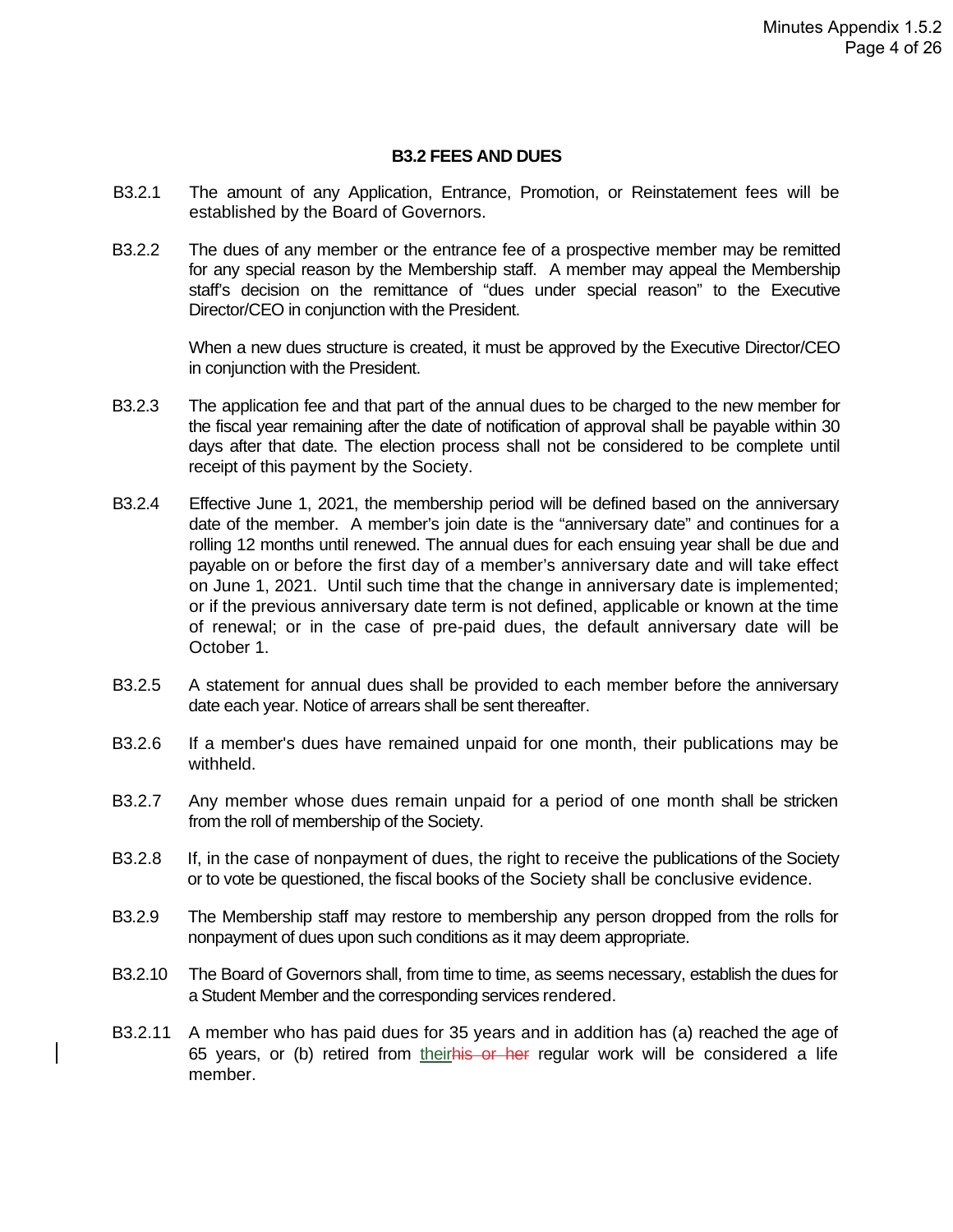Life Membership means membership without payment of dues. Upon becoming exempt from dues, the member continues in the previous grade of membership, but the word "Life" is added.

Any changes in the life membership criteria are subject to approval of the Board of Governors.

Effective March 18, 2000, and not retroactively, student years of membership will be included in the count of total years of membership as long as the graduated Student Member pays the first year Member dues (continuous membership from Student Member to Member).

B3.2.12 Any member except Student Member may pre-pay dues for life by paying the Society at one time the present worth of an annuity equal to the member's dues for the remaining required dues period.

> A prepaid member will become a Life Member 35 years after the date when theirhis or her continuous membership began and in addition has (a) reached the age of 65 years, or (b) retired from their his or her regular work.

B3.2.13 A member of a technical society with which the Society has a reciprocal agreement who applies for membership in ASME shall not be required to pay any entrance fee. Such an applicant must file formal application for membership and must meet the membership requirements of the grade of membership for which application is made. This exemption shall apply only for entrance to an equivalent or lower grade of membership.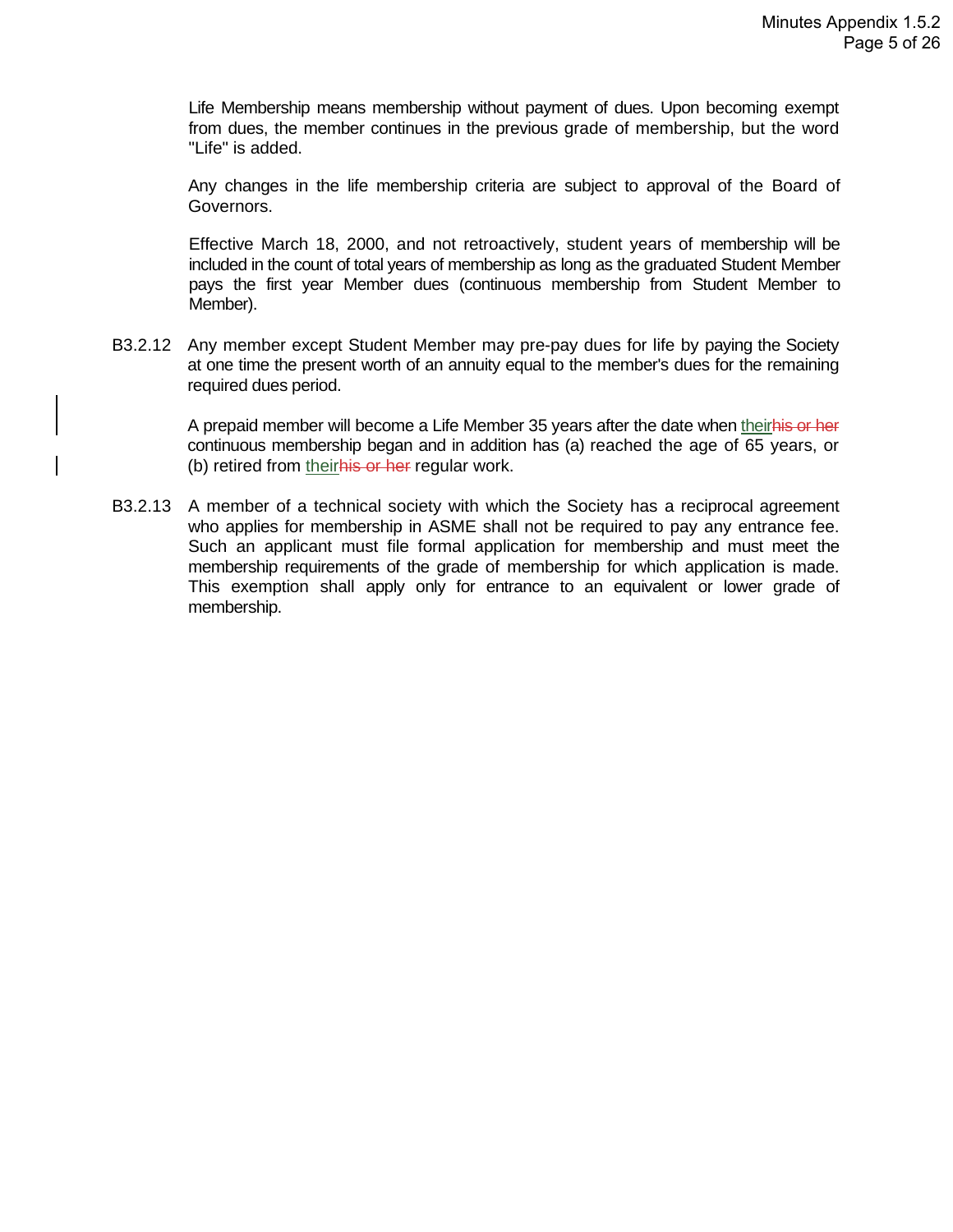Page 1 of 1

#### **B3.3 VIOLATION OF ETHICS**

- B3.3.1 Any member who has been found to have violated the Constitution, By-Laws, Code of Ethics, or Code of Conduct of the Society, may be expelled by the affirmative vote of a majority seven members of the Board of Governors.
- B3.3.2 The Board of Governors shall vote on the expulsion of any member only upon the recommendation of the Executive Committee (Code of Conduct Violation) or of an Investigative Panel (Ethics Violation). The Board of Governors shall not be bound by the recommendation of the Executive Committee or of an Investigative Panel and shall make its own determination of any disciplinary action.
- B3.3.3 The Investigative Panel which shall hear and present a report upon charges against an accused member shall be chosen from among the Society's staff or membership (or both). The Executive Director/CEO, in consultation with the Chair of the Ethics Committee, will appoint the members of the Investigative Panel, which will be specific to a particular case. Members of an Investigative Panel will continue to serve until the case assigned to that Investigative Panel has been completed.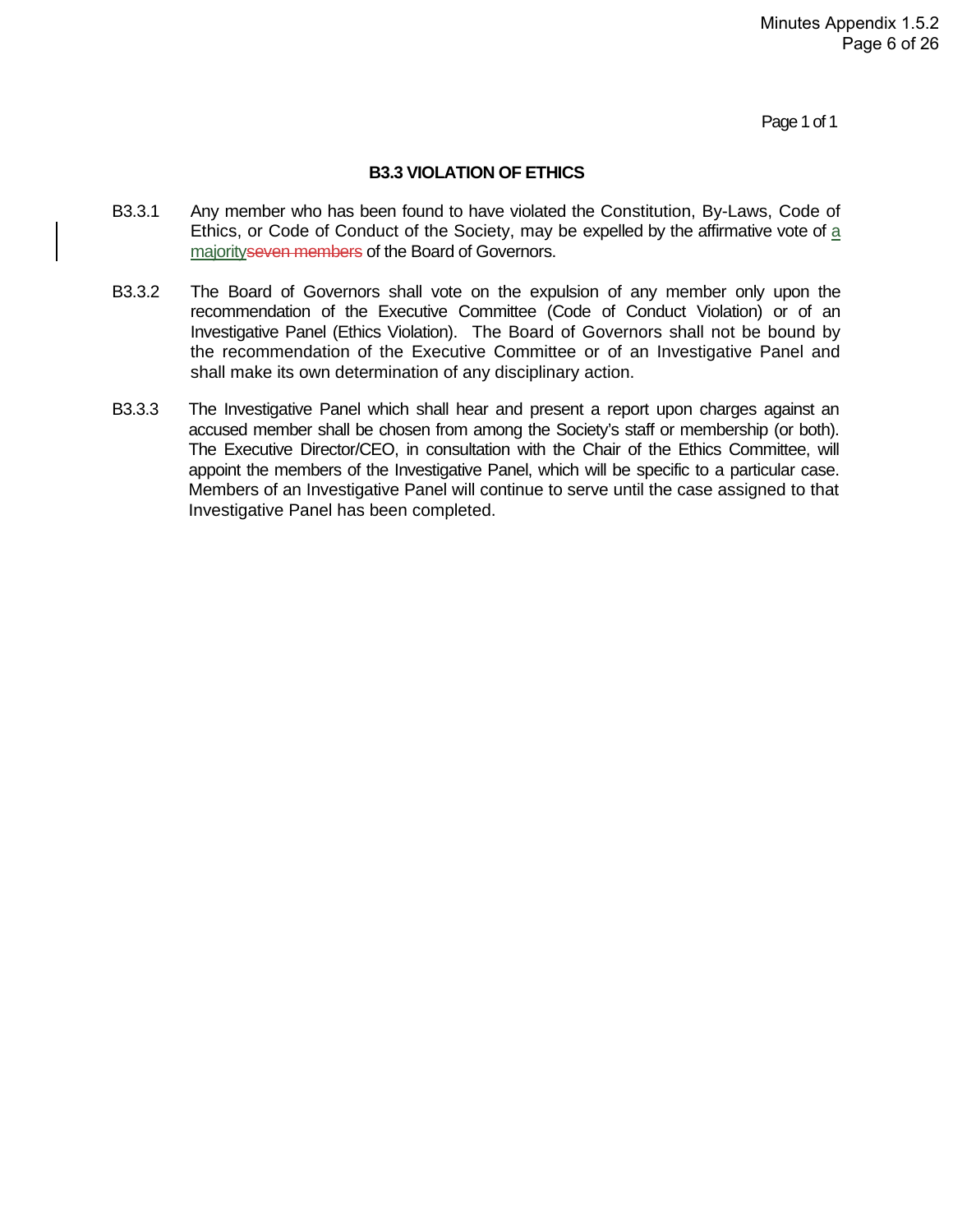#### **B4.1 GOVERNMENT**

- B4.1.1.1 The Society and its individual members shall be governed by this Constitution and these By-Laws and by the current Society Policies and procedures established by the Board of Governors, including any amendments that may be made from time to time.
- B4.1.1.2 Notwithstanding any other provisions of these articles, the organization is organized exclusively for one or more of the purposes as specified in Section 501(c) 3 of the Internal Revenue Code of 1986, and shall not carry on any activities not permitted to be carried on by an organization exempt from Federal income tax under IRC 501(c) 3 or corresponding provisions of any subsequent Federal tax laws.
- B4.1.2.1 Each unit of the Society may specify the requirements for a quorum of that unit in its By-laws, Rules and Procedures or Operation Guide. If no quorum requirements are specified a quorum shall be one half or more of the voting members of the unit.
- B4.1.2.2 Every question which shall come before a meeting of any unit of the Society shall be decided by a majority of the votes cast, unless otherwise provided in the Constitution and By-Laws, by the Society Policies, or by the laws of the State of New York.
- B4.1.3 The rules contained in the latest edition of *Robert's Rules of Order Newly Revised* shall govern the Society in all cases to which they are applicable, when not inconsistent with the Constitution or By-Laws of this Society.
- B4.1.4.1 An Annual Report shall be prepared for the fiscal year ending on June 30.
- B4.1.4.2 The material included in the portion of the report covering the Society year shall show the following in appropriate detail:
	- a. A report by the President;
	- b. A listing of the Society Governors and Officers;
	- c. Summaries of major Society activities; and
	- d. A listing of recipients of Society awards
- B4.1.4.3 The material included in the portion of the report covering each fiscal year shall show the following in appropriate detail:
	- a. The number of Society members at the beginning and end of the fiscal year and a statement of the place where the names and addresses of the members may be found;
	- b. The assets and liabilities of the Society including trust funds, at the beginning and end of the fiscal year;
	- c. The revenue or receipts of the Society, both unrestricted and restricted to particular purposes, during the fiscal year; and
	- d. The expenses or disbursements of the Society for both general and restricted purposes during the fiscal year.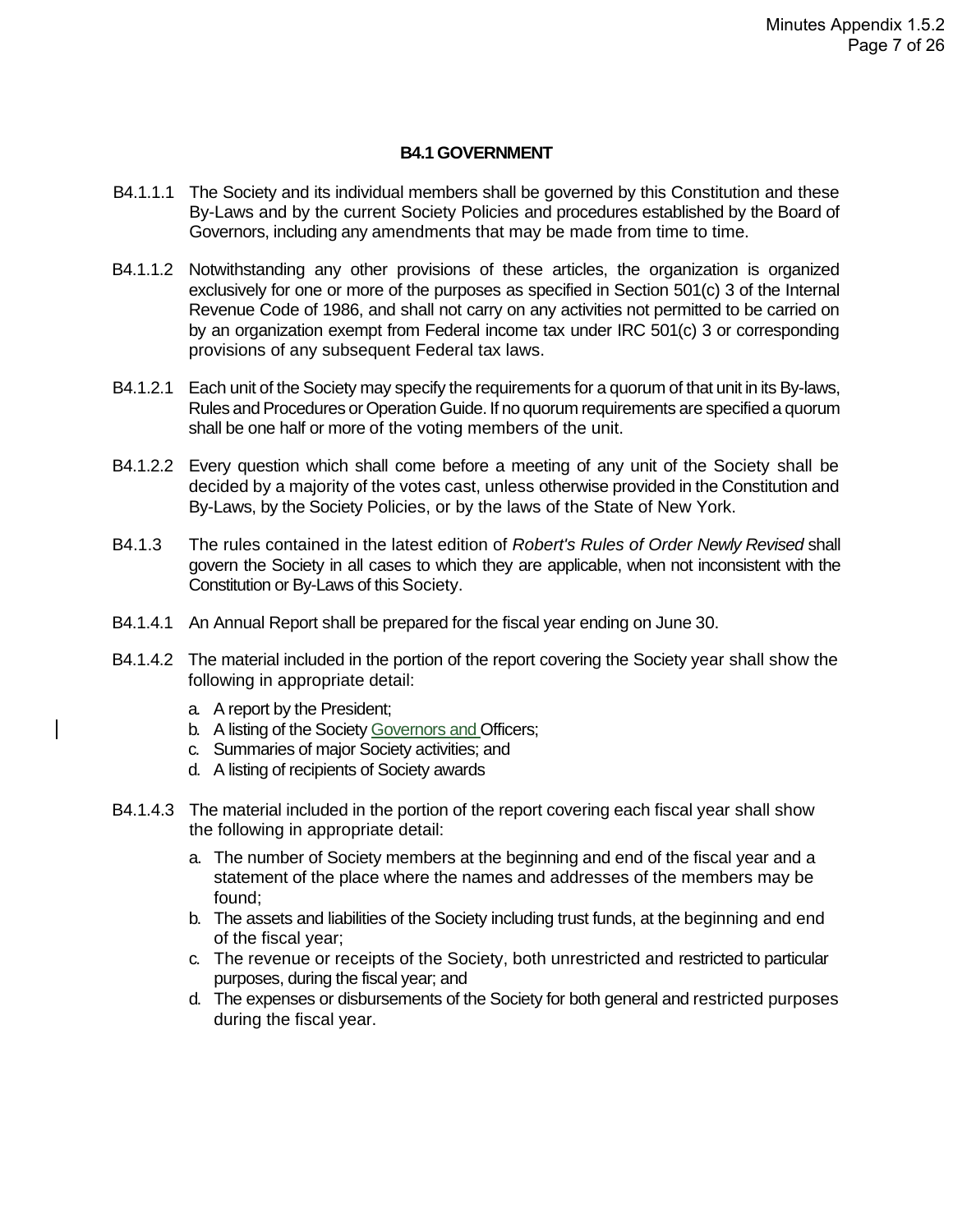- B4.1.4.4 The financial information described in B4.1.4.3 b, c, and d shall be verified by the President and the Treasurer, subject to completion of the annual audit by the outside auditors who are appointed by the Board of Governors and ratified by the membership at the first Business Meeting of each fiscal year.
- B4.1.4.5 At the first Business Meeting of each fiscal year, the Annual Report, including the information described in B4.1.4.2 and B4.1.4.3, as verified according to B4.1.4.4, shall be presented by the Executive Director/CEO and Treasurer to the members assembled and made available to the membership. The Annual Report shall be filed with the records of the Society, and either a copy or an abstract thereof entered in the minutes of the proceedings of that Business Meeting.
- B4.1.5 Any officer of the Society or member of any sector, board, committee, or other unit of the Society appointed or elected by the Board of Governors or by any unit of the Society may be removed or suspended from such office or membership in the unit by the Board of Governors for cause (which shall include, without limitation, violations of fiduciary duty, racial or other improper discrimination, sexual harassment and defamation).

Any officer of the Society or member of such sector, board, committee or other unit of the Society An Elected Governor, who is elected by the corporate membership, may be removed for cause only by the vote of the corporate membership, but theirhis or her authority to act as such officer or member may be suspended by the Board of Governors for cause. Appointed Governors may be removed or suspended for cause by the Board of Governors without a vote of the corporate membership.

Removal for cause by the Board of Governors shall require an affirmative vote of a majorityseven members of the Board of Governors. Suspension for cause shall require the vote of a majority of the members of the Board of Governors present at the time of the vote, provided that a quorum is present.

Written notice shall be given to the person to be removed or suspended for cause as early as practicable and in any event at least five days before any action is to be taken by the Board of Governors. The person to be removed or suspended for cause shall be given an opportunity to present a defense to the Board of Governors.

B4.1.6.1 If a nominee for the Board of Governors is unable to stand for election, the Nominating Committee shall recommend to the Board of Governors another nominee to fill the slate.

> If a person elected to the Board of Governors is unable to take become a Governoreffice, the Board of Governors shall fill the vacant position by appointment. Such person shall serve as an Elected Governor.

> If a vacancy occurs on the Board of Governors after an eElected Governor has been seated, the Board of Governors shall fill the vacancy by appointment for the unexpired portion of the term. Such person shall serve as an Elected Governor.

B4.1.6.2 In filling the office of President, the procedure shall be as follows: Within one month after the vacancy the Board of Governors shall elect an Elected Governor to chair The most recent available past President shall act as President pro tem and shall call an an Executive Session of the Board of Governors. of the Board of Governors within one month after the vacancy in the Presidency occursAt the Executive Session, at which session the Board of Governors the Board of Governors shall elect a President to complete the unexpired portion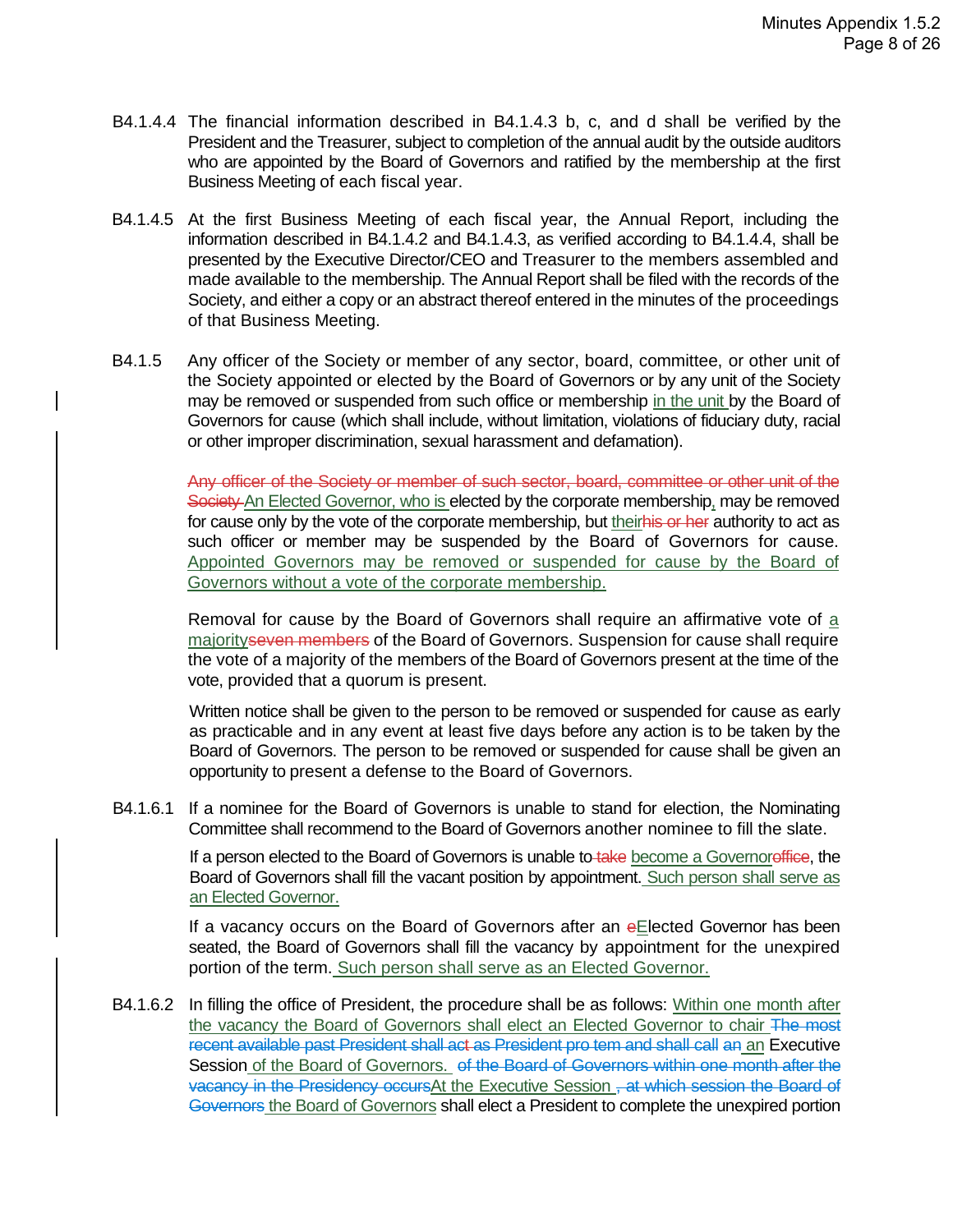of the presidential term. The new President shall be chosen from among those who are past Presidents, past or current senior vice presidents, or past or current members of the Board of Elected Governors. Thereafter the board shall appoint an additional Elected Governor as set forth in this By-Law.

If for any reason the President-elect is unable to take office or the nominee for President is unable to stand for election, the Nominating Committee shall be convened immediately and select another nominee for the office of President.

Election of a new President-elect shall be by special ballot provided to each corporate member.

- B4.1.6.3 If a senior vice president elect is unable to take office, the Board of Governors will appoint another nominee to fill the office. A replacement nominee shall be proposed to the Board of Governors in accordance with the procedures of each sector.
- B4.1.6.4 Any vacancy in the office of senior vice president, Executive Director/CEO, Secretary, Treasurer, Assistant Secretary, Chief Financial Officer or Assistant Treasurer shall be filled by the Board of Governors.

If a senior vice president position becomes vacant during an incumbent's term of office, the Board of Governors shall fill the vacancy by appointment for the unexpired portion of the term. A replacement nominee shall be proposed to the Board of Governors in accordance with the procedures of each sector.

- B4.1.7 An act of the Board of Governors which shall have received the expressed or implied sanction of the corporate membership at the following Business Meeting of the Society shall be deemed to be an act of the Society and cannot afterward be impeached by any member.
- B4.1.8 A person shall not be an officer of the Society in two different elective offices at the same time. An officer may only hold one office at any given time with the exception of the Secretary/Treasurer. A Governor may not serve as an officer during their term as Governor, except for an Elected Governor selected as President..A person who has been elected to a position of an officer of the Society shall not be nominated for another elective office of the Society if there is any overlapping of the term of the proposed office with the term of the office to which that person has already been elected.
- B4.1.9 The Board of Governors may create such special committees as it may deem desirable. The members of such committees shall be appointed by the President with the consent of the Board. Special committees shall have only the powers specifically delegated to them by the Board. If a special committee shall include individuals who are not Governors, it is not a committee of the Board and may not bind the Board.

Each special committee shall serve at the pleasure of the Board. Any or all members of any committee may be removed, with or without cause, by resolution of the Board of Governors, adopted by a majority of the Board.

Any committee may adopt rules governing the method of calling and time and place of holding its meetings. Unless otherwise provided by the Board, a majority of any committee shall constitute a quorum for the transaction of business, and the act of a majority of the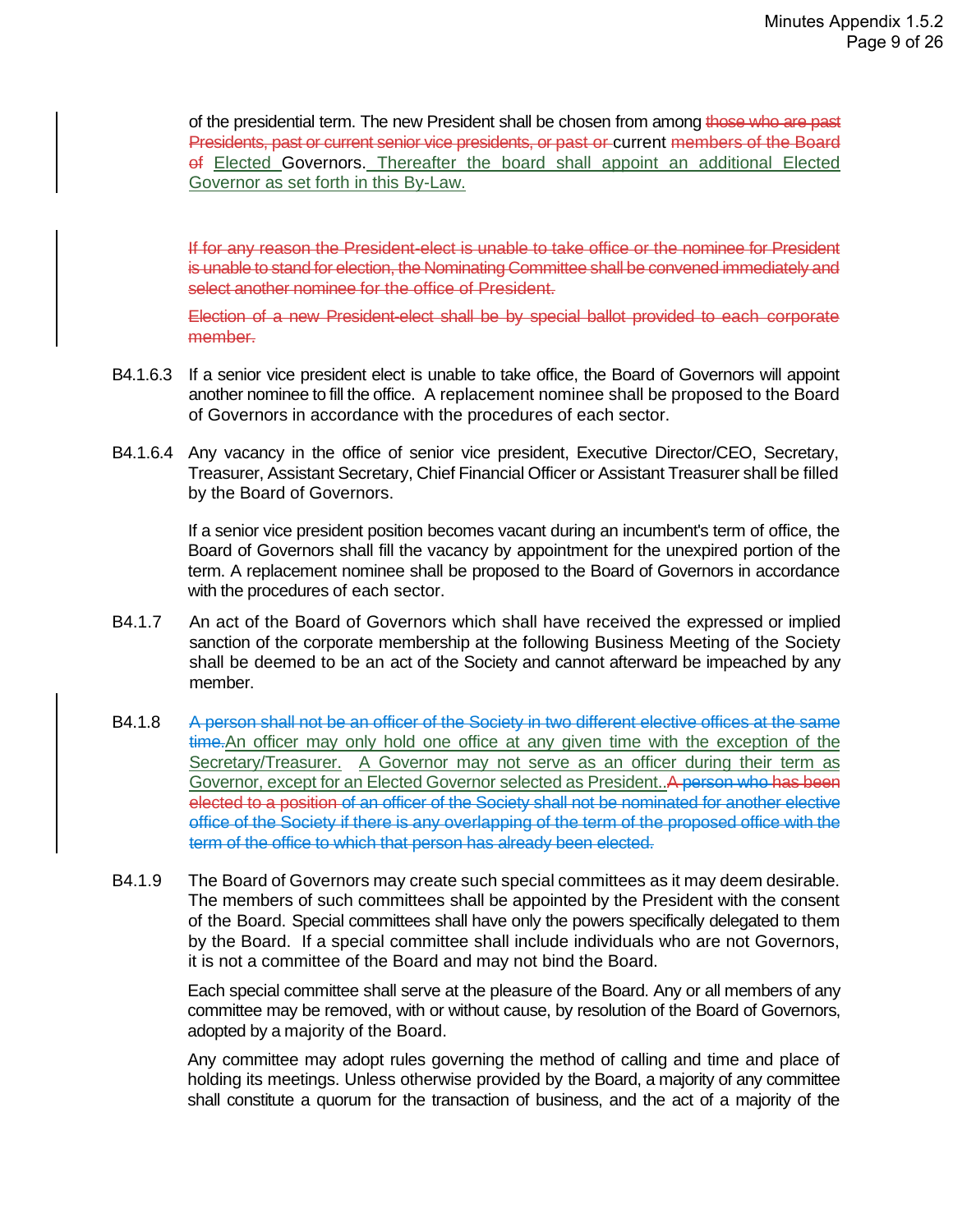members of the committee present at a meeting at which a quorum is present shall be the act of the committee. Each committee shall keep a record of its acts and proceedings and shall report thereon to the Board whenever requested to do so.

Any action required or permitted to be taken by the Board or any special committee may be taken without a meeting if all members of the Board or the committee consent in writing or by electronic mail to the adoption of a resolution authorizing the action. The resolution and the written consent thereto shall be filed with the minutes of the proceedings of the Board or the committee.

Any one or more members of the Board or any special committee may participate in a meeting of the Board or committee by means of a conference telephone, videoconference, or similar communications equipment, allowing all persons participating in the meeting to hear each other at the time, propose, object to and vote on specific actions to be taken by the Board or committee. Participating by such means shall constitute presence in person at the meeting. All members of the Board or any special committee must be given adequate prior notice about the arrangements for such meetings.

- B4.1.10 The Board of Governors may delegate to the sectors and the standing committees of the Board as established in these By-Laws, for a period of one year, specific responsibilities for the management of one or more programs of the Society, subject to the supervision of the Board and to any limitation prescribed by the Board or by applicable law.
- B4.1.11 Members other than members commencing service on the Board of Governors in office [DJS1]shall continue in their respective positionsoffices until their successors have been elected or appointed, and have accepted their positions. offices.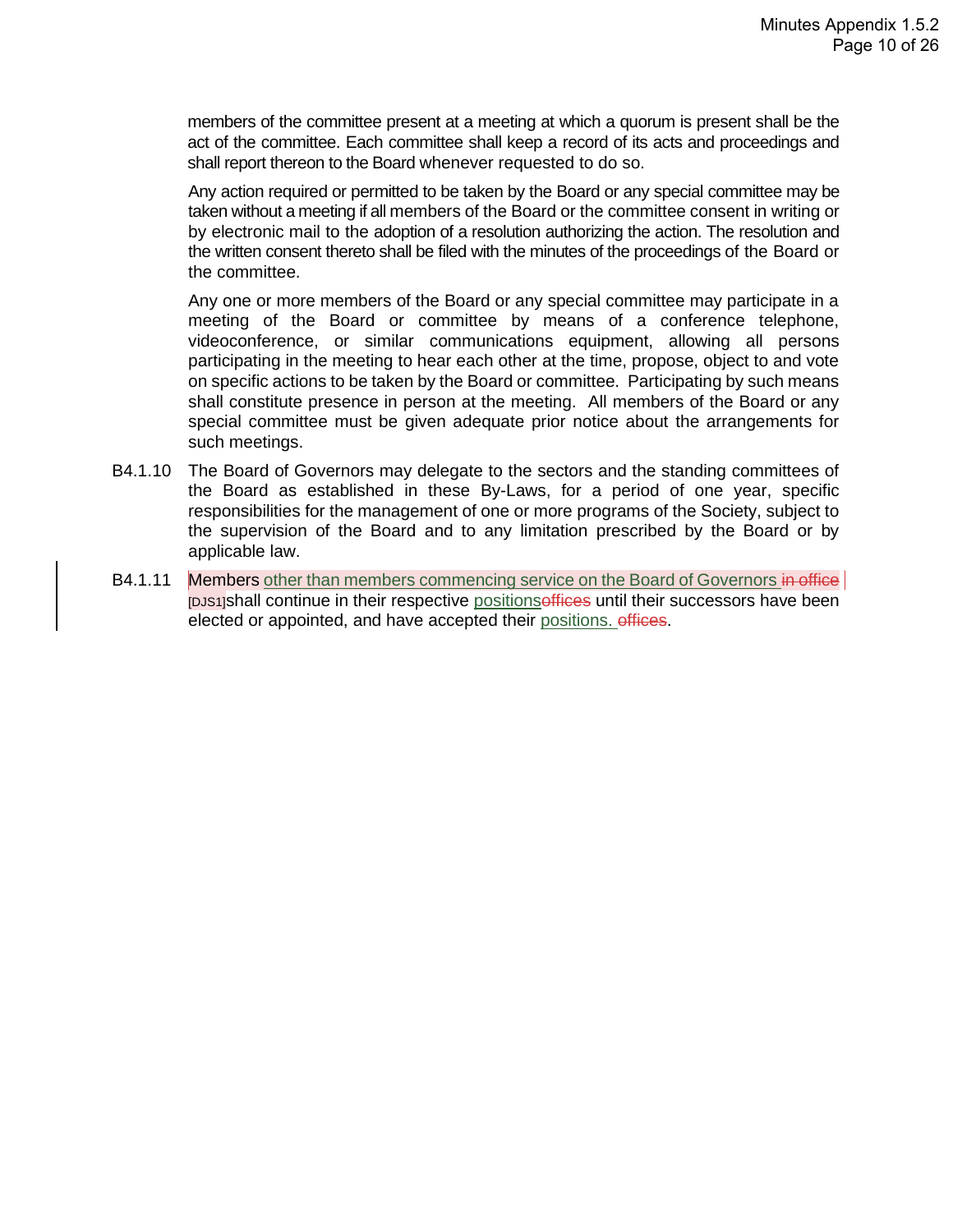#### **B4.2 NOMINATING COMMITTEE**

- B4.2.1 The Nominating Committee is charged with the responsibility of reviewing and nominating members of broad experience, high standing, and active participation in the work of the Society to the position of Elected Governorthose offices specified in Article C4.1.78 of the Constitution. These nominees may be selected from proposals by various units or by individual members in the Society or from the Nominating Committee's own deliberations as it sees fit.
- B4.2.2.1 Election to the Nominating Committee takes place at Business Meetings of the Society. At the second Business Meeting of the fiscal year, the President shall present the names of those recommended pursuant to By-Law B4.2.2.3, as applicable, for election to the Nominating Committee. In the event any vacancies occur following that meeting, the President may present the names of those recommended pursuant to By-Law B4.2.2.3, as applicable, for any Nominating Committee vacancies at the first Business Meeting of the new fiscal year. The voting members of the Nominating Committee shall be elected for two years and alternates for one year. Alternates should commit to participate on the Nominating Committee for a three-year cycle. Once the alternate's term is completed, the alternate will automatically move into the position of voting member.

Elected voting members and alternates shall begin their terms at the close of the Business Meeting at which they are elected.

Terms of voting members and alternates will normally end at the close of the Nominating Committee Selection Meeting. However, if the work of a particular Nominating Committee is not finished by that time, terms of that committee will continue until the selection process for which that committee is responsible has been completed.

B4.2.2.2 The Nominating Committee shall consist of ten voting members and five alternates selected by the Senior Vice Presidents. Nominations for open positions for voting members and alternates shall be made as provided in By-Law B4.2.2.3 and shall be voted upon at the Business Meetings as provided in By-Law B4.2.2.1.

> Voting members and alternates shall be of the Member or Fellow grade and not currently serving in as any elective officer or as Governor of the Society.

> The President may select a Governor to serve as Liaison to the Committee during their Presidential term. DJS1]

- B4.2.2.3 Each sector will develop its own procedures for generating recommendations for alternates of the Nominating Committee. The five Senior Vice Presidents will jointly review all of their recommendations for alternates of the Nominating Committee and select five to be nominated for election to the Nominating Committee pursuant to By-Law B4.2.2.1.
- B4.2.2.4 The Nominating Committee shall be assisted by a non-voting group of Advisors consisting of up to three consenting and available past Presidents who have been out of office for one year or more. These Advisors, invited by the Nominating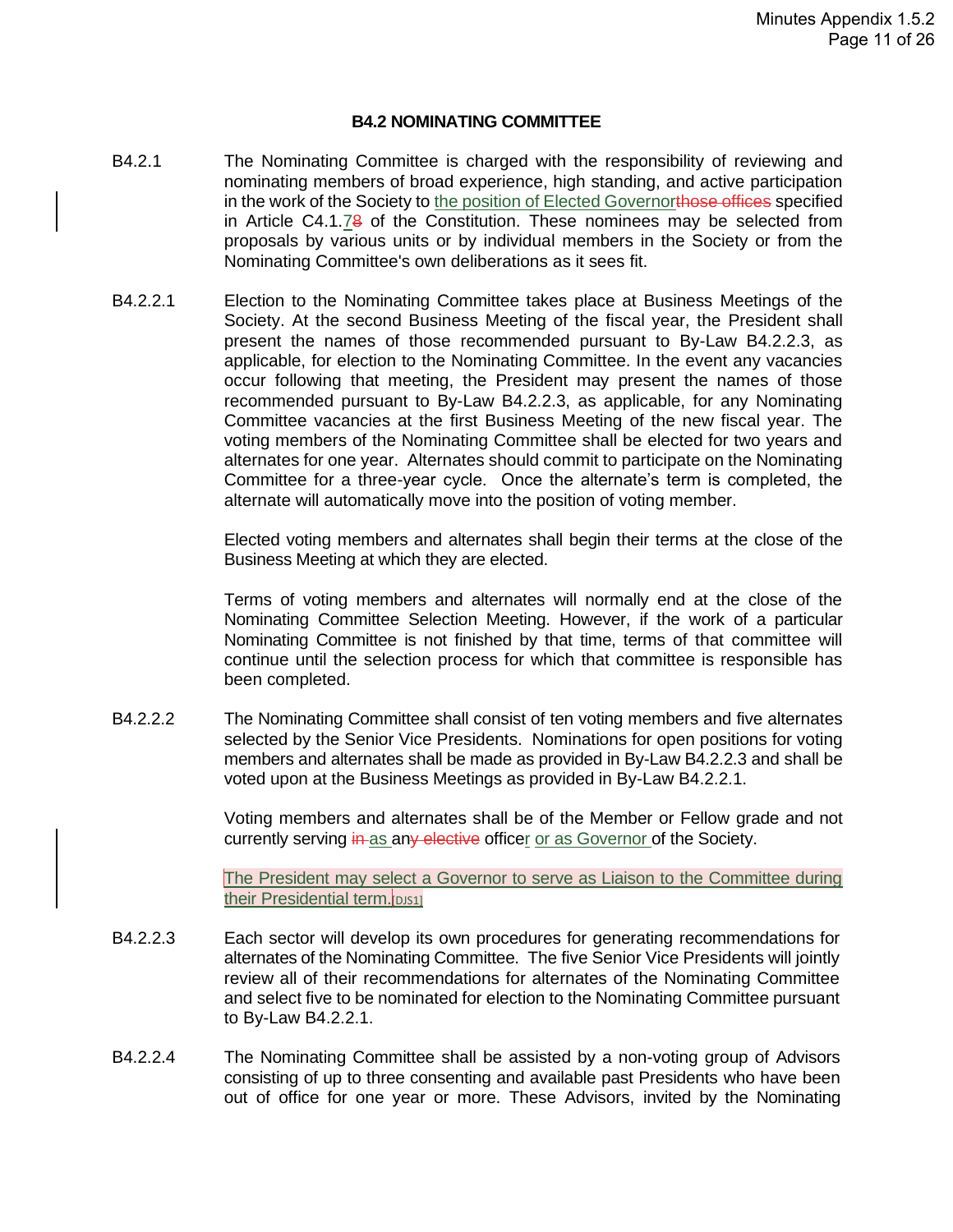Committee, will attend all meetings of the Nominating Committee and participate in all its discussions. At the option of the committee, they may also be present during the casting of votes for the slate of nominees, although they shall remain impartial and not communicate to the Nominating Committee their opinions regarding any Proposed Nominee. The functions of this group shall be:

a. to acquaint the Nominating Committee of the short and long range Society plans;

b. to make available their experience in, and their knowledge of the requirements for serving as a GovernorSociety offices;

- B4.2.3.1 If a voting member is unable to serve, then an alternate will be identified by the Senior Vice Presidents from the pool of alternates.
- B4.2.3.2 A person who has been in office as voting member of the Nominating Committee for a term or portion of a term which includes more than one Nominating Committee Selection Meeting is eligible to be proposed for a later term as voting member or alternate only if the later term begins one year or more after the ending of the term in which the person served as a voting member.
- B4.2.4 No voting member or alternate shall be considered for nomination to become an Elected Governorany elective office (President and Governors) of the Society during a term-of office on the Nominating Committee, whether or not it is served.
- B4.2.5 The names of those elected to serve on the Nominating Committee shall be published by the Executive Director/CEO prior to the end of each year, accompanied by a request for proposals for Elected Governorsefficers of the Society to be sent to the Nominating Committee. Any changes to the composition of the Nominating Committee shall be published as soon as possible.
- B4.2.6 A vacancy in the Nominating Committee of the Society shall be filled as determined in accordance with B4.2.3.1 and B4.2.2.1.
- B4.2.7 Each year, not later than December 1, the Nominating Committee shall submit any proposed changes to the Nominating Committee Operation Guide to the Committee on Organization and Rules for review and recommendation.
- B4.2.8 A special nominating committee may be organized by one percent of the corporate membership of the Society in good standing certifying to the Executive Director/CEO in writing their joint intention to organize such a committee.
- B4.2.9 Within two weeks following the close of the second Business Meeting of the fiscal year, the Nominating Committee shall deliver to the Executive Director/CEO in writing the names of its nominees for **Elected Governorthe elective offices** to be filled at the next election, together with the written consents of the nominees.
- B4.2.10 The names of nominees for Elected Governorthe various offices proposed by the Nominating Committee and any other special nominating committee shall be published by the Executive Director/CEO immediately after the receipt of the report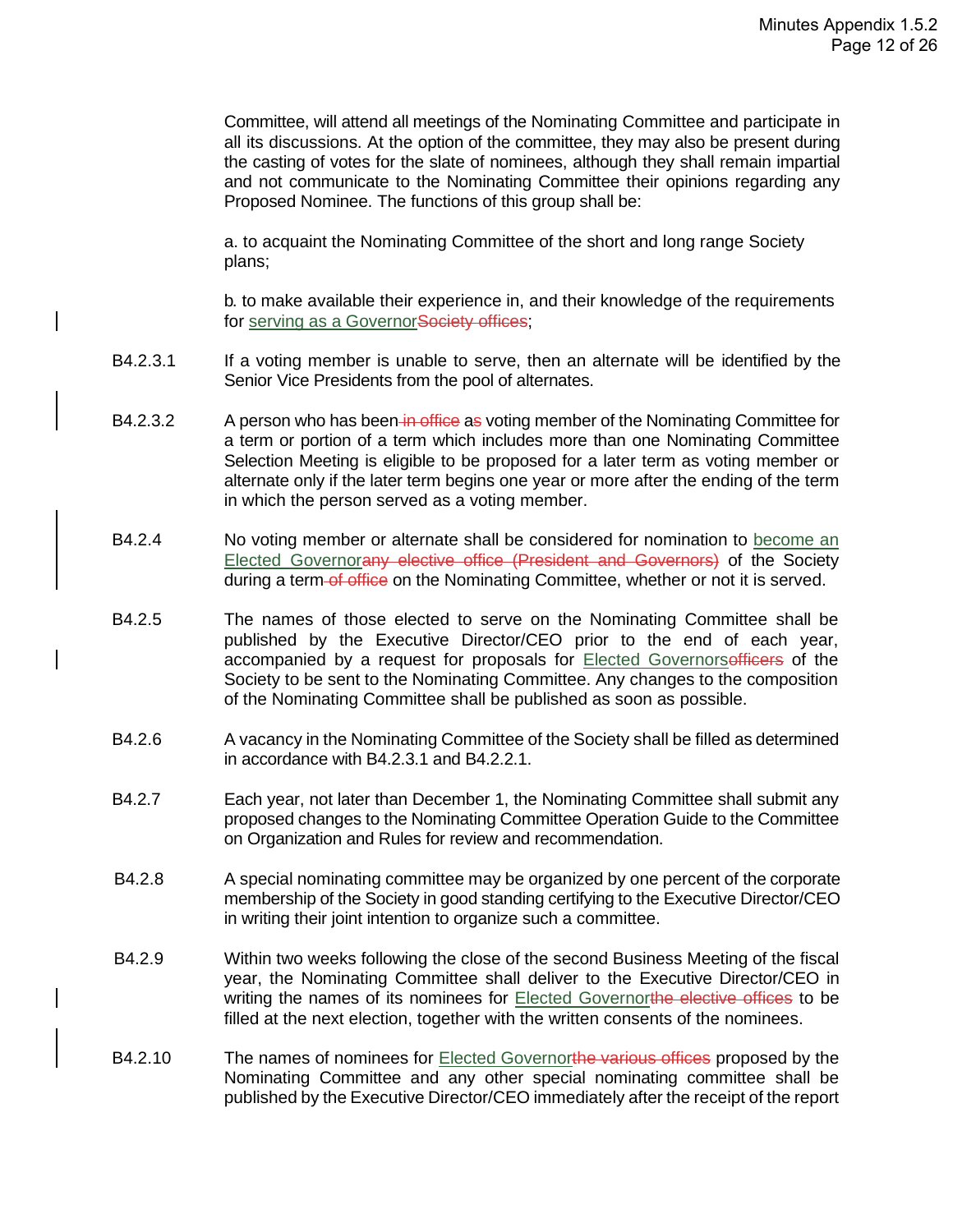of the Nominating Committee or the special nominating committee.

- B4.2.11 Names of any nominees presented by any special nominating committee must be in the hands of the Executive Director/CEO by the first Tuesday in August of each year and must be accompanied by the written consent of each nominee.
- B4.2.12 Any member of the Society or any organized unit of the Society may propose and is encouraged to propose, directly to the Nominating Committee, nominees for President or the Board of Governors.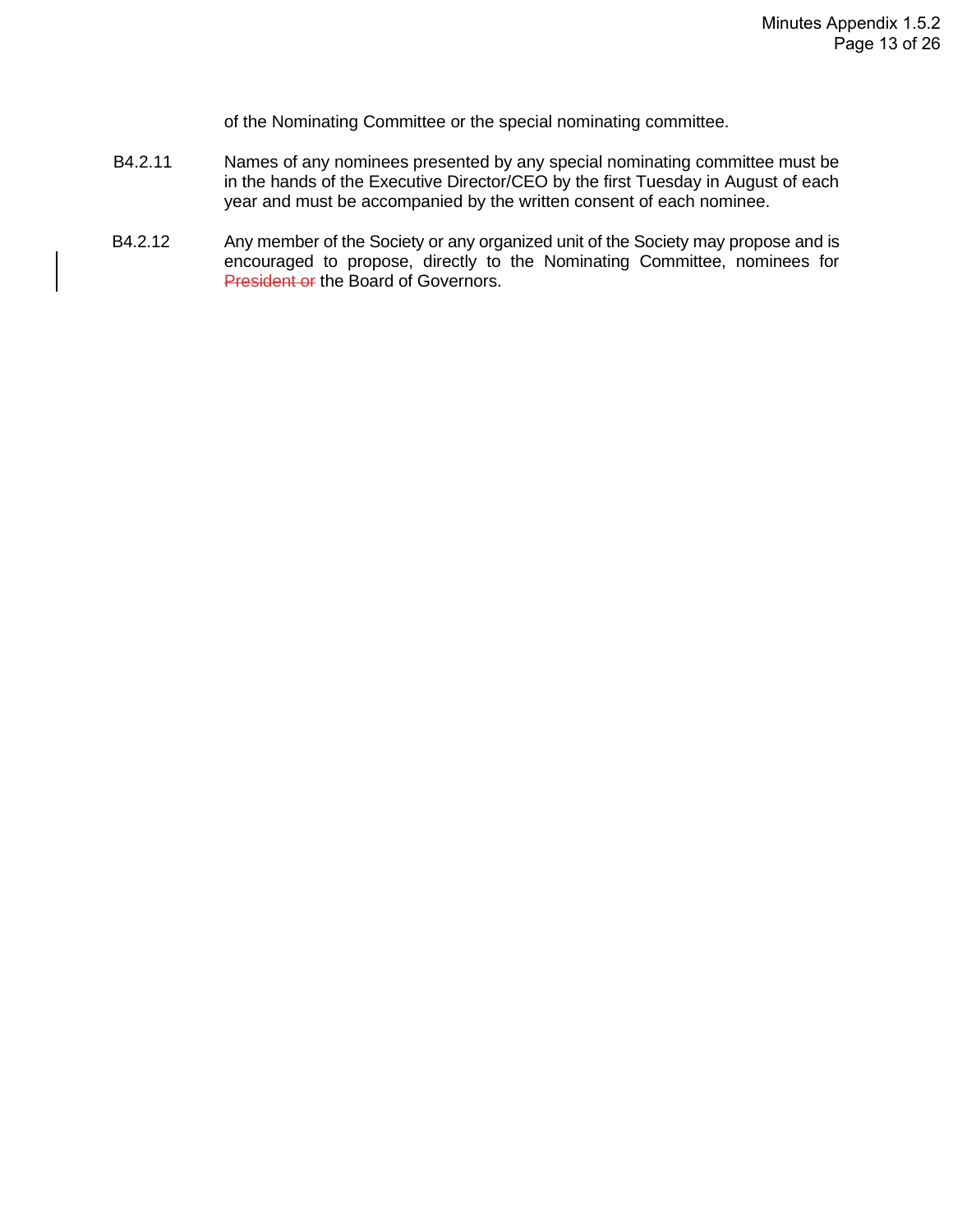#### **B4.3 OFFICERS**

- B4.3.1 The officers shall perform the duties regularly or customarily attached to their offices under the laws of the State of New York, and such other duties as may be required of them by the Board of Governors or the Constitution and By-Laws.
- B4.3.2 The President shall be the chief elected officer of the Society. They shall preside at all Business meetings of the Society and of the Board of Governors, and shall have such other powers and perform such other duties as the Board may from time to time prescribe. The President may not be an employee of the Society.

If the President is unable to preside at any meeting of the Board, the immediate past President shall preside. If that is not possible, the Board shall elect one of its voting members to be Cchair-of the meeting.

If the President is unable to preside at any Business Meeting of the Society, the immediate past President shall preside. If that is not possible, then the next most-recent available past President shall preside.

The term of the President shall begin commence upon election at the first meeting of the Board of Governors. at the close of the second Business Meeting of the fiscal year at a time designated by the Board.

- B4.3.3 Each senior vice president shall be appointed by, and report to, the Board of Governors. Each senior vice president shall have such powers and perform such duties as the Board of Governors may from time to time prescribe.
- B4.3.4.1 The Treasurer shall have such powers and perform such duties as the Board of Governors may from time to time prescribe. The Treasurer shall supervise, review and audit the activities of the Chief Financial Officer in carrying out the assigned duties as generally are incident to the position of Chief Financial Officer or as may be otherwise assigned to themhim or her by the Board of Governors. The Treasurer shall be a volunteer member of the Society.
- B4.3.4.2 The Chief Financial Officer shall have charge of all funds and securities of the Society, shall endorse the same for deposit or collection when necessary and deposit the same to the credit of the Society in such banks or depositories as the Board of Governors may authorize. The Chief Financial Officer may endorse all commercial documents requiring endorsements for or on behalf of the Society and may sign all receipts and vouchers for payments made to the Society. They shall have all such further powers and duties as generally are incident to the position of Chief Financial Officer or as may be assigned to them by the Treasurer or the Board of Governors. In the absence or inability to act of the Treasurer, the Chief Financial Officer may perform all the duties and exercise all the powers of the Treasurer. The performance of any such duty shall, in respect of any other person dealing with the Society, be conclusive evidence of their power to act. The Chief Financial Officer shall be an employee of the Society. The Chief Financial Officer shall be an employee of the Society whose compensation is set by the Executive Director/CEO.
- B4.3.4.3 The Assistant Treasurer shall have all such powers and duties as generally are incident to the position of Assistant Treasurer or as may be assigned to them by the Secretary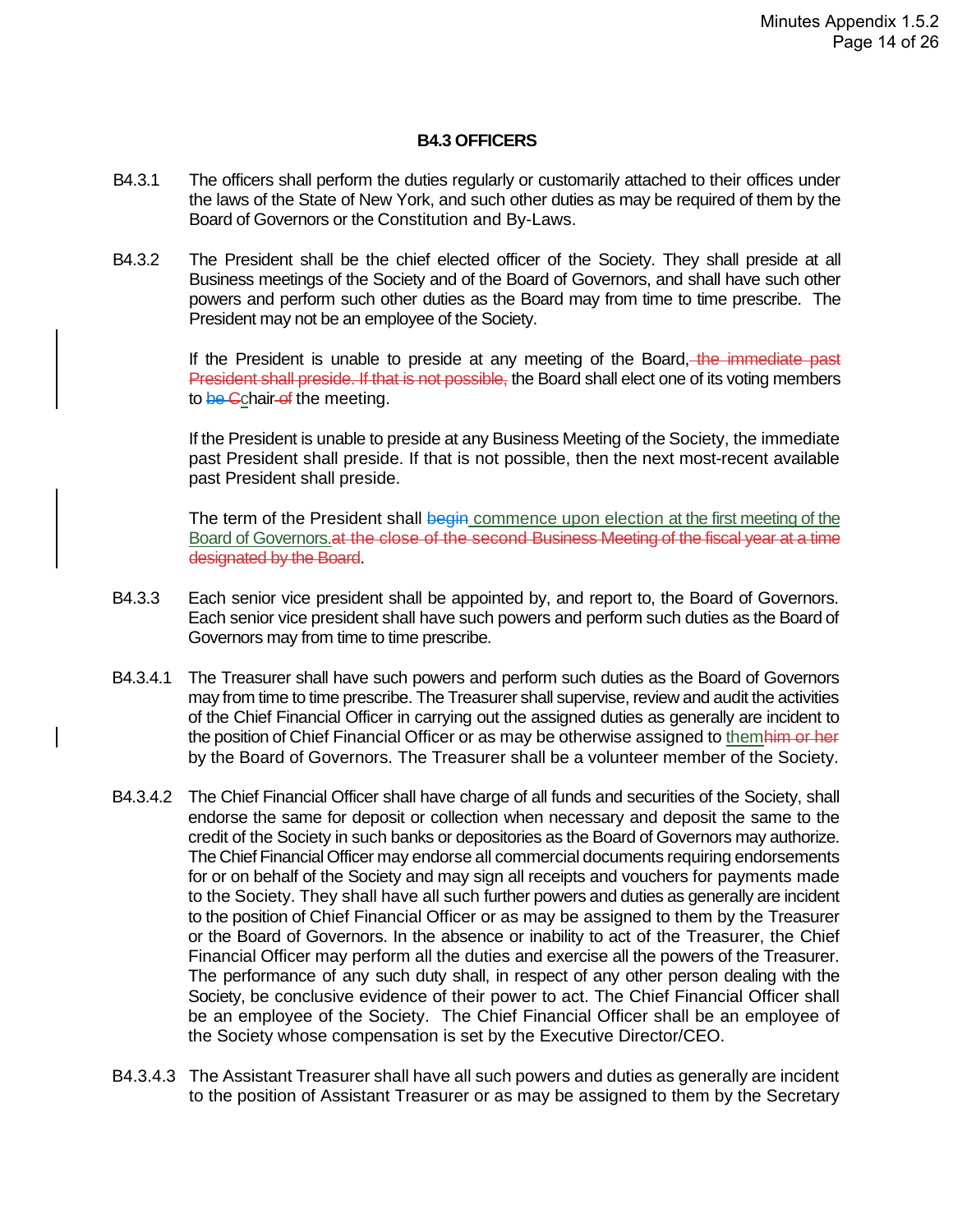or by the Board of Governors. In the absence or inability to act of the Secretary and the Chief Financial Officer, the Assistant Secretary may perform all the duties and exercise all the powers of the Secretary and the Chief Financial Officer. The performance of any such duties shall, in respect of any other person dealing with the Society, be conclusive evidence of their power to act. The Assistant Treasurer shall be an employee of the Society.

- B4.3.5 The Executive Director/CEO shall be an employee reporting directly to the Board, an ex officio member of the Board of Governors without vote and the chief executive officer of the Society. The Executive Director/CEO shall have supervision, direction and management of the business and affairs of the Corporation, including, but not limited to strategy, operations, finance, marketing, human resources and philanthropic efforts. The Executive Director/CEO shall have such powers and perform such duties as the Board of Governors may from time to time prescribe.
- B4.3.6.1 The Secretary shall have the responsibility for the records of the Society, and shall have such powers and perform such duties as the Board of Governors may from time to time prescribe. The Secretary shall supervise, review and audit the activities of the Assistant Secretary in carrying out the assigned duties as generally are incident to the position of Assistant Secretary or as may be otherwise assigned to themhim or her by the Secretary or the Board of Governors. The Secretary shall be a volunteer member of the Society.
- B4.3.6.2 The Assistant Secretary shall have all such powers and duties as generally are incident to the position of Assistant Secretary or as may be assigned to themhim or her by the Secretary or by the Board of Governors. In the absence or inability to act of the Secretary, the Assistant Secretary may perform all the duties and exercise all the powers of the Secretary. The performance of any such duties shall, in respect of any other person dealing with the Society, be conclusive evidence of theirhis or her power to act. The Assistant Secretary shall be an employee of the Society.
- B4.3.7 The Executive Director/CEO shall receive a salary that shall be fixed by the Board of Governors.
- B4.3.8 Among the officers of the Society, there shall be the following senior vice presidents:

Senior Vice President for Member Development and Engagement

Senior Vice President for Public Affairs and Outreach

Senior Vice President for Standards and Certification

Senior Vice President for Student and Early Career Development

Senior Vice President for Technical and Engineering Communities

The term of each senior vice president shall be three years, beginning and ending at the second Business Meeting of the fiscal year. The terms of approximately one-third of the senior vice presidents shall end each year, according to a schedule approved by the Board of Governors.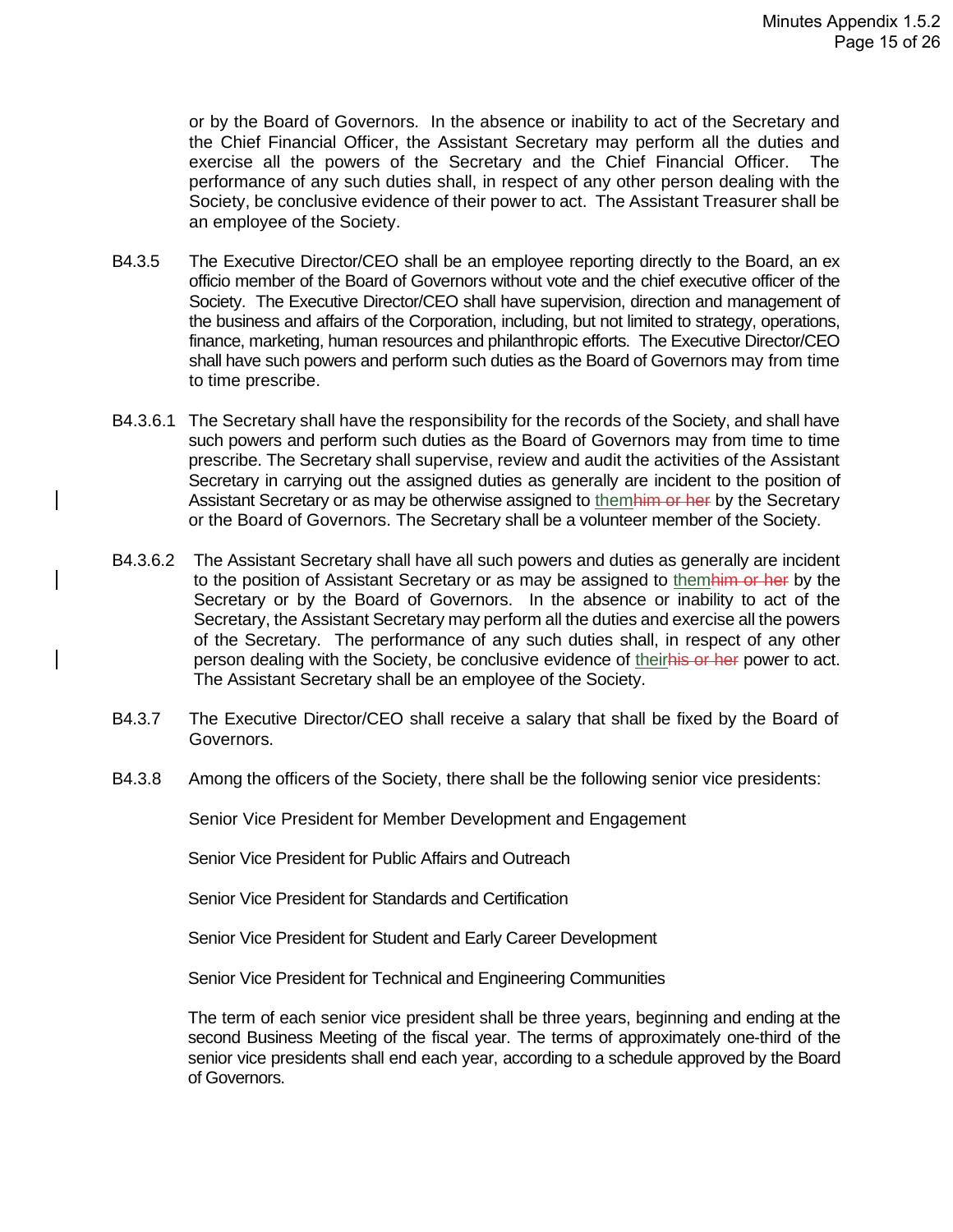#### **B5.1 SECTORS, BOARDS, COUNCILS, COMMITTEES, AND GROUPS**

- B5.1.1 Each sector will be led by a sector council.
- B5.1.2 Subject to the approval of the Board of Governors, each sector shall have the power to establish its boards and committees.
- B5.1.3 Each board or committee, as described in the By-Laws, shall perform the duties prescribed therein, and those assigned to it by the sector to which it reports.
- B5.1.4 The primary role of volunteer members of boards and committees will be to determine policies, develop programs, conduct studies, prepare reports, and advise the sector to which that board or committee reports on matters pertaining to specific assignments.
- B5.1.5 The primary role of staff assigned to boards and committees is to implement actions that are required to meet the objectives of the board or committee on a continuing basis. Working under broad lines of policy established by the board or committee, the staff will initiate programs, actively engage in the work, and make operating decisions necessary to carry forward the programs in a dynamic and efficient manner.
- B5.1.6 A sector may terminate membership, other than ex officio membership, on any board or committee because of continued absence of the member.
- B5.1.6.1 The Board of Governors shall appoint all members of the sector council except the members ex officio.
- B5.1.6.2 Each sector council shall approve all appointments to boards and committees which report directly to that sector council.
- B5.1.6.3 Any sector council or board may have standing or special committees to assist in the conduct of its affairs.
- B5.1.6.4 Any sector council, board, or committee may have non-voting advisory members.
- B5.1.6.5 Any committee may appoint subcommittees. To serve on a subcommittee it is not necessary to be a member of the parent committee.
- B5.1.7 A member of a board or committee whose term-of office has expired shall continue to serve until a successor has been elected or appointed unless the board or committee has been terminated with the exception of persons who are elected to the Board of .Governors. Upon commencement of service on the Board of Governors service on any other ASME boards or committees must cease other than committees appointed by the Board.
- B5.1.8 Periodically, throughout the fiscal year, each sector and each committee reporting to the Board of Governors shall submit to the Executive Director/CEO, for delivery to the Board of Governors a written report of its activities.
- B5.1.9 ASME groups include technical divisions, technology groups, affinity groups, sections, student sections, sub-sections, technical chapters, research committees and participant-created groups.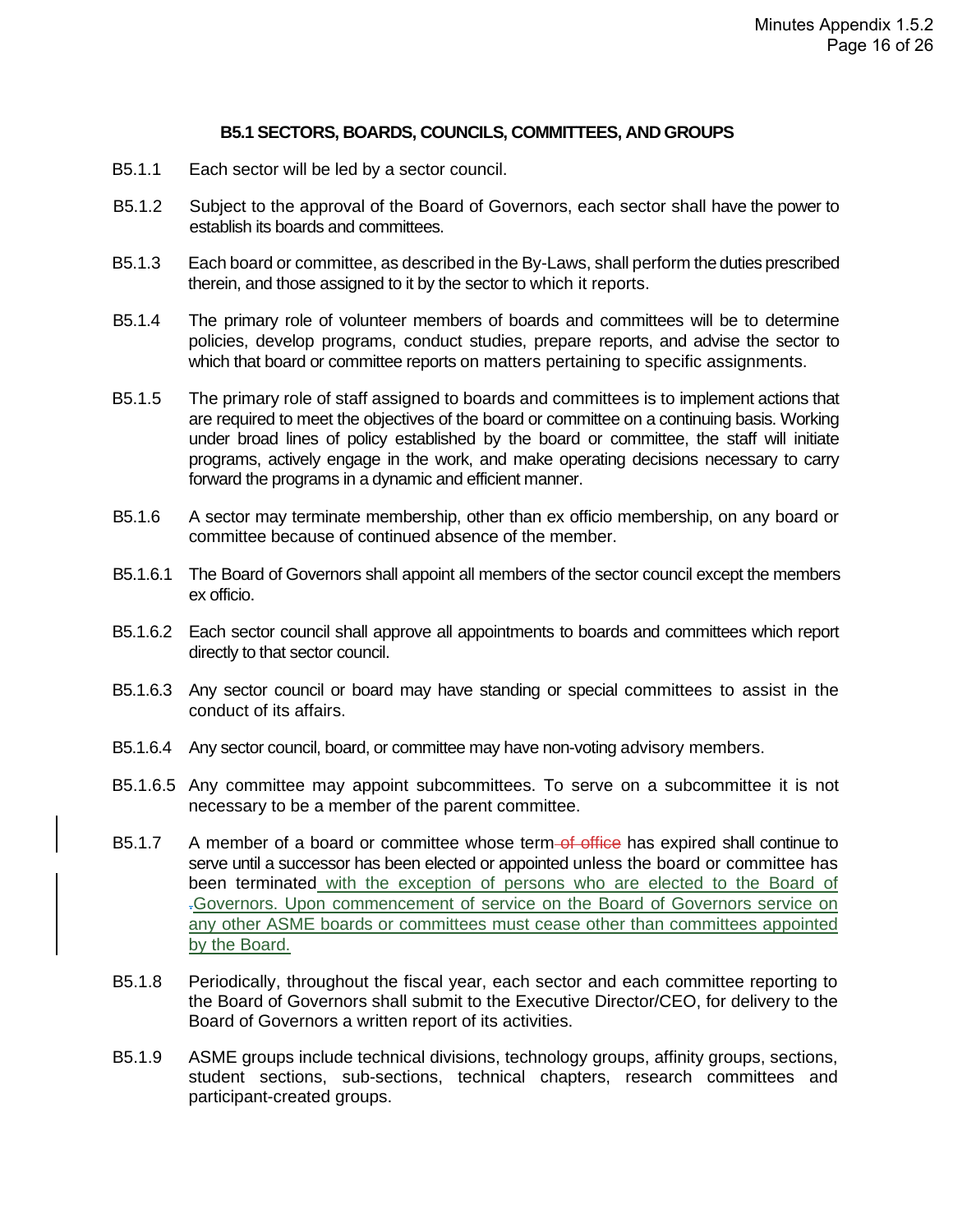#### **B5.2 SECTORS AND COMMITTEES REPORTING TO THE BOARD OF GOVERNORS**

B5.2.1 The sectors reporting to the Board of Governors shall be the Member Development and Engagement Sector, the Standards and Certification Sector, the Technical and Engineering Communities Sector, the Public Affairs and Outreach Sector and the Student and Early Career Development Sector.

> Each sector shall be led by a council. The council of each sector shall consist of such voting members as specified in the sector By-Laws. Individuals, as may be required or designated pursuant to any statute, regulation, or court order or consent decree may also be voting or non-voting members of a sector council. A member of the senior staff of the sector, if any, may be a voting member of the sector council. The sector council may designate both volunteer and staff non-voting members.

> The duties and responsibilities of the sectors shall be as designated from time to time by the Board of Governors. Each sector shall maintain its own operation guide as prescribed by Society Policy. Each sector shall be chaired by a senior vice president who shall serve a term of three years. Additional service as the same senior vice president may occur after an interruption of one or more years or following a partial term. Senior vice presidents shall attend meetings of the Board of Governors without vote.

- B5.2.2 The following Standing Committees shall report to the Board of Governors and shall be appointed by the Board as determined in the By-Laws: Executive Committee, Committee on Organization and Rules, Committee on Finance, Audit Committee, Committee on Executive Director/CEO Evaluation and Staff Compensation, Committee on Honors, Committee of Past Presidents, Philanthropy Committee, Diversity, Equity and Inclusion Strategy Committee, Industry Advisory Board, and Volunteer Orientation and Leadership Training Academy. Each Standing Committee shall maintain its own operation guide as prescribed by Society Policy. If a Standing Committee includes individuals who are not Governors, it is not a committee of the Board and may not bind the Board.
- B5.2.3.1 The Executive Committee shall act on behalf of the Board of Governors between Board of Governors meetings, its authority limited to those matters specifically provided for in these By-Laws and specifically delegated to it, consistent with applicable law, by the Board of Governors from time to time. All such actions shall be ratified by the Board of Governors at its next scheduled meeting. The Executive Committee shall have responsibility to accept grants, gifts or bequests in accordance with By-Law B4.4.4. The Executive Committee shall meet from time to time as deemed necessary by the Committee.
- B5.2.3.2 The President will serve as Chair of the Executive Committee. The Immediate Past President, President-Elect and one third-year One Elected Governor from each class, who is selected by closed written ballot by the Board of Governors at the Board's first meeting of the fiscal year, shall constitute the remaining voting members of the Executive Committee. If a round of closed written balloting shall fail to produce a majority vote of those present and constituting a quorum in support of a third-year Governor, the lowest vote-getter shall be removed from the ballot for one or more subsequent rounds of closed written balloting until a single candidate shall receive a majority vote of those present and constituting a quorum. If a round of closed written balloting shall produce a tie, the tie shall be broken by a drawing of straws by the tied candidates, and the candidate who draws the shorter or shortest straw shall be removed from the ballot for one or more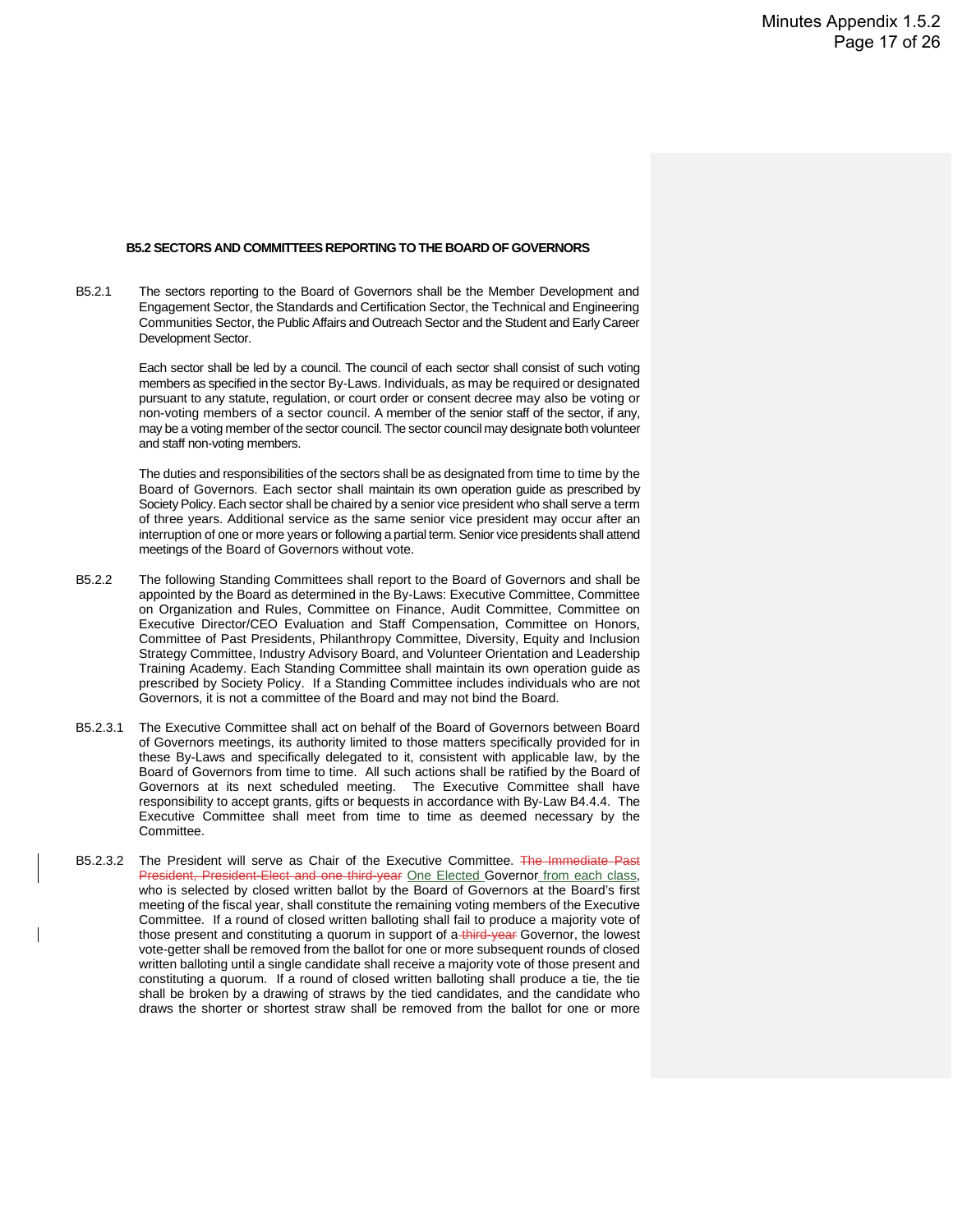subsequent rounds of closed written balloting until a single candidate shall receive a majority vote of those present and constituting a quorum. The President-Nominee (until such time as he or she becomes President-Elect) and the Executive Director/CEO is aare non-voting members of the Executive Committee.

- B5.2.4.1 The Committee on Organization and Rules, under the direction of the Board of Governors, shall have responsibility for ensuring that the Society is organized and supplied with qualified leadership to serve the current and anticipated future needs of the membership, and shall reexamine regularly the Constitution, By-Laws and Policies of the Society.
- B5.2.4.2 The Committee on Organization and Rules shall select its own Chair and Vice Chair. Its membership shall be determined by the Board of Governors. The President-Elect may select a Governor to serve as Liaison to the Committee during their Presidential term.
- B5.2.5.1 The Committee on Finance, under the direction of the Board of Governors, shall have responsibility for supervising the financial affairs of the Society and supporting the Board and its committees by conducting an annual review of the Society's budgets.
- B5.2.5.2 The Committee on Finance shall select its own Chair.

The Treasurer shall be an ex officio member of the Committee with vote and shall serve as Vice Chair. The Chief Financial Officer and the Assistant Treasurer shall be ex officio members of the Committee without vote. Other members shall be determined by the Board of Governors. The President-Elect may select a Governor to serve as Liaison to the Committee during their Presidential term.

B5.2.6.1 The Committee on Executive Director/CEO Evaluation and Staff Compensation, under the direction of the Board of Governors, shall have responsibility for making recommendations to the Board regarding the Executive Director/CEO's performance planning and evaluation and for making recommendations to the Board regarding the Executive Director/CEO's compensation, including salary and bonus recommendations.

> The Committee shall also have the responsibility to advise the Board of Governors on activities of the Society's staff regarding: staff compensation, including bonus programs; and staff and retiree benefit programs. The Committee will also be responsible for staff related Society Policies P-7.1, (Recognition of Staff Members - 5 Years or More of Service) and P-7.2, (Staff Employment Guidelines).

> In addition, the Committee has oversight responsibilities for the Retirement Plan Committee.

B5.2.6.2 The Committee on Executive Director/CEO Evaluation and Staff Compensation shall consist of the President, the President-Nominee/Elect, the Immediate Past President and and three current-Board members at-large Elected Governors (serving staggered terms on the Board). The President shall nominate an incoming first year Elected Governor for appointment by the Board. - nominates the incoming first-year Governor - subject to Board of Governors approval. The President and Immediate Past President are shall serve as an ex officio members of the Committee with vote. The President-Nominee/Elect is an ex officio the Committee without vote. The Immediate Past President shall be the Chair. The Chair shall be the senior Governor and the Vice Chair shall be the second-most senior Governor. The incoming first-year Elected Governors shall serve a three year term unless their term on the Board of Governors expires earlier than three years. be selected by the President-Elect and approved by the Board of Governors.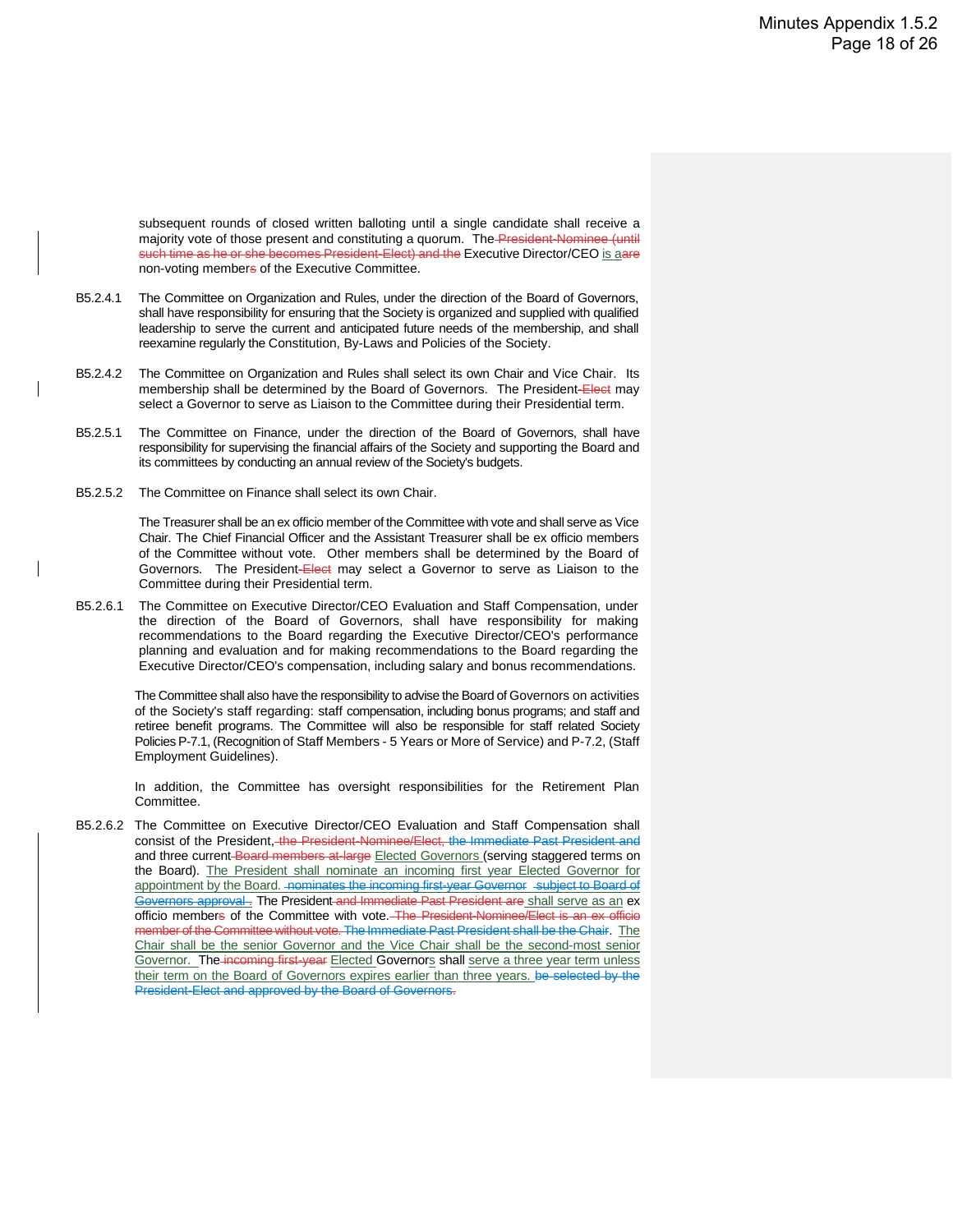The term of each of the current Board members at-large expires when their Board term expires.

B5.2.6.3 The Retirement Plan Committee, under the direction of the Committee on Executive Director/CEO Evaluation and Staff Compensation, shall have responsibility, as specified in the ASME Thrift Plan, the ASME Defined Contribution (DC) Plan, the ASME 457(b) Plan, and the ASME 401(k) Plan documents, including to act as Plan Administrator and Named Fiduciary for such plans and assume such responsibilities as developing investment policy statements, selecting and monitoring investment choices, benchmarking Plan administration expenses and investment plan administrators performance and selecting, appointing and retaining plan investment, governance and plan administration compliance advisors, as well as having the power to make ministerial and technically required plan amendments.

> The Retirement Plan Committee shall consist of four members: two members of the Executive Management Team, one member of the Human Resources Department and one Volunteer member selected by the EDESC. The three staff members will be nominated by the Executive Director/CEO and appointed at the discretion of the EDESC.

> The ASME Staff members of the Committee may be members with vote for as long as they hold the positions described in this By-Law B5.2.6.3.

- B5.2.7.1 The Committee on Honors, under the direction of the Board of Governors, shall have responsibility for recommending properly selected candidates for honors, medals, Honorary Members, and awards, and as required shall recommend recipients of joint awards, all subject to approval by the Board of Governors. However, the Board may delegate to the Committee on Honors the power to approve candidates for any honor, medal or award other than Honorary Member or ASME Medalist.
- B5.2.7.2 The Committee on Honors shall select its own Chair and Vice Chair. Its membership shall be determined by the Board of Governors. The Chair of the General Awards Committee shall be an ex officio member with vote. The President-Elect may select a Governor to serve as Liaison to the Committee during their Presidential term.
- B5.2.7.3 The General Awards Committee, under the direction of the Committee on Honors, shall seek candidates for all honors and awards except Honorary Members, the ASME Medal, and group-level awards, and shall screen nominations and make recommendations to the Committee on Honors.

The General Awards Committee shall consist of a Chair, a Vice Chair and a membership as determined by the Committee on Honors.

- B5.2.7.4 Other Society award committees, including special award committees, shall in accordance with the policies and procedures administered by the Committee on Honors, seek nominees for honors in their several areas of interest, shall screen nominations, and make recommendations to the Committee on Honors.
- B5.2.8.1 The Committee of Past Presidents, under the direction of the Board of Governors, shall have responsibility for electing Fellows, overseeing the ethical practice of engineering, and providing guidance on matters where its experience may be useful, upon request by the President, Board of Governors, and other units of the Society.
- B5.2.8.2 The Committee of Past Presidents shall select its own Chair and Vice Chair. Its membership shall consist of all living Past Presidents, unless the Board of Governors, Executive Committee

**Commented [DJS1]:** The changes noted in this By-Law were approved at COR's December 1 meeting, but have not yet appeared on the BOG agenda.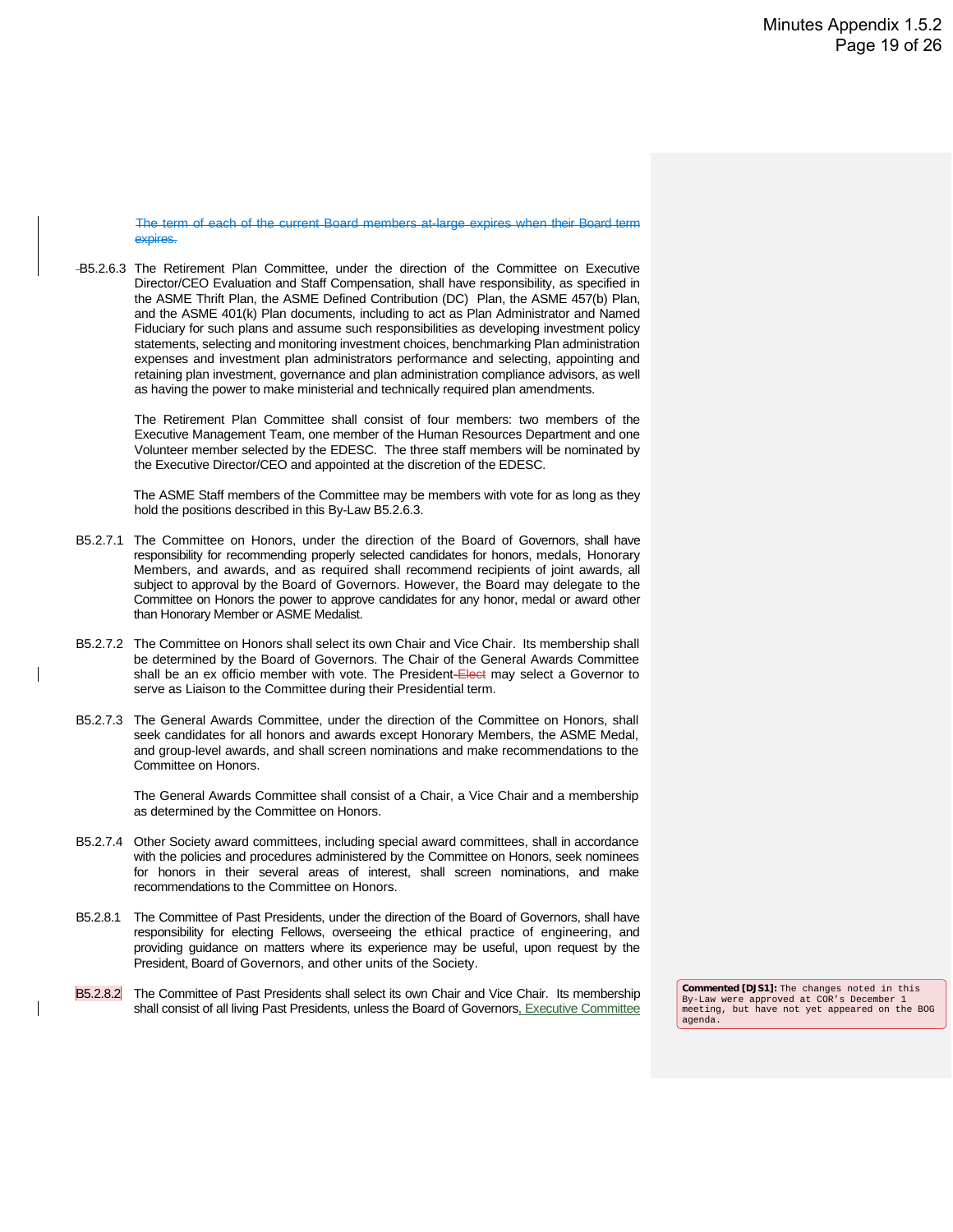or Ethics Committee makes a finding that results in the censure, expulsion, suspension or other disciplinary action of a Past President involving the following conduct:

(a) violation or attempted violation of the Society Policies with respect to Ethics, Code of Conduct or Discrimination and Discriminatory HarassmentASME Ethics or Conflicts of Interest Policy, knowingly assisting or inducing another to violate or attempt to violate the Society Policies with respect to Ethics, Code of Conduct, or Discrimination and Discriminatory HarassmentASME Ethics or Conflicts of Interest Policy, or doing so through the acts of another;

(b) illegal conduct that adversely reflects on the Past President's honesty, trustworthiness or fitness to serve ASME in a position of trust;

(c) conduct involving breach of fiduciary duty, dishonesty, fraud, deceit or misrepresentation; or

(d) other conduct that is or reasonably could be harmful to the reputation and administration of the Society.

Disciplinary action for conduct described in B5.2.8.2 (a) through (d) shall render a Past President ineligible for membership on the Committee of Past Presidents and shall result in the expulsion from the Committee of any current member of the Committee of Past Presidents.

- B5.2.9.1 The Audit Committee, under the direction of the Board of Governors, shall have responsibility for overseeing the accounting and financial reporting process of the Society and the audit of its financial statements and report its activities to the Board. The Committee will be responsible for overseeing the adoption and implementation of, and compliance with, the Society Policies on whistleblowers and conflicts of interest. The Committee will annually consider the performance and independence of the independent auditor and recommend retaining or renewing the retention of the independent auditor to the Board. The Committee will liaise with the independent auditor prior to the commencement of the audit and upon completion of the audit, review and discuss the audit results and any related management letter with the auditor, including:
	- (a) any material risks and weaknesses in internal controls identified by the auditor;
	- (b) any restrictions on the scope of the auditor's activities or access to requested information;
	- (c) any significant disagreements between the auditor and management; and
	- (d) the adequacy of the Corporation's accounting and financial reporting processes.
- B5.2.9.2 The Audit Committee shall consist of three current Elected GovernorsBoard members-atlarge (serving staggered terms on the Board) who serve as voting members. The Committee membership is determined by the Board of Governors and consists solely of "independent" members of the Board as defined under Section 102(a) (21) of the New York Not-for-Profit Corporation Law. The Chair shall be the senior Governor and the Vice Chair shall be the second-most senior Governor.

The Treasurer shall be an ex officio member of the Committee without vote. The Chief Financial Officer and the Assistant Treasurer shall be ex officio members of the Committee without vote. The President-Elect makes the recommendation on shall nominate nominates an the incoming first-year Board member at large Elected Governorsubject to Board of Governors approval for appointment by the Board. The term of the Board members-at-large expires when their Board term expires. The Governors shall serve a three year term unless their term on the Board of Governors expires earlier than three years.

B5.2.10.1 The Philanthropy Committee, under the direction of the Board of Governors, shall have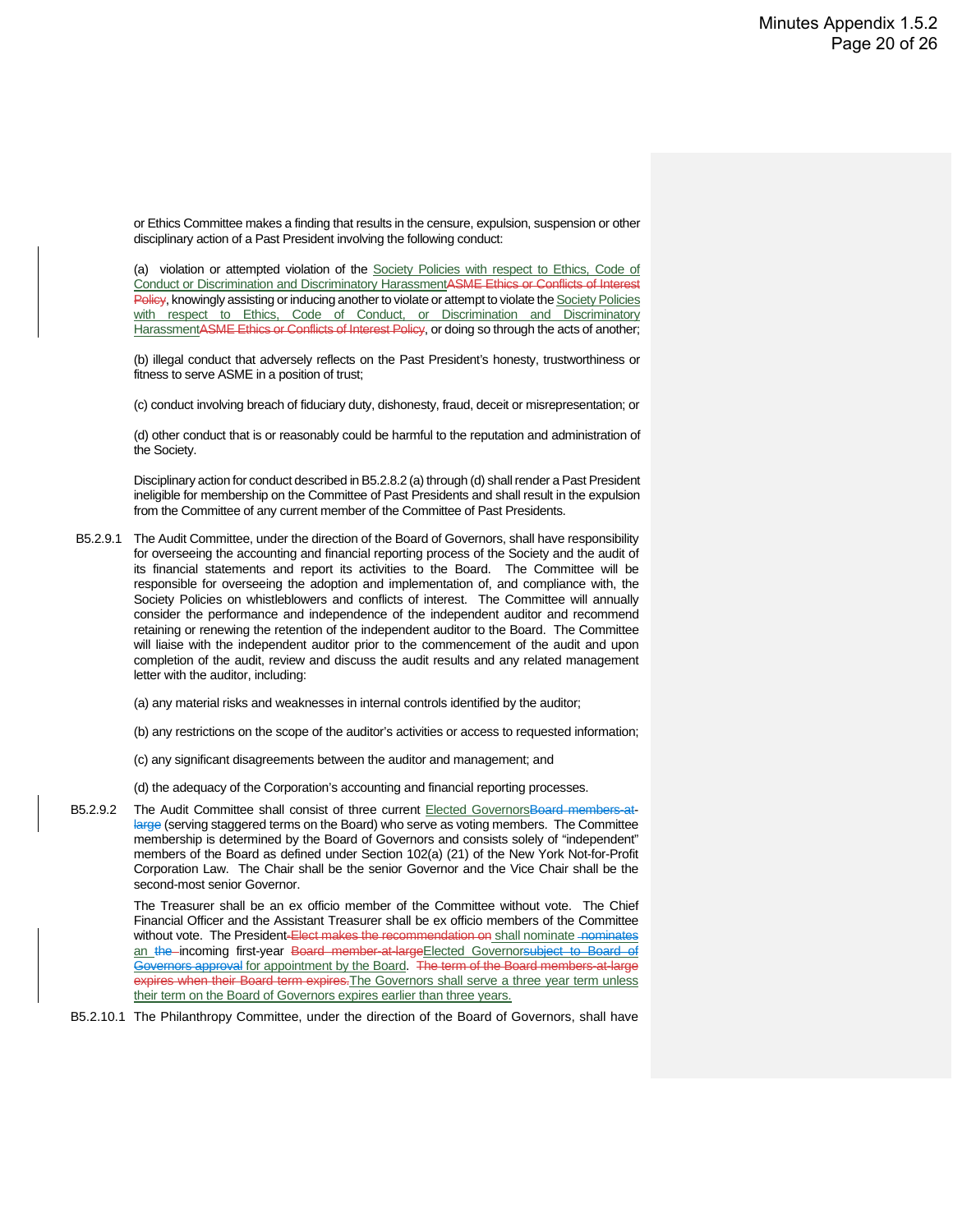responsibility for advising the Board of Governors and assisting the Society in connection with fundraising activities and philanthropic programs carried out using the Society's name or other resources.

- B5.2.10.2 The Philanthropy Committee shall select its own Chair and Vice Chair. The ASME Executive Director/CEO, the ASME Managing Director of Philanthropy and the ASME Managing Director of Programs shall be ex officio members of the Committee without vote. Other members shall be determined by the Board of Governors. The President-Elect may select a Governor to serve as Liaison to the Committee during their Presidential term.
- B5.2.11.1 The Diversity, Equity and Inclusion Strategy Committee, under the direction of the Board of Governors, shall have responsibility for providing insight and advice into promoting diversity, equity and inclusion within ASME and mechanical engineering.
- B5.2.11.2 The Diversity, Equity and Inclusion Strategy Committee shall select its own Chair and Vice Chair. Its membership shall be determined by the Board of Governors. The President-Elect may select a Governor to serve as Liaison to the Committee during their Presidential term.
- B5.2.12.1 The Industry Advisory Board, under the direction of the Board of Governors, shall have responsibility for providing a voice for industry within ASME through the communication of the needs of engineers that are engaged in industry.
- B5.2.12.2 The Industry Advisory Board shall select its own Chair and Vice Chair. Its membership shall be determined annually by the Board of Governors. The President-Elect may select a Governor to serve as Liaison to the Board during their Presidential term.
- B5.2.13.1 The Volunteer Orientation and Leadership Training Academy, under the direction of the Board of Governors, shall have responsibility for developing ASME's volunteer leadership. VOLT's programmatic offerings extend to volunteers serving throughout the Society at all levels.
- B5.2.13.2 The Volunteer Orientation and Leadership Training Academy shall select its own Chair and Vice Chair. Its membership shall be determined by the Board of Governors. The President-Elect may select a Governor to serve as Liaison to the Academy during their Presidential term.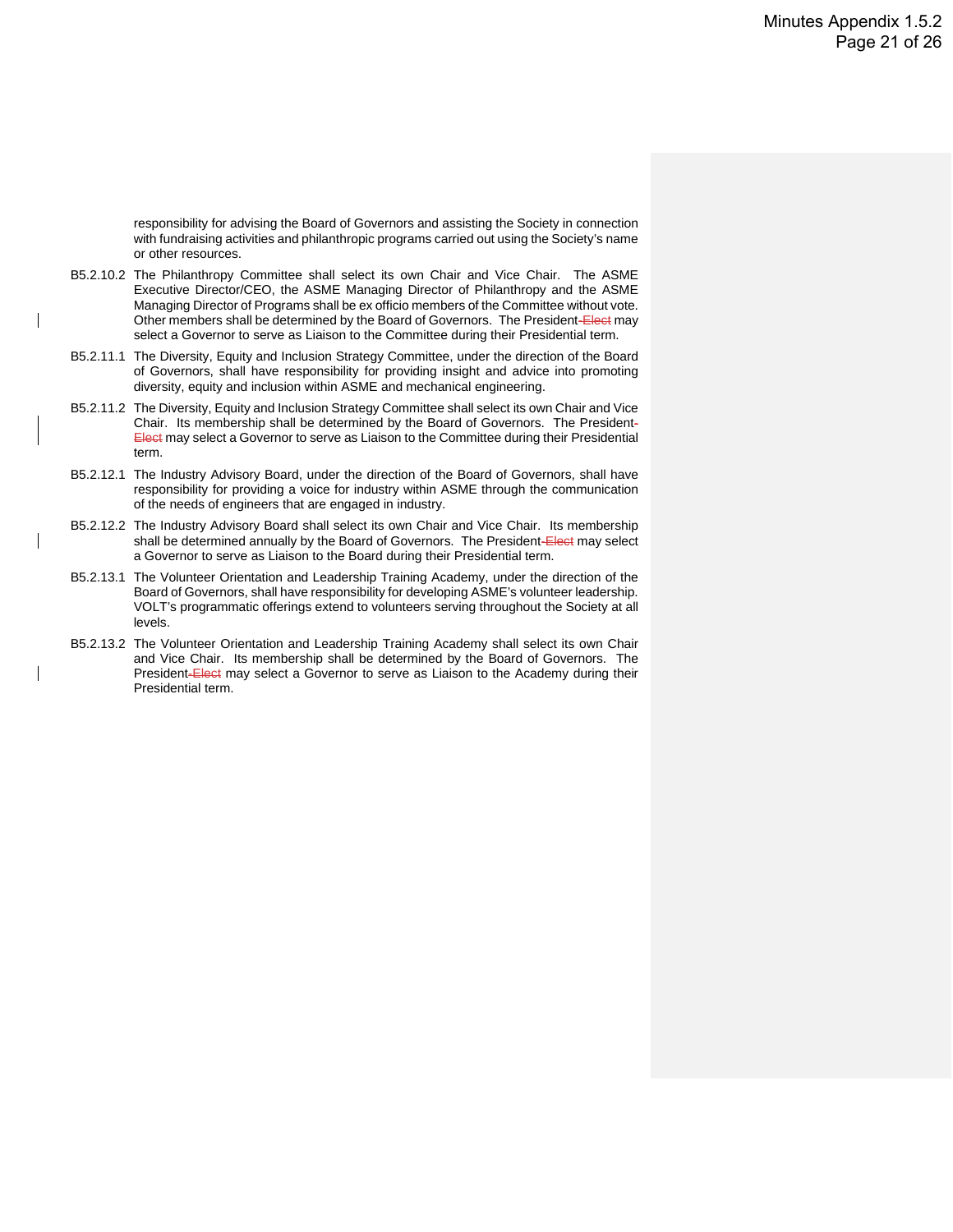#### **B5.8 SOCIETY REPRESENTATION**

- B5.8.1 The Board of Governors or a sector council may appoint a member or members of the Society to represent it at meetings of societies of kindred aim or at public functions. If time does not permit action by the Board of Governors or by a sector council, such appointment may be made by the President or by the chair of a sector.
- B5.8.2 The Board of Governors may appoint a member or members of the Society to represent the Society on committees organized by other societies, Government departments, or other groups.
- B5.8.3 The Board of Governors may appoint such a number of members of the Society to represent the Society on Boards of award of any joint activity recognized by the Board of Governors, as may be required by the by-laws of those activities.
- B5.8.4 Officers and Governors of the Society are authorized to represent the Society and the Board of Governors to outside parties in announcing and communicating board-stated policy, positions and endorsements, and in announcing decisions and interpretations within any area(s) delegated to them by the Board.
- B5.8.5 No officer or other member of the Society acting under B5.8.1 through B5.8.4 shall espouse, support or endorse any position on behalf of the Society, or otherwise bind the Society in any manner, except (a) in accordance with Society Policies; or (b) to the extent previously approved by the Board of Governors.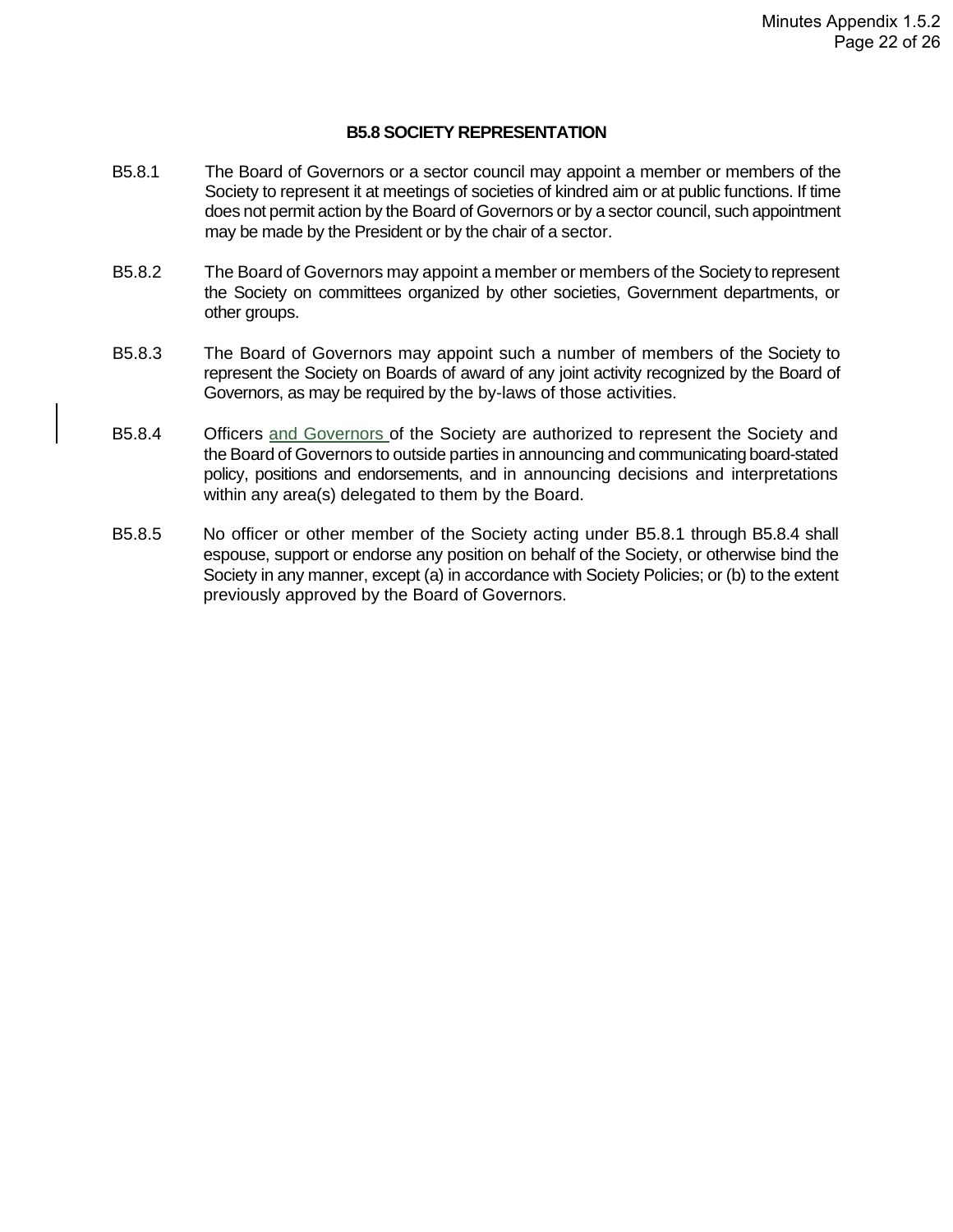#### **B6.1 MEETINGS OF THE SOCIETY**

- B6.1.1 All meetings of the Society primarily for the presentation and discussion of technical papers shall be under the direction of the sector council of one or more of the sectors as appropriate.
- B6.1.2 A notice of each Business Meeting shall be given by the Executive Director/CEO to each member either by written communication or other announcement. If such notice is given personally, by first class mail or electronic mail it shall be given not less than 10 nor more than 50 days before the date of the meeting. If the notice is mailed by any other class of mail it shall be given not less than 30 nor more than 60 days before such date.
- B6.1.3 The first Business Meeting of each fiscal year shall be the legal annual meeting of the Society for the purpose of the election of Elected Governorsofficers at which time all corporate members shall have the opportunity to vote in person or by proxy for nominees proposed by the Nominating Committee or for nominees proposed by any duly constituted special nominating committee.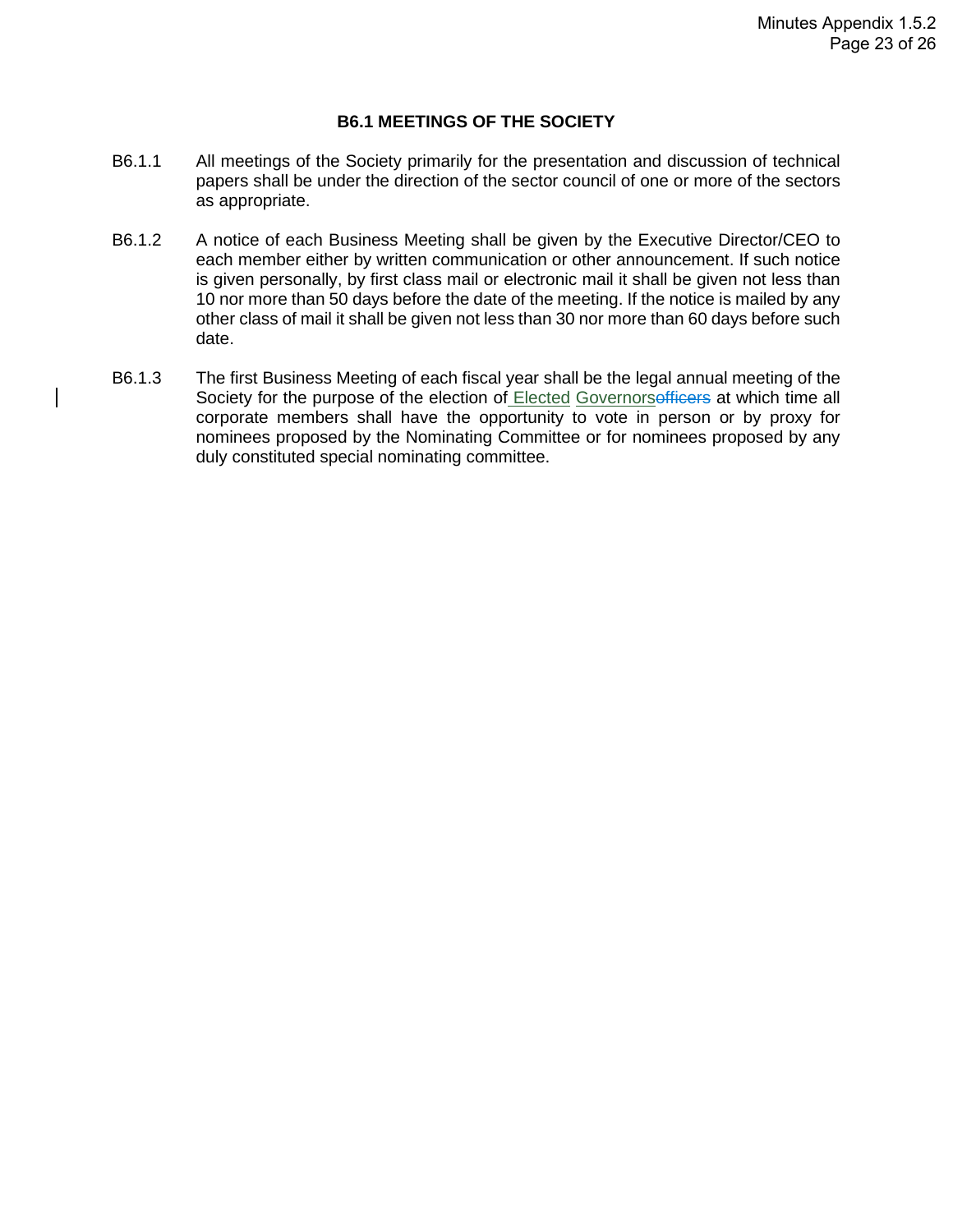#### **B6.2 VOTING AT OR BY PROXY AT THE FIRST BUSINESS MEETING OF THE FISCAL YEAR**

B6.2.1 Ten to 60 days prior to the first Business Meeting of the fiscal year, the Executive Director/CEO shall provide a proxy to each corporate member. This proxy shall solicit the authorization by such member for the three most recent available past Presidents or any one of them to exercise the vote of the corporate member for the election of Elected Governorsofficers and for any other business that is presented to the first Business Meeting of the fiscal year or any adjournment thereof. A list of the nominees proposed by the Nominating Committee and any special nominating committee shall be a part of the proxy distribution.

> A member shall return the proxy in a manner specified by the Society, which may be by mail, facsimile or electronic mail, provided such electronic mail is transmitted with information from which it can be reasonably determined that the proxy was authorized by such member.

- B6.2.2 If any special nominating committee (as defined in B4.2.8) has been organized and has presented a list of nominees to the Executive Director/CEO, the Executive Director/CEO shall provide to each member entitled to vote a proxy listing the nominees proposed by the Nominating Committee and the nominees proposed by such special nominating committee. Biographical and other material included with the proxy shall give equal exposure to all nominees.
- B6.2.3 On or before the first day of October each year, the President shall appoint a Committee of Inspectors of Proxies and Ballots, whose duty shall be to supervise the examination, validation, and counting of proxies and to report at the first Business Meeting of the fiscal year as to the number of members represented there by proxy.

The Committee shall consist of a corporate member, and either the Chief Financial Officer or the Assistant Secretary and shall include a member or representative of any special nominating committee whose slate has been distributed. The Committee shall supervise the counting of the ballots at the first Business Meeting of the fiscal year.

B6.2.4 At the first Business Meeting of the fiscal year the Committee of Inspectors of Proxies and Ballots shall report on the number of proxies thereon returned by corporate members. Following the report of the Committee of Inspectors of Proxies and Ballots, the Presiding Officer shall conduct an election for Elected Governorsofficers of the Society. Corporate members present who have not executed proxies will vote in person. Corporate members who have executed proxies but have withdrawn the proxies prior to the tabulation presented by the Committee of Inspectors of Proxies and Ballots, may also vote in person. Corporate members holding valid proxies will cast proxy ballots. When the results of the election are known, the Presiding Officer will announce the results of the election to the Business Meeting.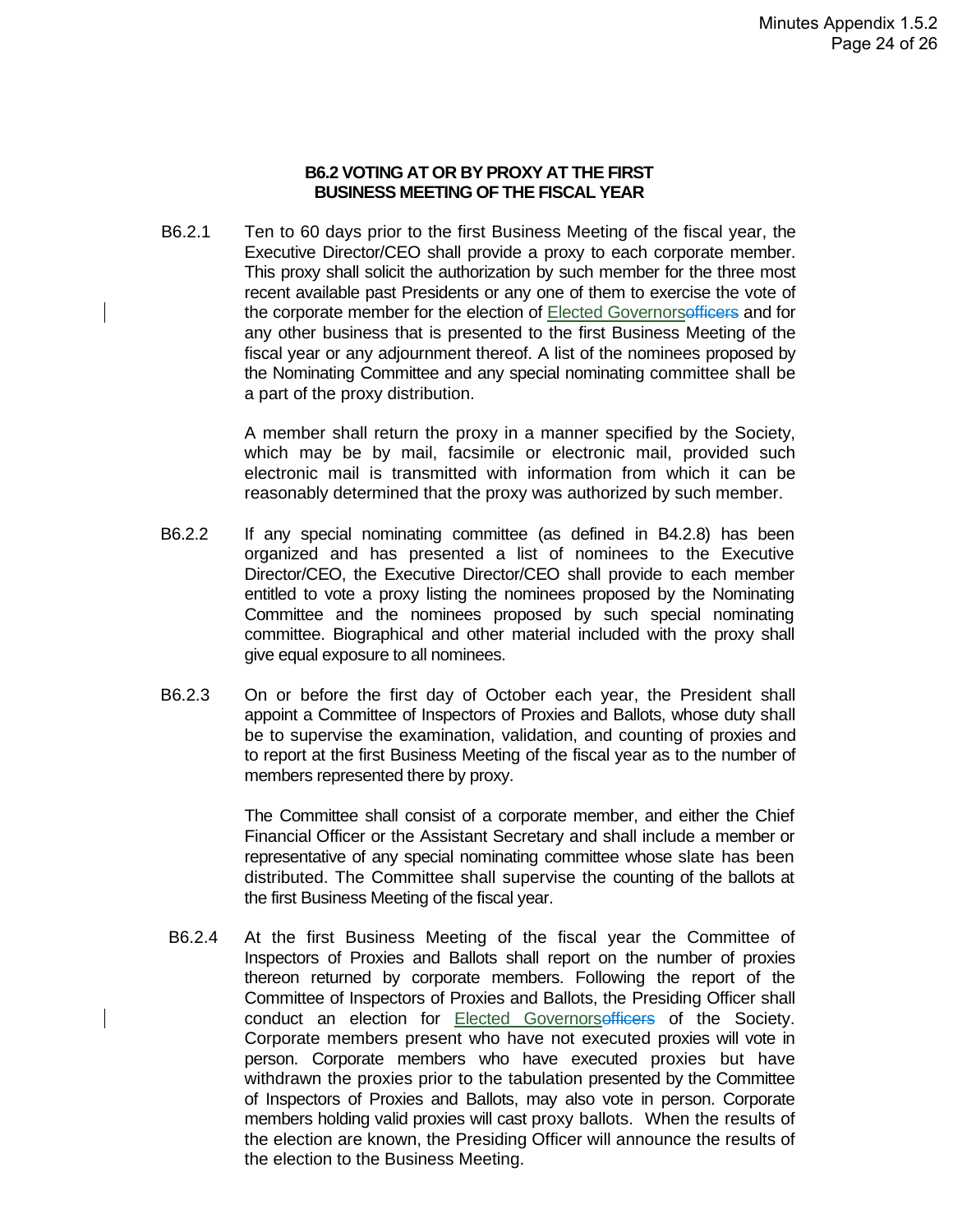B6.2.5 The terms of **Elected Governorsoffice of those elected** at the first Business Meeting of the fiscal year shall begin at the second Business Meeting of the fiscal year at a specific time designated each year by the Board of Governors.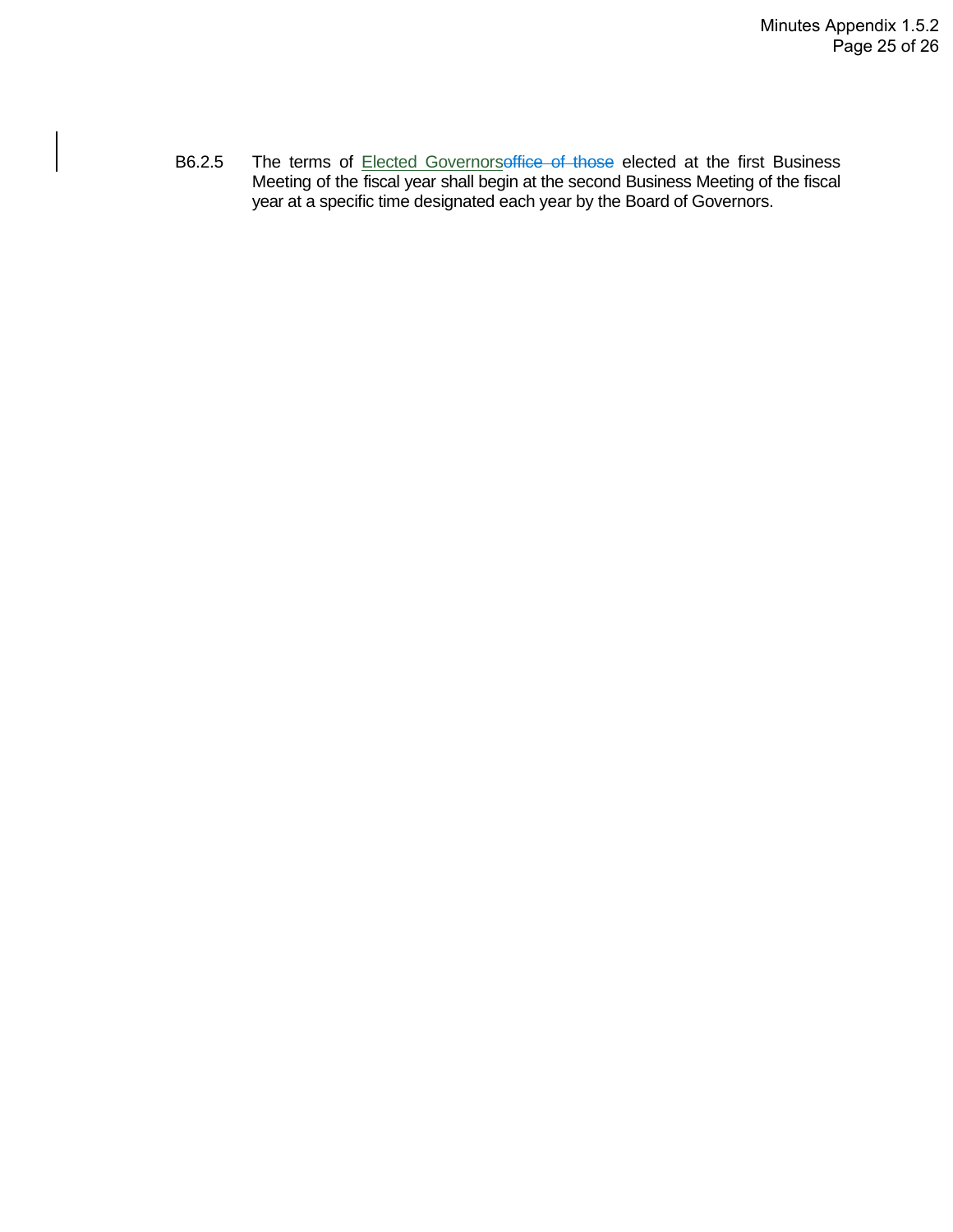#### **B8.1 AMENDMENTS**

- B8.1.1 Seven days or more before the closing of the proxy vote on an amendment to the Constitution, the Committee of Inspectors of Proxies and Ballots shall be convened to canvass the votes cast.
- B8.1.2 Upon the close of the proxy vote, the Committee of Inspectors of Proxies and Ballots shall canvass the proxy ballots returned to the Society and shall certify the result to the Presiding Officer at the next Business Meeting of the Society.
- B8.1.3 The terms of the membersoffice of the Committee of Inspectors of Proxies and Ballots shall expire when their report of the canvass has been presented and accepted.
- B8.1.4 Amendments to the By-Laws or new By-Laws for adoption shall be submitted in writing for approval in preliminary form at any meeting of the Board of Governors. At a subsequent meeting, the Board of Governors may, by an affirmative vote of the majority of its seven members, adopt or amend By-Laws which have previously been accepted and approved in preliminary form at the First Reading. A new By-Law or an amendment to a By-Law shall take effect immediately upon its adoption by the Board of Governors.
- B8.1.5 At any meeting, by a majority vote of its members present, the Board of Governors may adopt, revise, or delete Society Policies in harmony with the Constitution and By-Laws. Any Society Policy or revision shall take effect immediately upon its adoption by the Board of Governors. Society Policies adopted by the Board of Governors shall be available by request for reading by any member of the Society.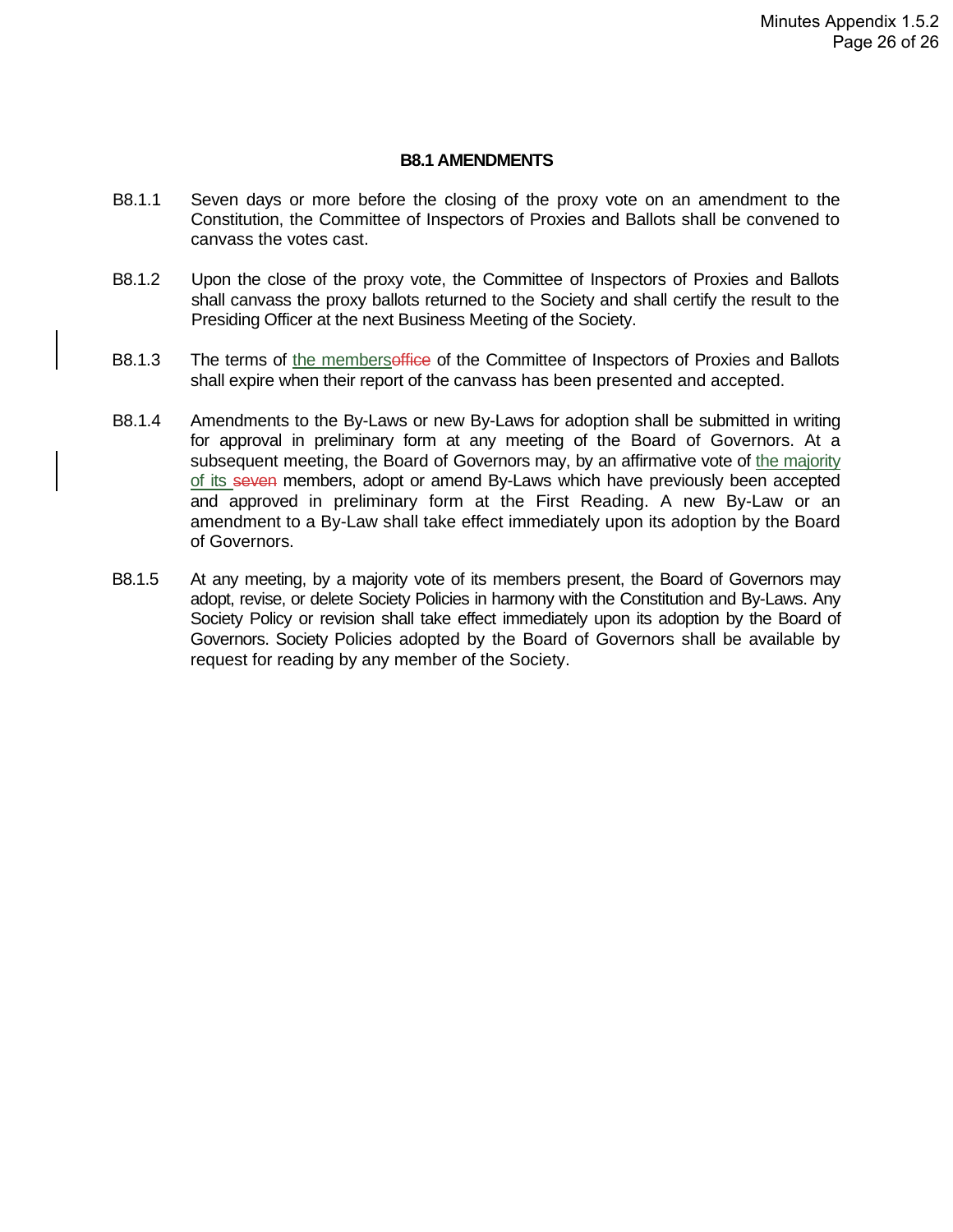#### **ASME Board of Governors Agenda Item Cover Memo**

**Date Submitted: January 19, 2022 BOG Meeting Date: February 16, 2022**

**To: Board of Governors From: Committee on Organization and Rules Presented by: Emily Boyd Agenda Title: Proposed Appointments** 

#### **Agenda Item Executive Summary:**

Proposed appointments reviewed by the COR on January 26, 2022.

#### **Proposed motion for BOG Action:**

To approve the attached appointments.

**Attachments:** Document attached.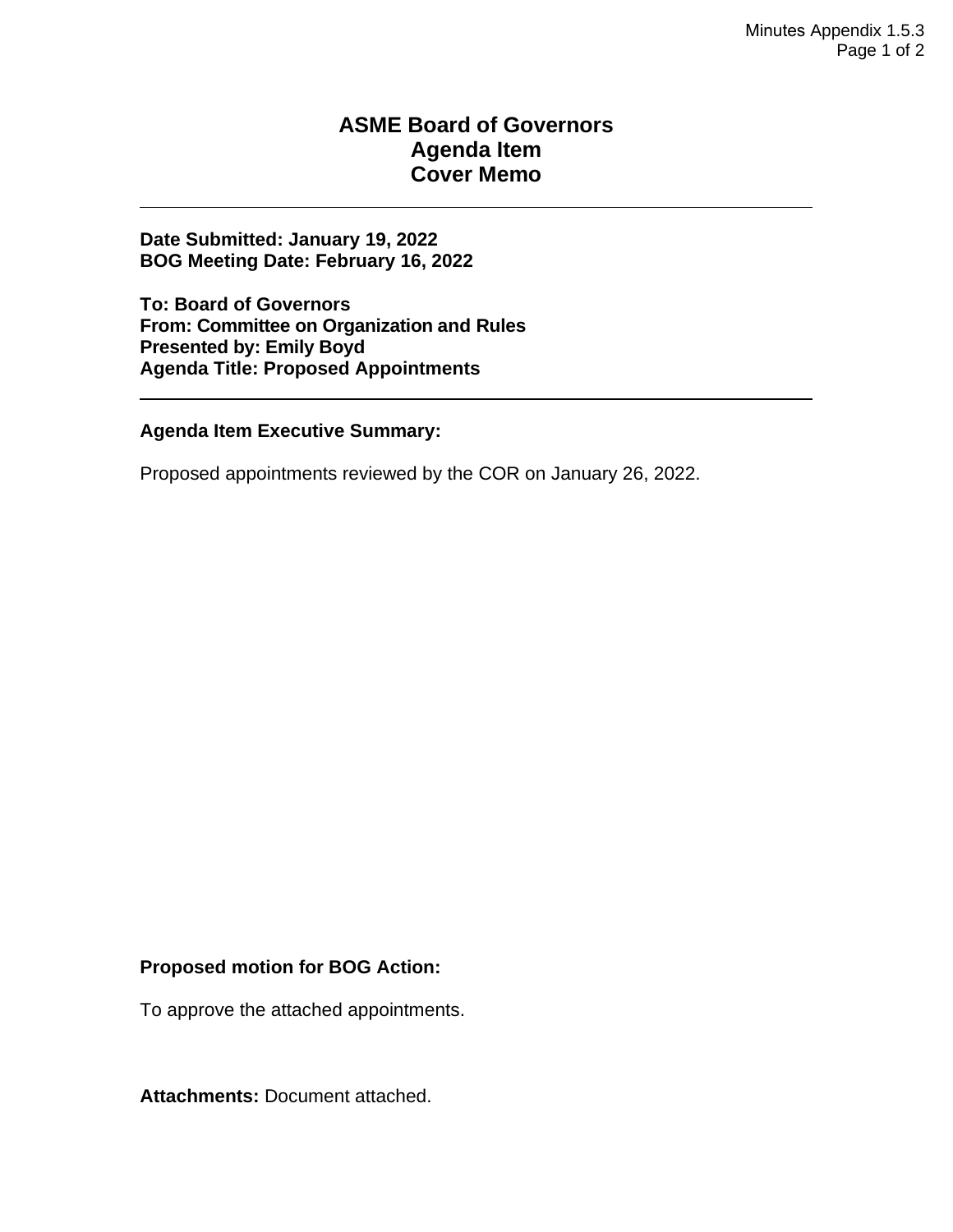#### **FEBRUARY 2022 PROPOSED APPOINTMENTS TO ASME UNIT**

| <b>Internal Unit</b> | <b>Nominee</b>  | Appointment<br><b>Position/Title</b> | Appointment<br><b>Term/Category</b>        | Appointment<br><b>Type</b> | <b>History</b>                  |
|----------------------|-----------------|--------------------------------------|--------------------------------------------|----------------------------|---------------------------------|
| <b>TEC Council</b>   | Columbia Mishra |                                      | Member-at-Large   January 2022 - June 2024 | <b>New</b>                 | <b>Heat Transfer Division</b>   |
|                      |                 |                                      |                                            | Appointment                | Committees                      |
| <b>TEC Council</b>   | Damien Vogt     |                                      | Member-at-Large   January 2022 - June 2023 | <b>New</b>                 | <b>IGTI Executive Committee</b> |
|                      |                 |                                      |                                            | Appointment                |                                 |

#### **FEBRUARY 2022 PROPOSED APPOINTMENTS TO EXTERNAL ORGANIZATION**

| <b>Internal Unit</b>  | <b>Nominee</b>           | <b>Appointment</b><br><b>Position/Title</b> | Appointment<br><b>Term/Category</b> | Appointment<br>Type       | <b>History</b>                  |
|-----------------------|--------------------------|---------------------------------------------|-------------------------------------|---------------------------|---------------------------------|
| Sperry Board of Award | Carolyn Begnoche         | <b>Voting Member</b>                        | January 2022 - December<br>2025     | <b>New</b><br>Appointment | <b>Hartford Section Chair</b>   |
| Sperry Board of Award | <b>Clifford Woodbury</b> | <b>Voting Member</b>                        | January 2022 - December<br>2025     | New<br>Appointment        | <b>Rail Standards Committee</b> |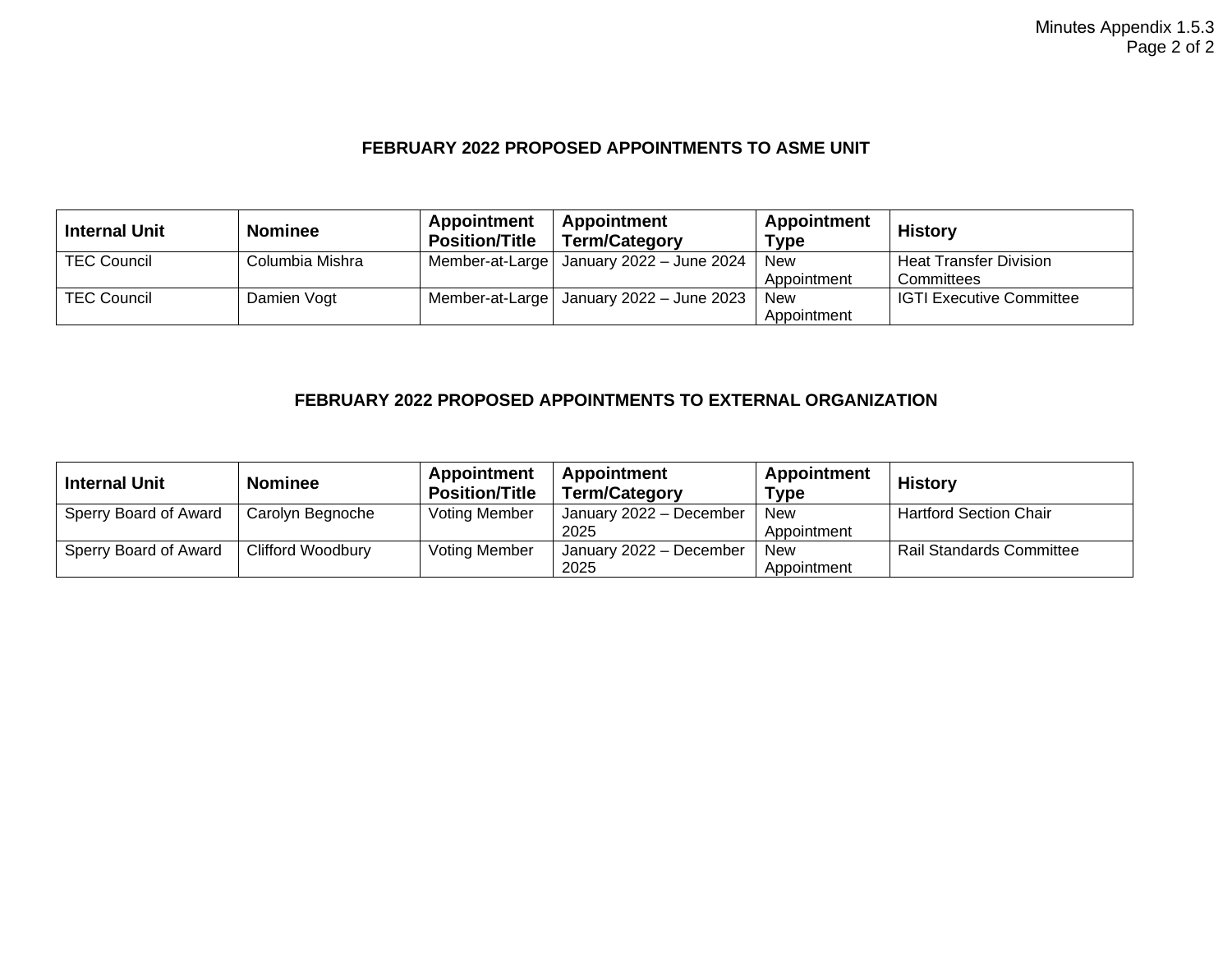#### **ASME Board of Governors Agenda Item Cover Memo**

**Date Submitted:** February 1, 2022 **BOG Meeting Date:** February 16, 2022 **To:** Board of Governors **From:** Committee on Honors **Presented by**: Leila Persaud **Agenda Title:** New Society Level Award

#### **Agenda Item Executive Summary:** *(Do not exceed the space provided)*

The Committee on Honors at their April 29, 2021, meeting approved the establishment of the ASME DeVor-Kapoor Manufacturing Medal.

#### **Proposed motion for BOG Action:**

To accept the Committee on Honors recommendation to establish the ASME DeVor-Kapoor Manufacturing Medal.

**Attachment:** Yes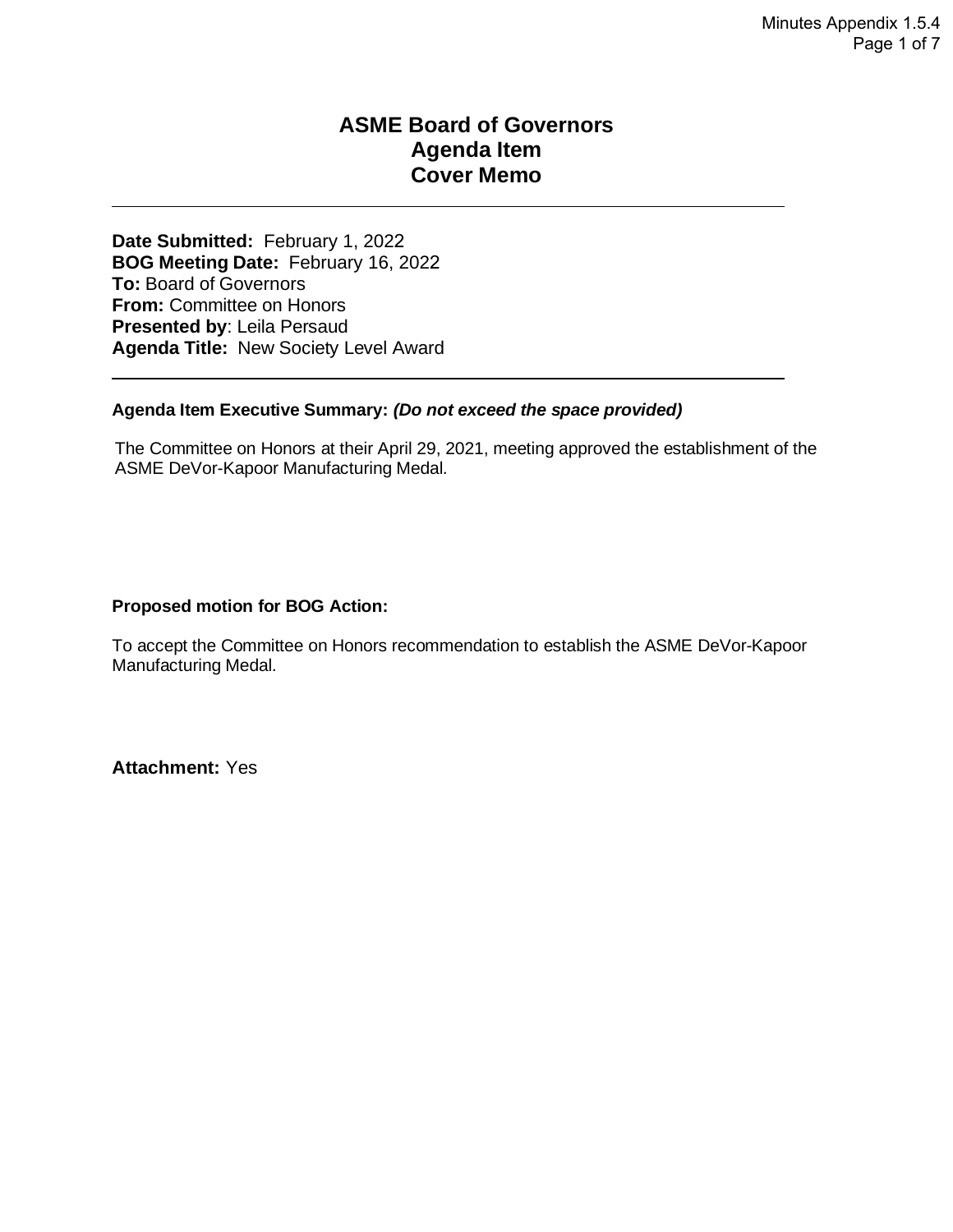| To:      | <b>ASME Committee on Honors</b>                                                                                                                             |
|----------|-------------------------------------------------------------------------------------------------------------------------------------------------------------|
| From:    | Prof. John W. Sutherland (jwsuther@purdue.edu), FASME Purdue University and<br>Prof. Shreyes N. Melkote (shreyes.melkote@me.gatech.edu), FASME Georgia Tech |
| Subject: | ASME DeVor-Kapoor Manufacturing Medal                                                                                                                       |
| Date:    | February 1, 2021                                                                                                                                            |
| Copy:    | Prof. Laine Mears, Clemson University<br>Chair, Executive Committee of the Manufacturing Engineering Division of the ASME                                   |

Dear ASME Committee on Honors:

This proposed award is sponsored by the Manufacturing Engineering Division of ASME.

The purpose of this memorandum is to seek approval from the ASME Committee on Honors for the establishment of the ASME DeVor-Kapoor Manufacturing Medal in recognition of Richard E. DeVor and Shiv G. Kapoor, with sponsorship by prospective individual donors. This is in accordance with society policy P-3.2. A brief background on the proposed namesakes for the medal is provided below. Attached please find a formal proposal to establish the award.

Prof. Richard "Dick" E. DeVor was a Professor of Mechanical Science and Engineering at the University of Illinois at Urbana-Champaign (UIUC). He received his B.S., M.S., and Ph.D. degrees in 1967, 1968, and 1971, respectively, in Mechanical Engineering from the University of Wisconsin-Madison. He became a faculty member in the Department of Mechanical and Industrial Engineering (MIE) at UIUC in 1971 and became a professor in 1984; he held the Grayce Wicall Gauthier Professorship from 1995-2000, and in 2000 was named the College of Engineering Distinguished Professor of Manufacturing. His notable recognitions and honors include: Fellow of Society of Manufacturing Engineering (SME-1993), Fellow of American Society of Mechanical Engineering (ASME-1996), Honorary Member of ASME (2007) and elected member of the National Academy of Engineering (NAE-2000). He was a recipient of the ASME Blackall Machine Tool and Gage Award in 1983, 1997, and 2008. He was honored with the ASME William T. Ennor Manufacturing Technology Award in 2003, and the NAMRI/SME S. M. Wu Research Implementation Award in 2010. He was also an excellent teacher. He received the College of Engineering Everitt Award for Teaching Excellence in 1985, the Campus Award for Excellence in Undergraduate Teaching in 1987, and the College of Engineering Halliburton Engineering Education Leadership Award in 1989. He received the SME Education Award in 1993.

Prof. Shiv G. Kapoor has held the Grayce Wicall Gauthier Chair in Mechanical Science and Engineering at the University of Illinois at Urbana-Champaign (UIUC) since 2005. He received his bachelor's degree in 1969 from the Institute of Technology at BHU, India, his master's in 1971 from I.I.T. Kanpur in India, and his doctoral degree in 1977 from the University of Wisconsin-Madison. He received the Blackall Machine Tool and Gage Award from the American Society of Mechanical Engineers (ASME) for outstanding research papers in 1992, 1997, and 2008. In 1999, he received the ASME Dedicated Service Award. He also received the 2003 William T. Ennor Manufacturing Technology Award from ASME, the SME 2010 S. M. Wu Research Implementation Award, SME 2015 Gold Medal Award, 2014 Outstanding Lifetime Service Award from NAMRI/SME, and the Distinguished Alumni Award from IIT-BHU, India. He is a Fellow of ASME (1995), Honorary Member of ASME (2016), Fellow of SME (1994). He has served as Technical Editor of the ASME Journal of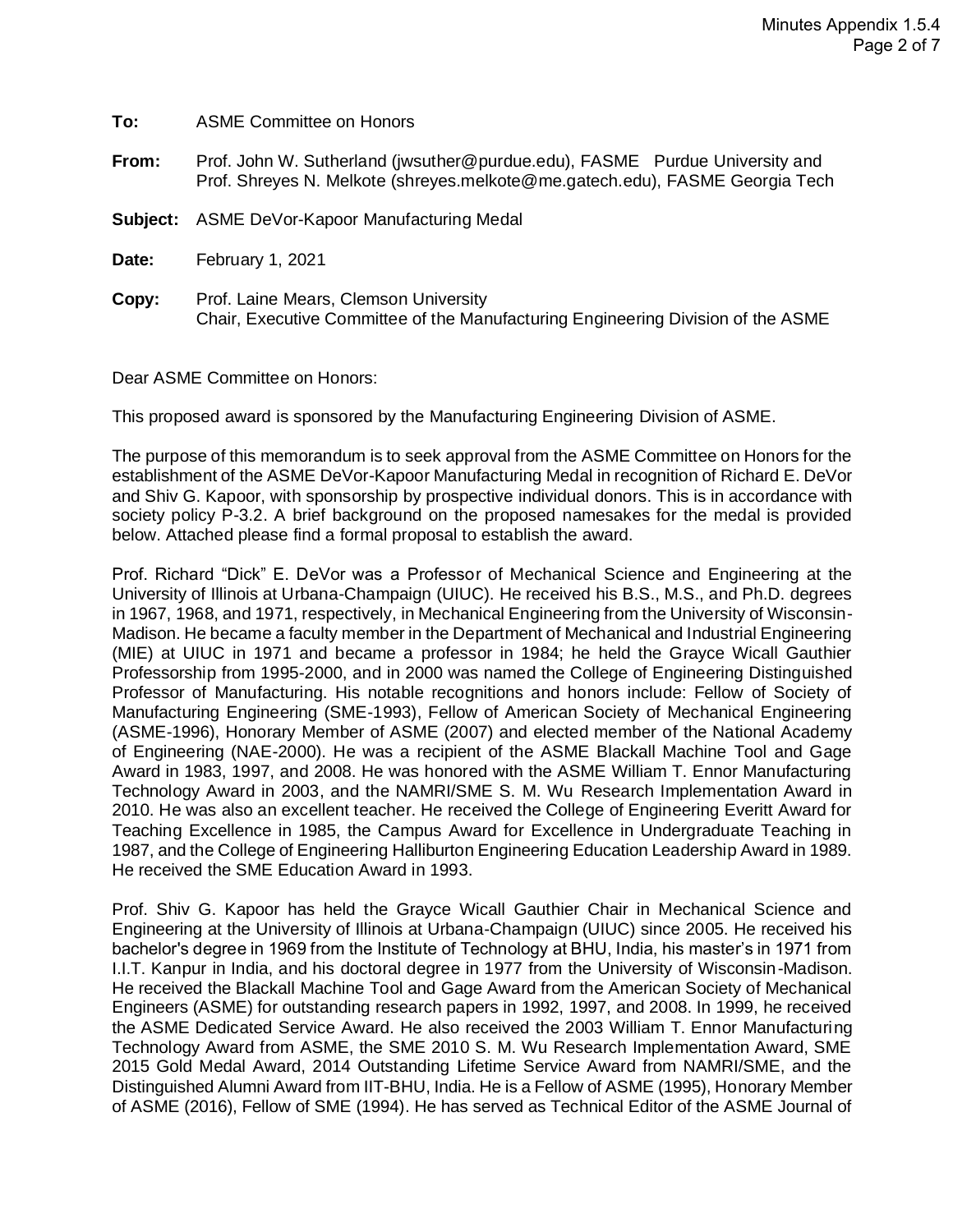Manufacturing Science and Engineering, Vice-President of Manufacturing on the ASME Council on Engineering (COE), and President of the North American Manufacturing Research Institution of SME (NAMRI/SME). He currently serves as Editor-in-Chief of the SME Journal of Manufacturing Processes. He is widely recognized as a leader in manufacturing education. He was the recipient of the SME Education Award in 2005. He was honored with the College of Engineering Everritt Award for Teaching Excellence and the Two-Year Effective Teacher Award from the Department of Mechanical and Industrial Engineering Alumni Board.

We welcome your approval of the proposed award. Please do not hesitate to contact either of us if you have questions or require additional information.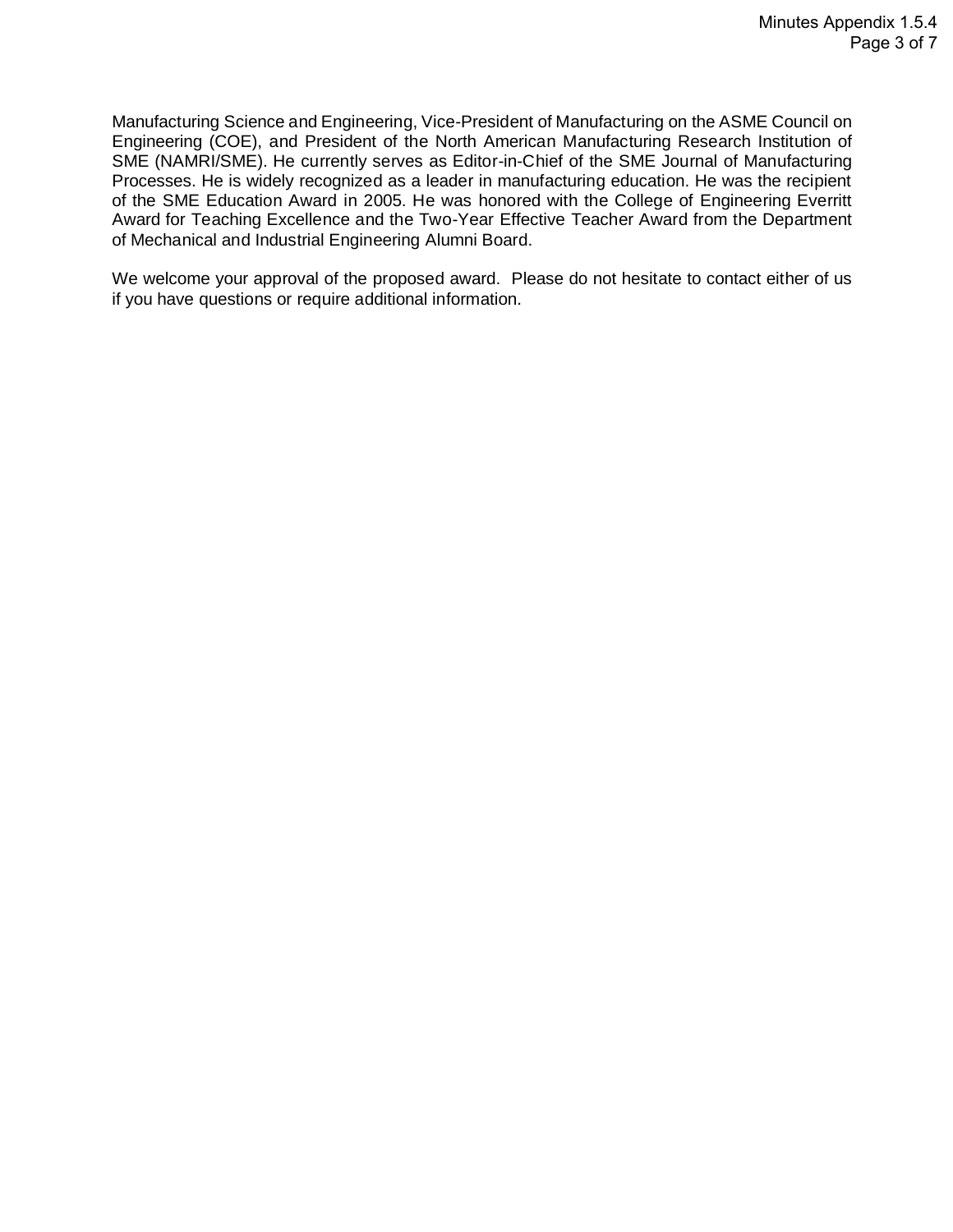#### **Proposal to establish the ASME DeVor-Kapoor Manufacturing Medal**

#### Name of Award

The proposed name of this award is the ASME DeVor-Kapoor Manufacturing Medal.

#### Description of the Award

The ASME DeVor-Kapoor Manufacturing Medal seeks to annually recognize an individual or a team of researchers for a body of "impactful achievements in the field of manufacturing." Manufacturing professionals from academia, industry, and national laboratories, with distinguished and sustained contributions to and impact in the manufacturing field will be eligible for this society-wide medal. The impact must be clearly documented and supported by evidence of long-term contributions to one or more of the following exemplar areas: pioneering research, innovative technology development/transfer, inspirational mentorship, and ground-breaking scholarship/writings. It is believed that the above emphases and criteria capture the large and influential impact that Profs. DeVor and Kapoor have had in the manufacturing field.

The recipient(s) of the ASME DeVor-Kapoor Manufacturing Medal will receive a certificate, \$1,500 honorarium, bronze medal, and travel expenses to attend the award presentation in accordance with the ASME Committee on Honors policy, subject to availability of funds.

If the award is made to a team, the honorarium will be shared among the team members. The team leader shall receive the travel support to attend the award presentation. Certificates and medals may be awarded to all team members at the discretion of the ASME Committee on Honors. The medal(s) and certificate(s) will be presented at the ASME Manufacturing Science and Engineering Conference (MSEC). To cover the costs of production of the medals and the honorarium, an Award Endowment Fund will be established within the ASME Foundation.

#### Need for such an Award

None of the existing awards related to manufacturing within either ASME or SME overlap with the description above. Existing awards in the manufacturing field (see Appendix) are focused on recognizing individuals for their significant contributions in:

- *Technical communications*: ASME Blackall Machine Tool and Gage Award, ASME Kornel F. Ehmann Manufacturing Medal, SME Gold Medal, SME Frederick W. Taylor Research Medal, and SME S.M. Wu Research Implementation Award;
- *Education and mentorship*: ASME McDonald Mentoring Award, ASME Robert M. Nerem Education and Mentorship Medal, and SME Education Award;
- *Specific achievements related to manufacturing science, engineering, and technology – generally recognizing a single important contribution*: ASME/SME M. Eugene Merchant Manufacturing Medal, ASME Milton C. Shaw Manufacturing Research Medal, ASME William T. Ennor Manufacturing Technology Award, SME Yoram Koren Manufacturing Systems Innovation Medal, SME Dornfeld Manufacturing Vision Award.

#### Financial Provisions

Contingent on the ASME Committee on Honors approval, individual donors are prepared to provide at least \$75,000 to the ASME Foundation to fund the award. These donors also stand ready to provide \$6,000 to fund the award in the short term. It is also understood that an administrative fee will be periodically reviewed and determined by the Board of Directors of the ASME Foundation, not to exceed 5% of net asset value.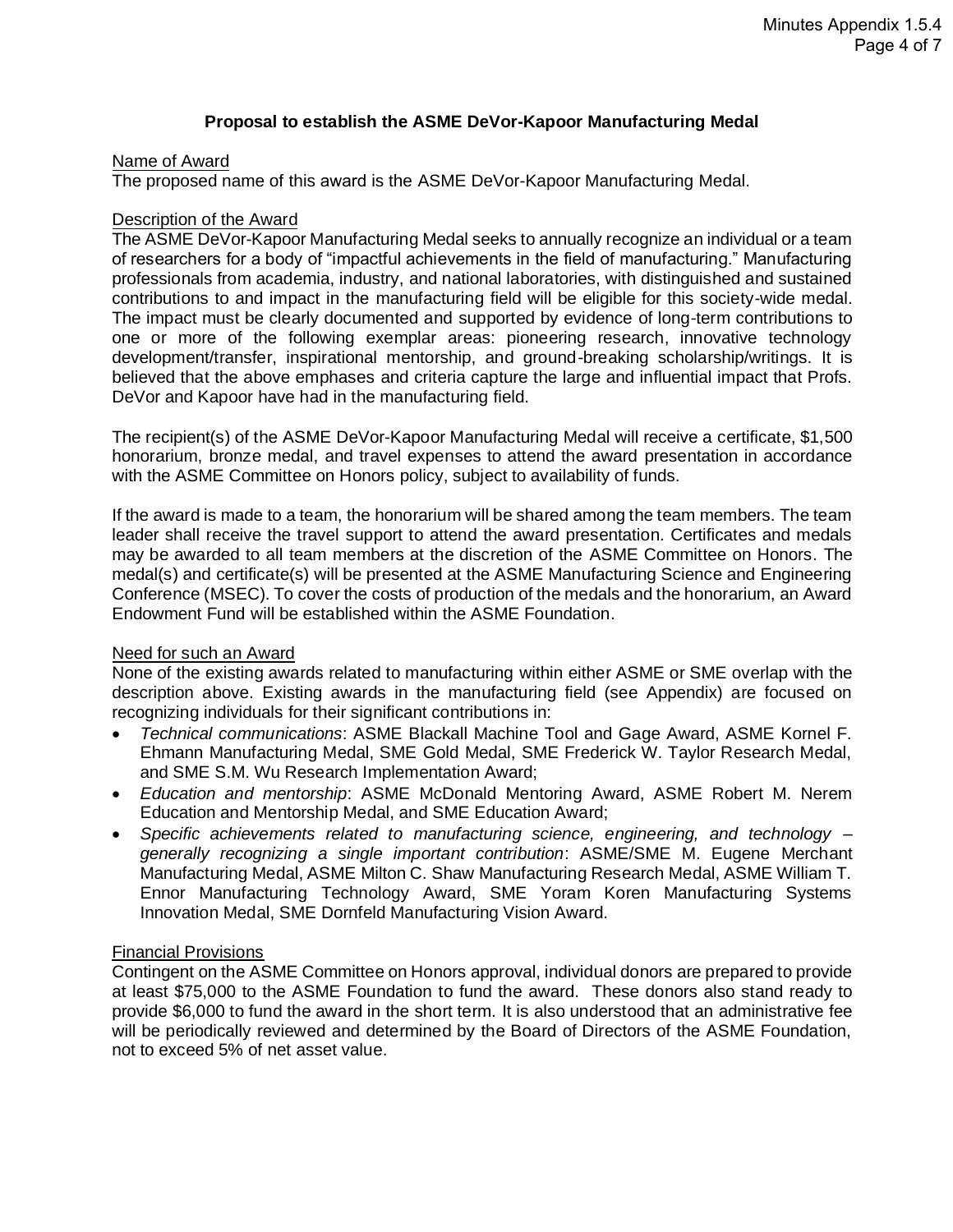#### **ASME DEVOR-KAPOOR MANUFACTURING MEDAL RULES OF AWARD**

#### Form of Award

\$1,500 honorarium, a certificate, a bronze medal, and travel expenses to attend the award presentation in accordance with the ASME Committee on Honors policy, subject to availability of funds.

If the award is made to a team, the honor and honorarium will be shared among the team members. The team leader shall receive travel support to attend the meeting presentation in accordance with ASME Committee on Honors policy. Certificates and medals may be awarded to all team members at the discretion of the ASME Committee on Honors.

#### Achievement Recognized

The award seeks to recognize an individual or a team of researchers for a body of impactful achievements in the field of manufacturing.

The impact must be clearly documented and supported by evidence of long-term contributions to one or more of the following exemplar areas: pioneering research, innovative technology development/transfer, inspirational mentorship, and ground-breaking scholarship/writings. It is believed that the above emphases and criteria capture the large and influential impact that Profs. DeVor and Kapoor have had in the manufacturing field.

Limitations No limitations.

#### **Nominations**

Anyone may nominate a person or team for the medal.

#### DeVor-Kapoor Medal Committee (DKMC) Composition

Members of the DKMC shall be nominated by the Executive Committee of the Manufacturing Engineering Division of the ASME for approval by the Committee on Honors.

The Committee shall consist of seven members including the chair of the Manufacturing Engineering Division, up to two past recipients of the award, and at least four at-large members. Diversity and membership among industry, academia, and government shall be achieved through selection of at-large members. Each member of the committee shall serve no more than two consecutive three-year terms, commencing on July 1 and concluding on June 30. Terms will be staggered for continuity, so that all members' terms will not expire at the same time.

An initial committee of five will be appointed for the first two years of the award.

Members of the DKMC shall refrain from nominating or writing support letters. Members of the Medal Committee are not eligible to receive the award during their time of service.

#### Review Process

The DKMC are encouraged to solicit nominations of worthy individuals. Both solicited and unsolicited nominations will be reviewed without prejudice.

The DKMC shall review all nominations submitted by February 1 annually. A majority vote of the DKMC is required to select individual(s) for honor. The chair of the DKMC will then recommend the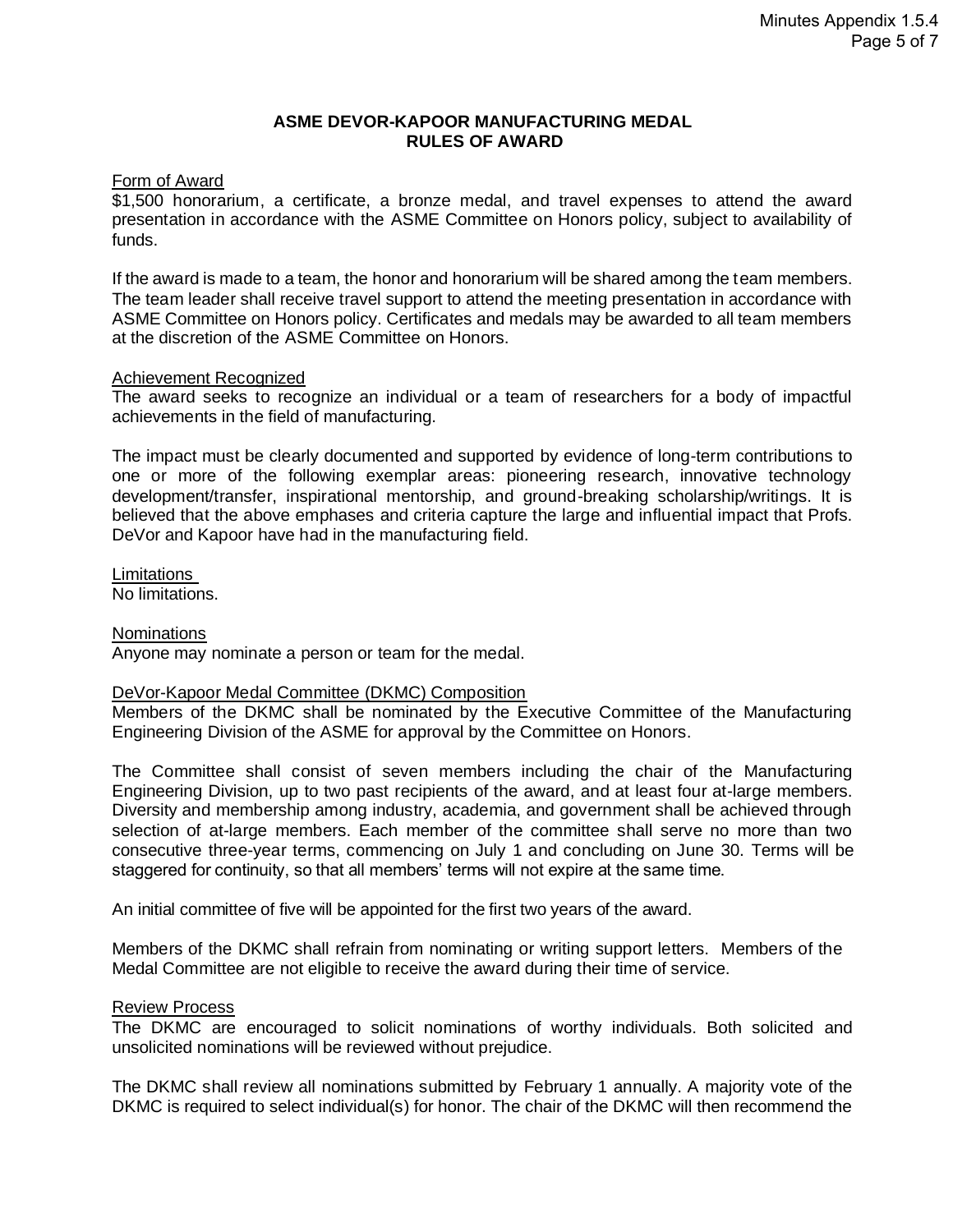selected nominee(s) to the ASME Committee on Honors by March 1 for consideration of the award.

Nomination Deadlines February 1 to the DeVor-Kapoor Medal Committee March 1 to the ASME Committee on Honors

Funding Temporary Restricted: \$6,000 Permanently restricted: \$75,000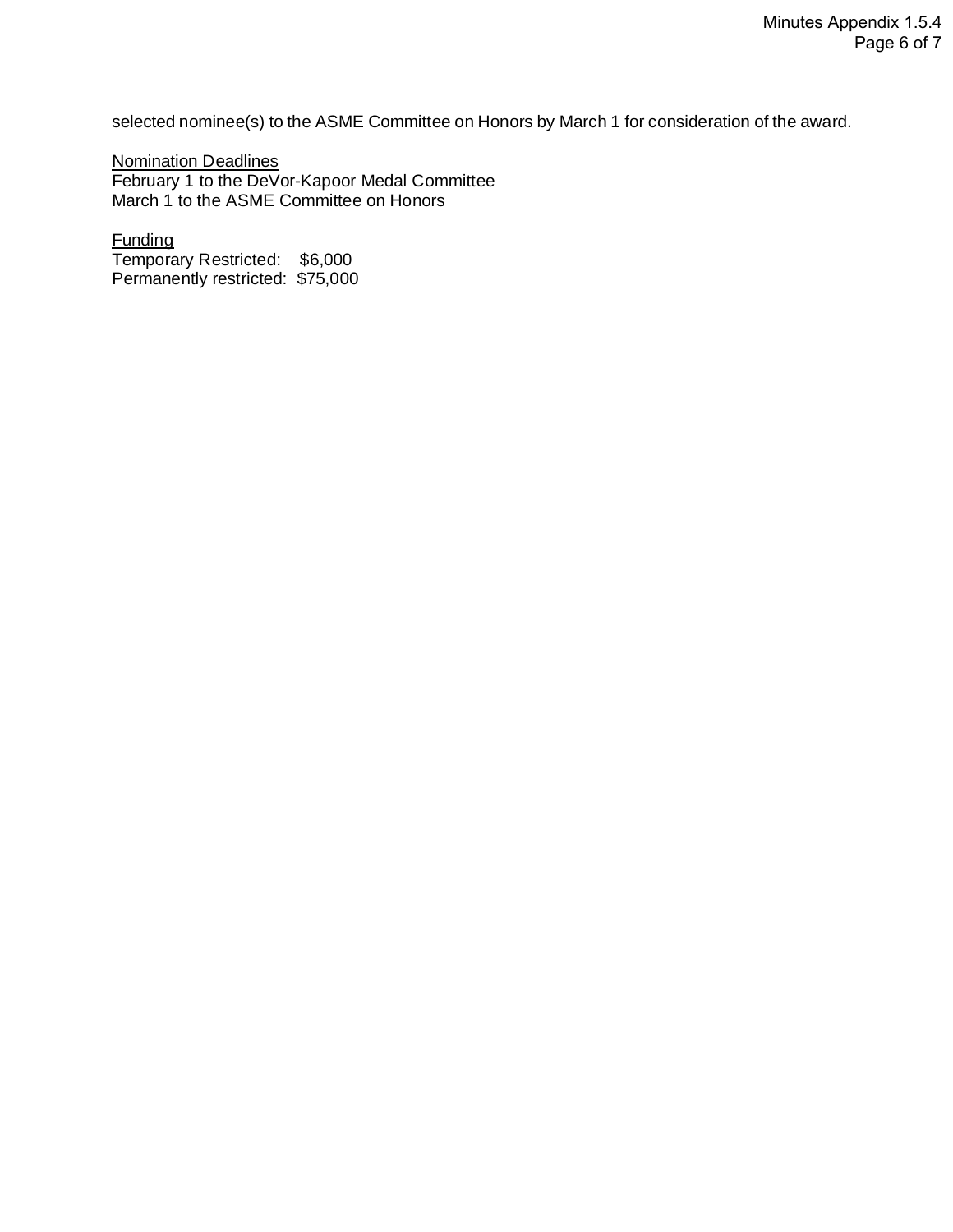#### **Appendix: Existing ASME and SME awards**

- The M. Eugene Merchant Manufacturing Medal of ASME/SME honors an individual who has played a significant role in improving the productivity and efficiency of manufacturing.
- ASME-William T. Ennor Manufacturing Technology Award goes to an individual/team for developing or contributing significantly to an innovative manufacturing technology, the implementation of which has resulted in substantial economic and/or societal benefits.
- ASME- Milton C. Shaw Manufacturing Research Medal recognizes significant fundamental contributions to the science and technology of manufacturing processes.
- ASME-Kornel F. Ehmann Manufacturing Medal recognizes the best original paper or papers submitted to ASME that relates to micro- or nano-scale manufacturing processes or products.
- ASME Blackall Machine Tool and Gage Award recognizes an original paper or papers published by ASME that contribute to manufacturing processes and systems for the design or application of machine tools, gauges, dimensional measuring instruments, or new manufacturing technologies and metrology approaches.
- ASME McDonald Mentoring Award recognizes the outstanding mentoring of other professionals by an engineer in industry, government, education or private practice.
- ASME Robert M. Nerem Education and Mentorship Medal goes to an individual who has demonstrated a sustained level of outstanding achievement in education and mentoring of trainees.
- SME Dornfeld Manufacturing Vision Award seeks to recognizes a person for outstanding vision and leadership within the manufacturing community.
- SME S.M. Wu Research Implementation Award recognizes outstanding original research presented as a paper at the annual North American Manufacturing Research Conference (NAMRC) and subsequently, upon implementation, had a significant commercial and/or societal impact.
- SME Frederick W. Taylor Research Medal honors significant published research leading to a better understanding of materials, facilities, principles, operations and their application to improve manufacturing processes.
- SME Education Award honors the educator most respected for the development of manufacturing-related curricula, fostering sound training methods, or inspiring students to enter the profession of manufacturing.
- SME Yoram Koren Manufacturing Systems Innovation Medal (proposed) recognizes demonstrated strategic leadership in inventing or implementing in factories a new type of manufacturing system, machine, or manufacturing technology that improves the system performance.
- SME Gold Medal recognizes outstanding service to manufacturing in technical communications through published literature, technical writings or lectures.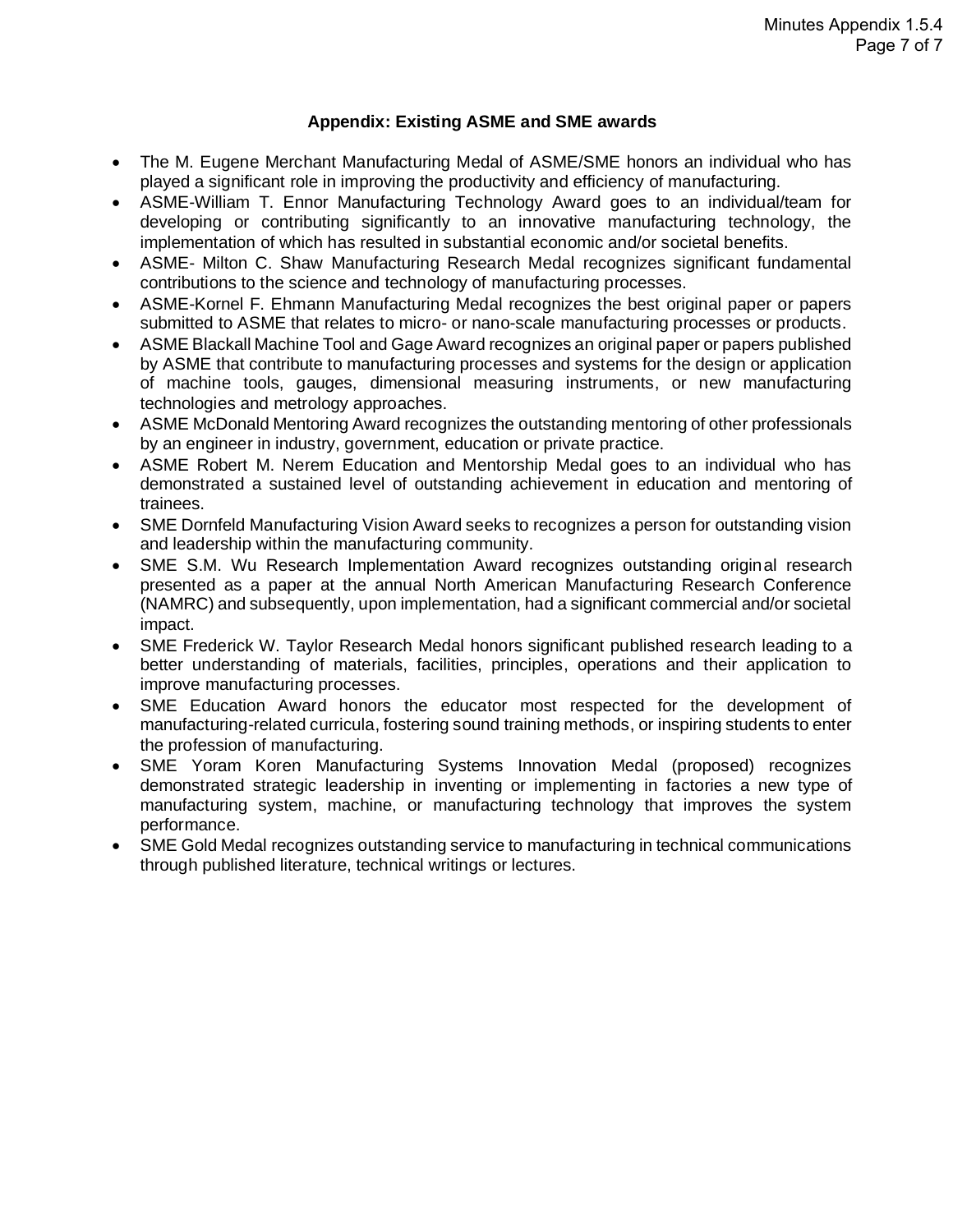

#### **Board of Governors Meeting Agenda Item Cover Memo**

| Date Submitted:                                    |                           |  | January 27, 2022        |  |  |
|----------------------------------------------------|---------------------------|--|-------------------------|--|--|
| <b>BOG Meeting Date:</b>                           |                           |  | February 16, 2022       |  |  |
| To:                                                | <b>Board of Governors</b> |  |                         |  |  |
| William Garofalo, Chief Financial Officer<br>From: |                           |  |                         |  |  |
| Presented by:                                      |                           |  | <b>William Garofalo</b> |  |  |
| Agenda Title:                                      |                           |  | <b>Financial Update</b> |  |  |
|                                                    |                           |  |                         |  |  |

Agenda Item Executive Summary:

A financial update will be provided as of January 31, 2022.

Proposed motion for BOG Action:

**None**

Attachment(s):

**None**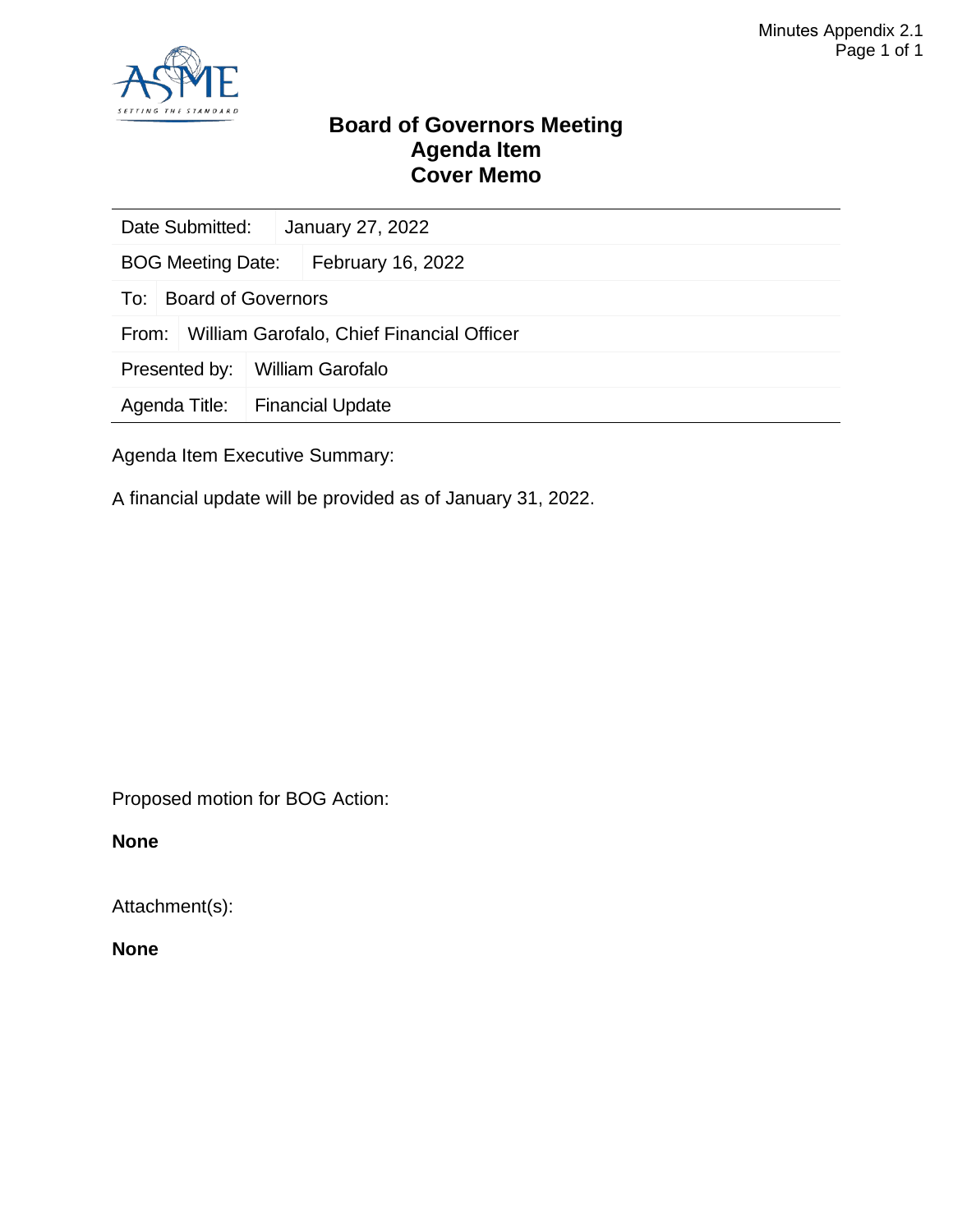

#### **Board of Governors Meeting Agenda Item Cover Memo**

| Date Submitted:                         |  | January 19, 2022                             |  |  |
|-----------------------------------------|--|----------------------------------------------|--|--|
| BOG Meeting Date:   February 16, 2022   |  |                                              |  |  |
| To: Board of Governors                  |  |                                              |  |  |
| John Goossen and Bill Garofalo<br>From: |  |                                              |  |  |
|                                         |  | Presented by: John Goossen and Bill Garofalo |  |  |
| Agenda Title:   COF Membership          |  |                                              |  |  |

Agenda Item Executive Summary:

The Committee on Finance is recommending changes to its composition as shown in the attached slide deck.

The related By-Law changes are shown in the second attachment. The Committee on Organization and Rules reviewed these changes at its January 26 meeting.

The proposed implementation plan showing how the terms will be staggered is shown in the third attachment.

Proposed motion for BOG Action: To approve for first reading changes to By-Law B5.2.5.2 and to approve the proposed implementation plan for the terms for the members of the Committee on Finance, contingent on adoption of B5.2.5.2 at the April 19, 2022 Board of Governors meeting.

Attachment(s): Slide Deck, By-Law Changes, and Proposed Implementation Plan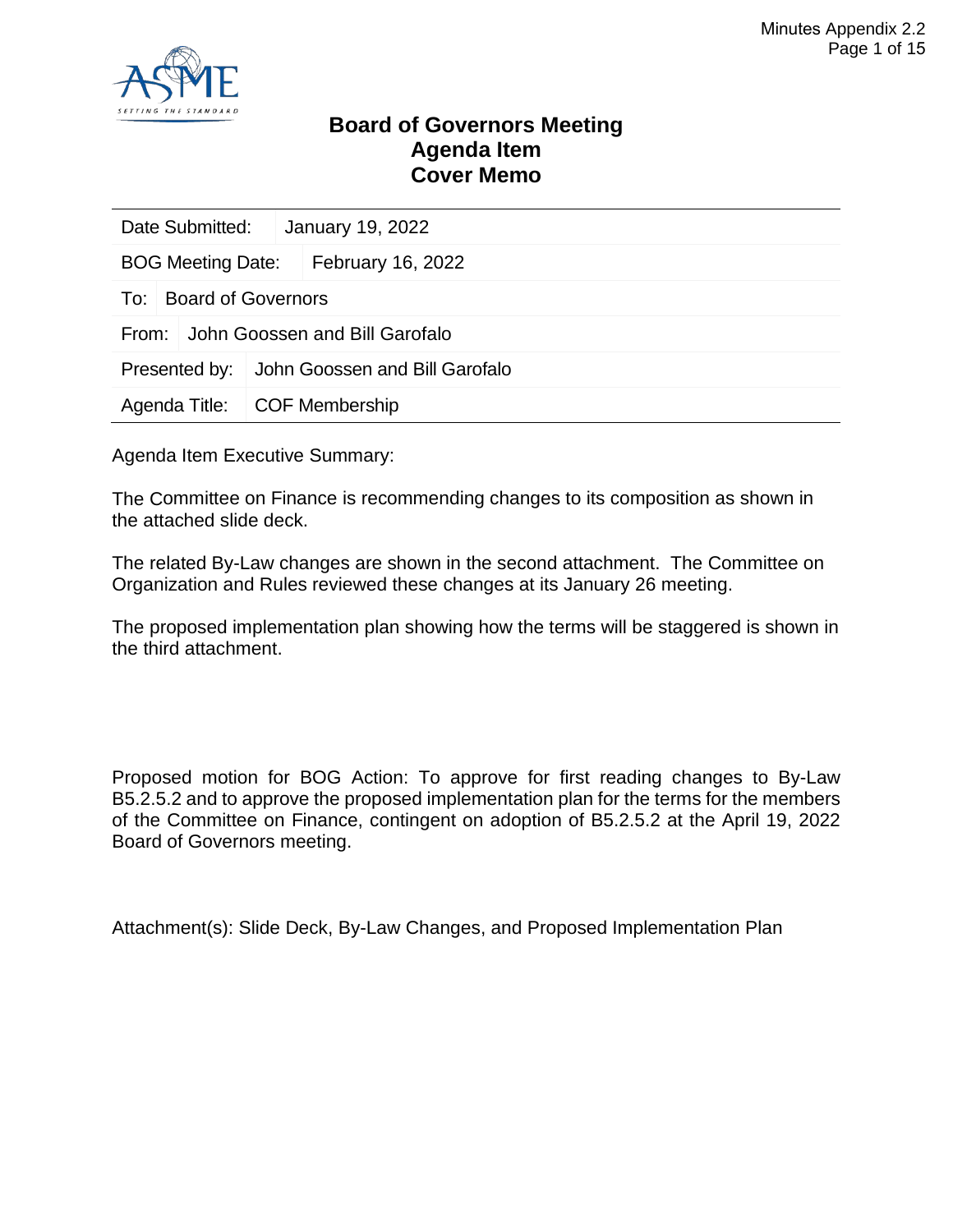# Committee on Finance (COF)

John Goossen, Chair

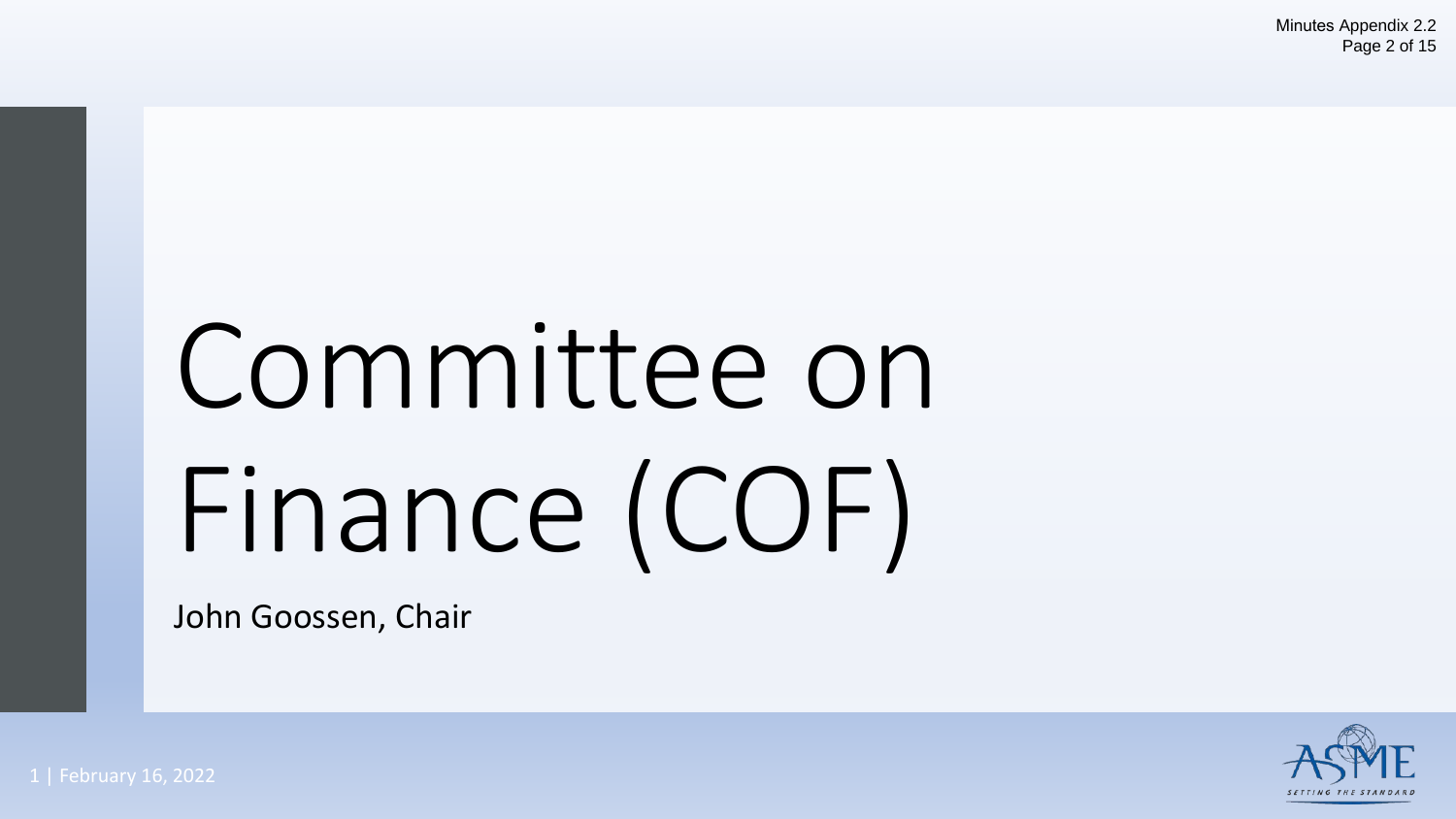### Role

The Committee on Finance (COF) shall under the direction of the Board of Governors, provide an independent review of the ASME financial affairs and key items of the ASME business and strategy planning.

In this capacity the COF will participate in periodic and an annual review of the ASME operations, investments and budget.

COF may also be asked to provide an independent review of select business and/or strategic initiatives.

The COF will also interact with an Investment Advisory Panel (name to be finalized) that will advise the COF and BOG on the Investment affairs of the Society.

The COF will provide periodic reports to the Executive Committee and Board of Governors on review findings and recommendations.

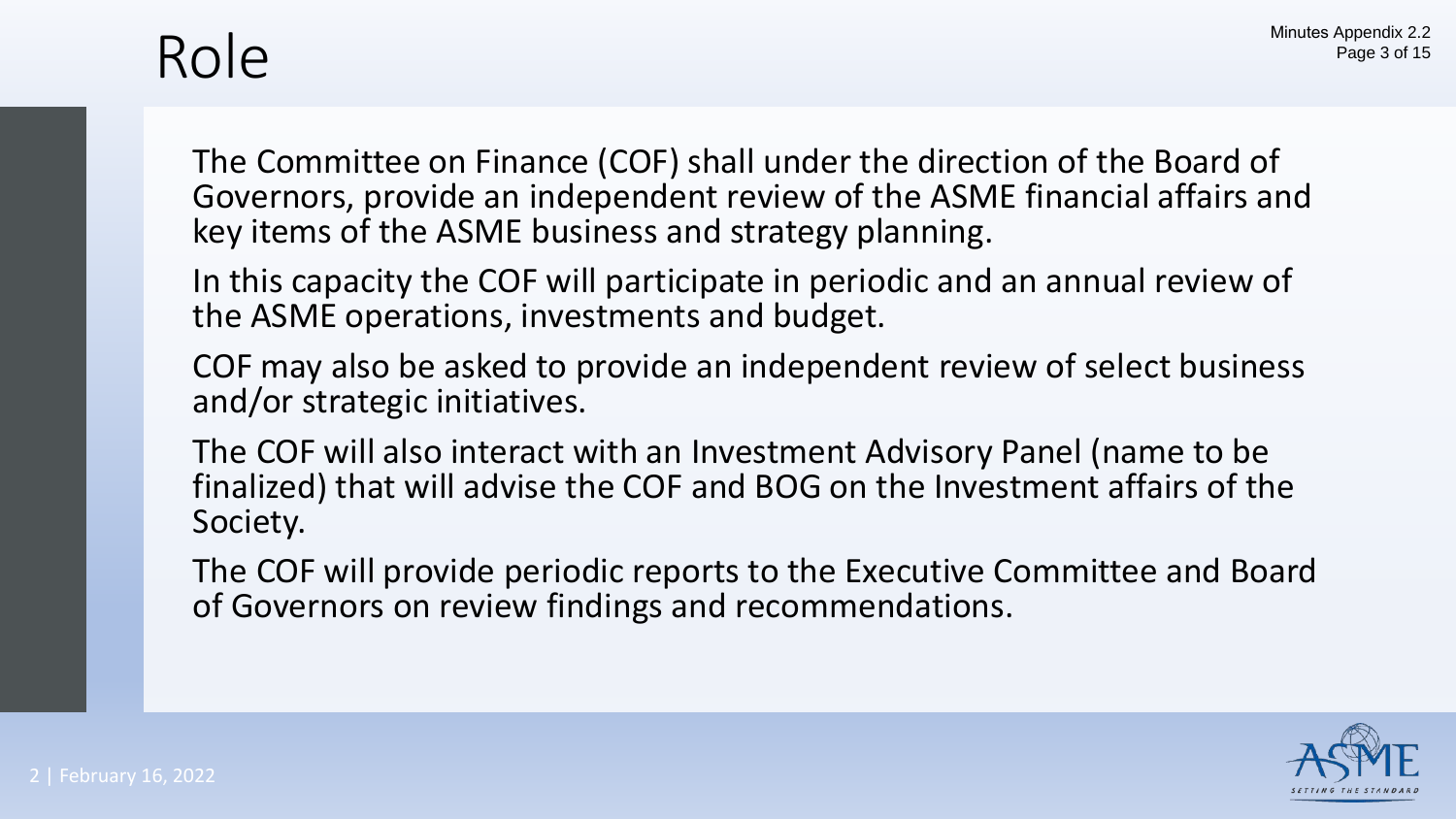### Composition

The Composition of the COF is:

- Four Members-At-Large
	- At least one but not more than 2 Members with ASME Board of Governors (BOG) experience
	- Remaining Members to have ASME leadership experience outside of the BOG and a desire to serve on the BOG
- Three Ex Officio members:
	- Chief Financial Officer (w/o vote)
	- Secretary / Treasurer (with vote)
	- Assistant Treasurer (if any, w/o vote)

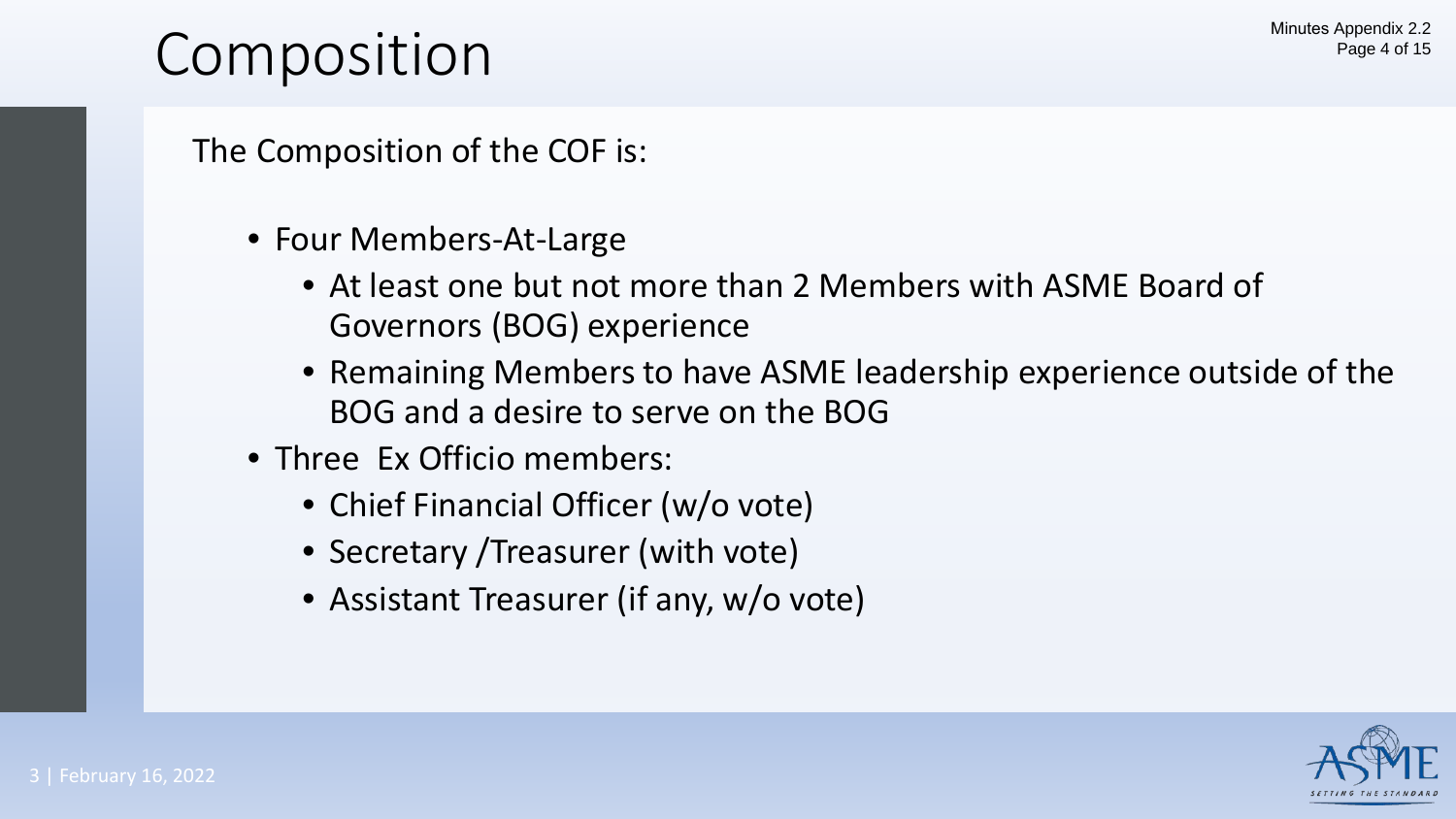### Composition - continued

- Chair to be selected by the committee annually at first meeting.
- Secretary /Treasurer to serve as Vice Chair
- The BOG has the option of naming a Board Liaison.

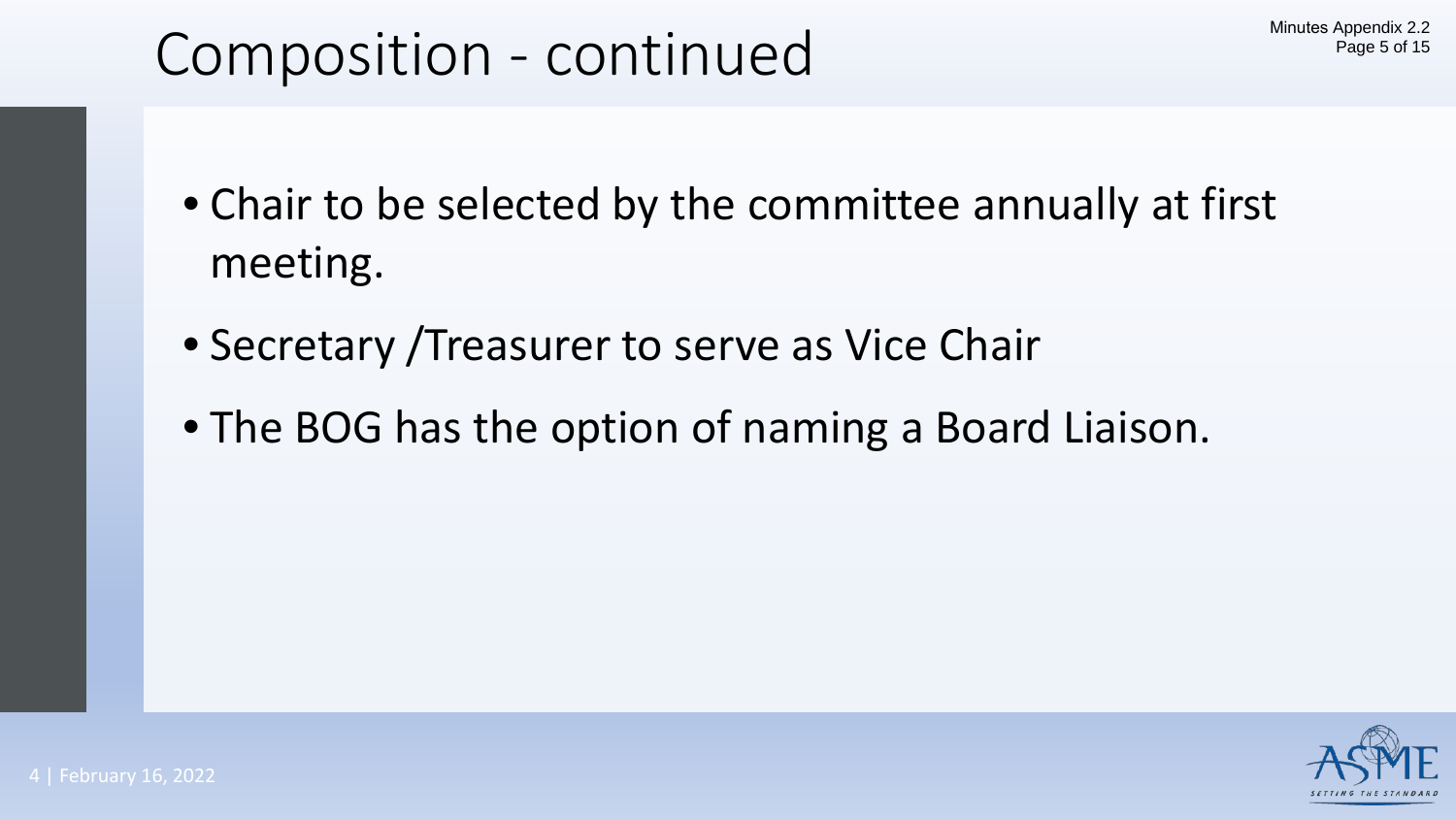# Term (currently in COF Operation Guide)

Minutes Appendix 2.2 Page 6 of 15



The term length for the Members-At-Large is **three years**, with terms staggered so that one- or two-member's terms end at the close of each fiscal year.



At Large members are recommended to and appointed by the Board of Governors.



At Large members can serve no more than two full consecutive terms (or a total of 6 years) without a break of at least 2 years. (Society Policy P 4.4/III/B1)

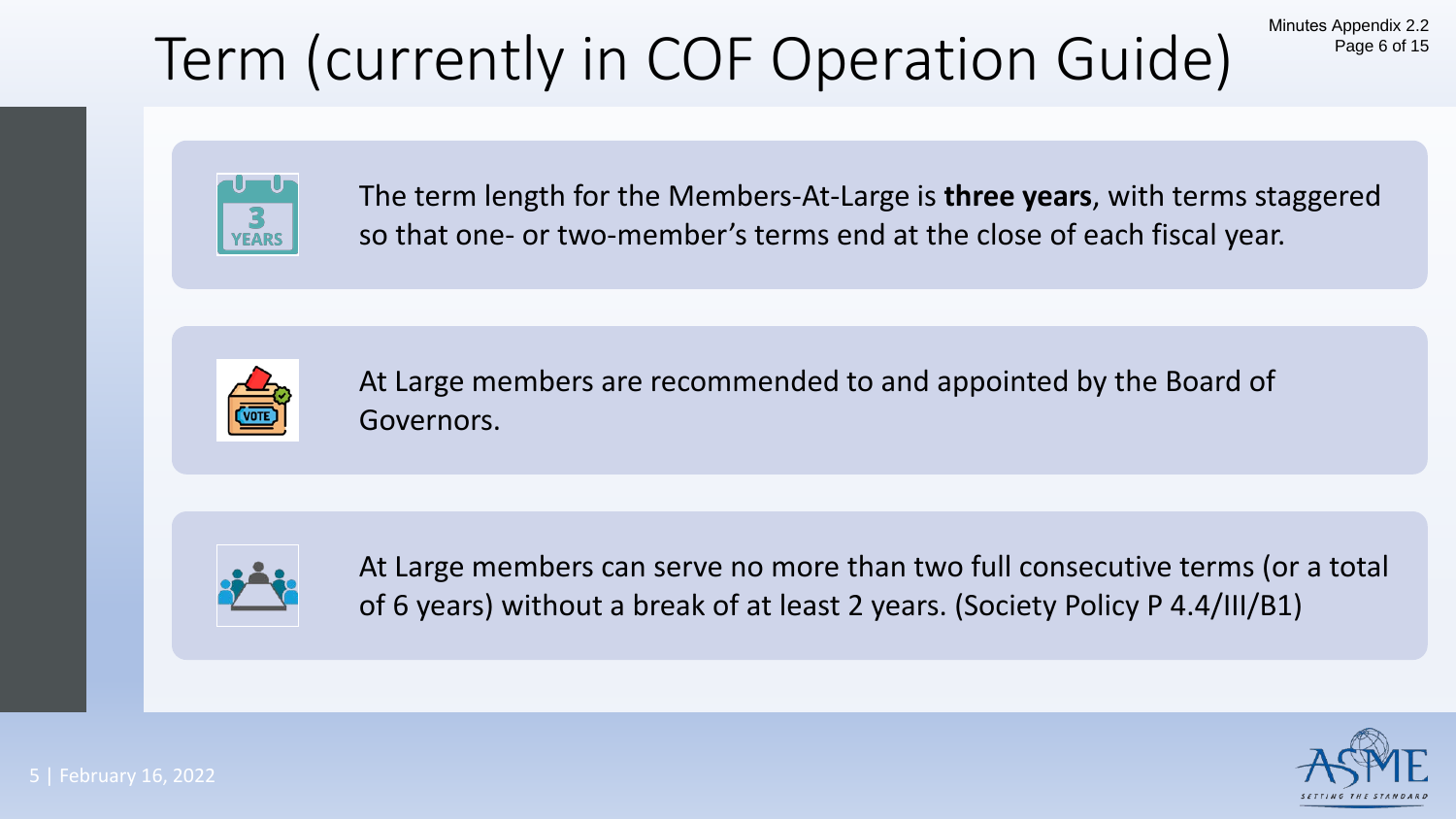### Process for Consideration and Appointment

- **Annual Review**: January through April, with the goal of having new members in place at the start of the upcoming fiscal year.
- **Potential Members without** Previous Board of Governors or ASME President Experience
	- 1. COF Chair to ask the Senior Vice Presidents to identify a total of three to five potential candidates.
	- 2. Sector leads will discuss the role of the COF with potential candidates and will assess their interest.
- **Potential Members with** Previous Board of Governors or ASME President Experience
	- 1. COF Chair shall work with the ASME Executive Committee, ASME ED/CEO and Chief Financial Officer to identify two to three potential candidates.
	- 2. The ASME Secretary-Treasurer will discuss the role of the COF with potential candidates, and assess their interest
- **The names and one-page resumes of the all Candidates** will be submitted to the ASME Secretary-Treasurer for consideration by the Committee. Nomination shall be based on the qualifications described in the COF Operations Guide. As a group, candidates should enhance the committee's diversity in race, gender, technical experience, and sector experience.
- **The candidates nominated by COF** will be approved by the Board of Governors.



Minutes Appendix 2.2

Page 7 of 15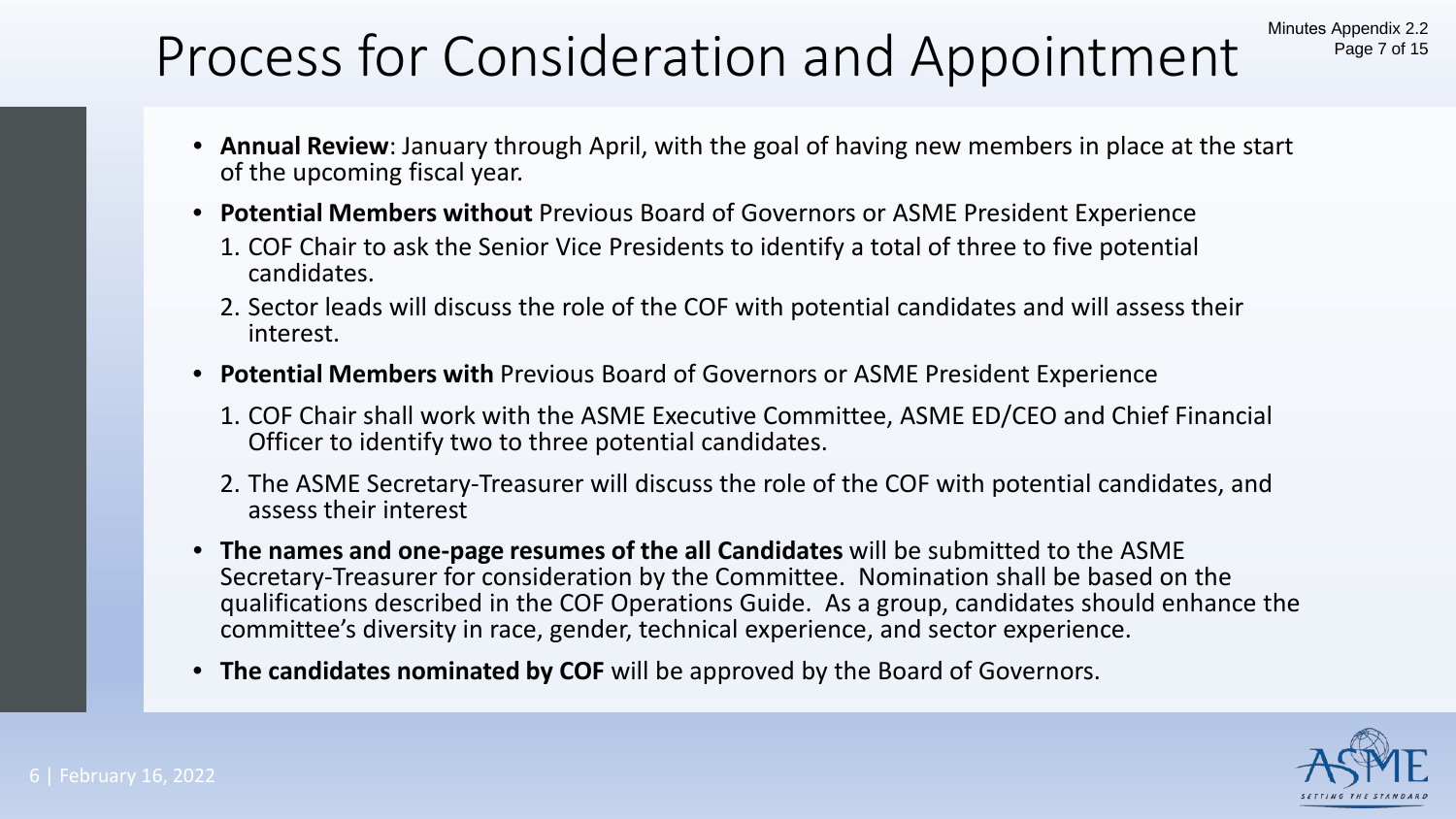# Benefit - COF Member without BOG experience

COF members provide an independent review of the ASME financials and key items of the ASME business and strategy planning. Through service on COF members without prior BOG experience will better understand the role of the BOG, the planning process and the operations of the Society. This experience will prepare such members for service on the BOG.



Minutes Appendix 2.2

Page 8 of 15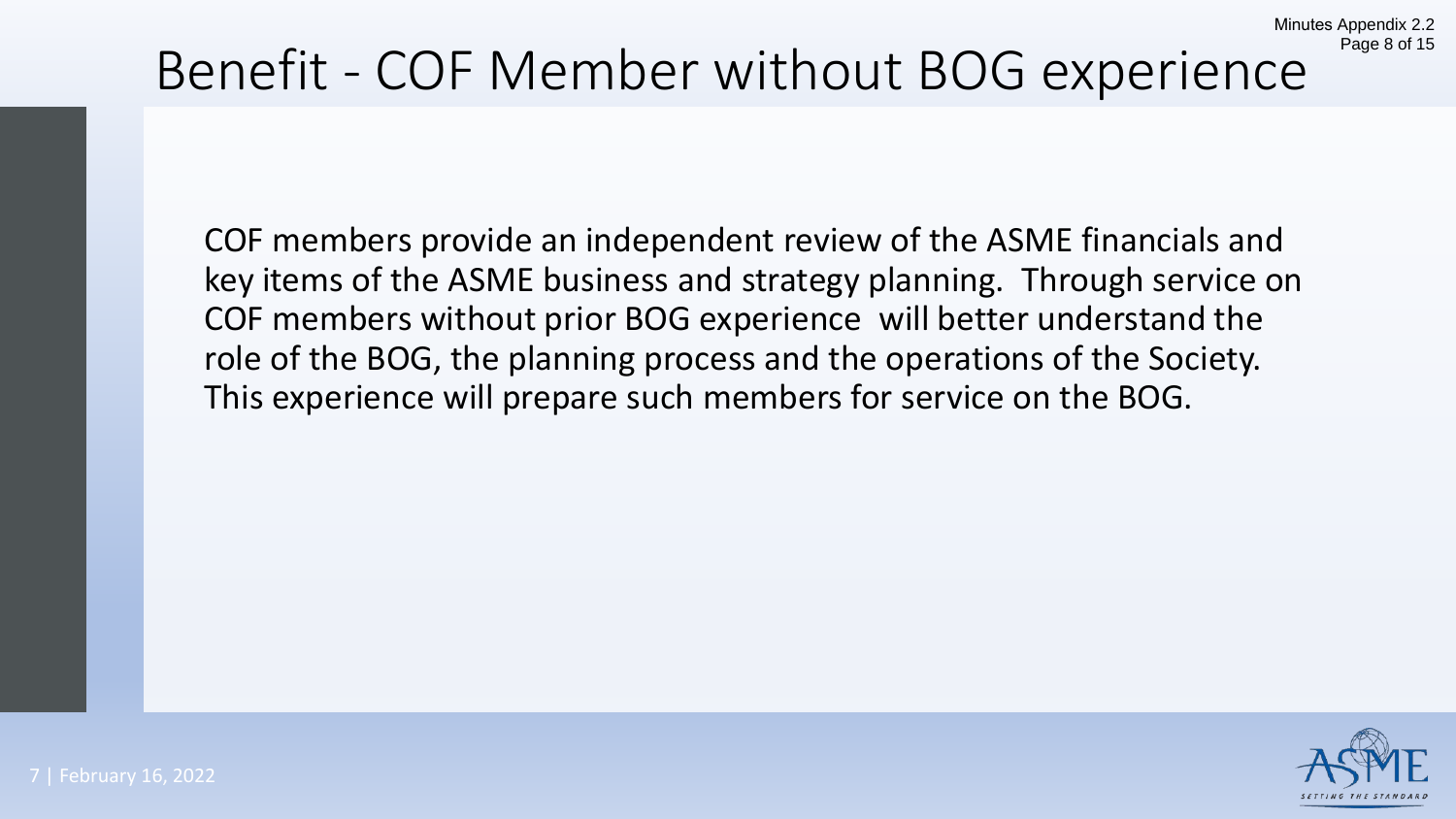## Desired Qualifications

- A. Expressed or demonstrated interest in supporting ASME's Mission, Vision, Core Values, and Strategy, and pursuing leadership positions with increased levels of responsibility.
- B. Demonstrated business understanding, experience, and ability to exercise sound judgments in matters that relate to the current and long-term objectives of the ASME, with a willingness and ability to contribute positively to the decision-making processes of ASME.
- C. Familiarity with the competitive position of ASME.
- D. Experience with the analysis and development of budgets.
- E. Experience with reading and analyzing financial statements.
- F. Ability to listen, analyze, think clearly and creatively, present with an open mind.
- G. Ability to exercise financial discipline in a non-profit environment.
- H. Honesty, integrity, and adherence to high ethical standards.
- Excellent relationship skills, with the ability to work well with individuals and groups.
- J. Attained Member grade or higher and active in ASME and willing to sign a Conflict-of- Interest statement in accordance with Society Policy, 15.8.

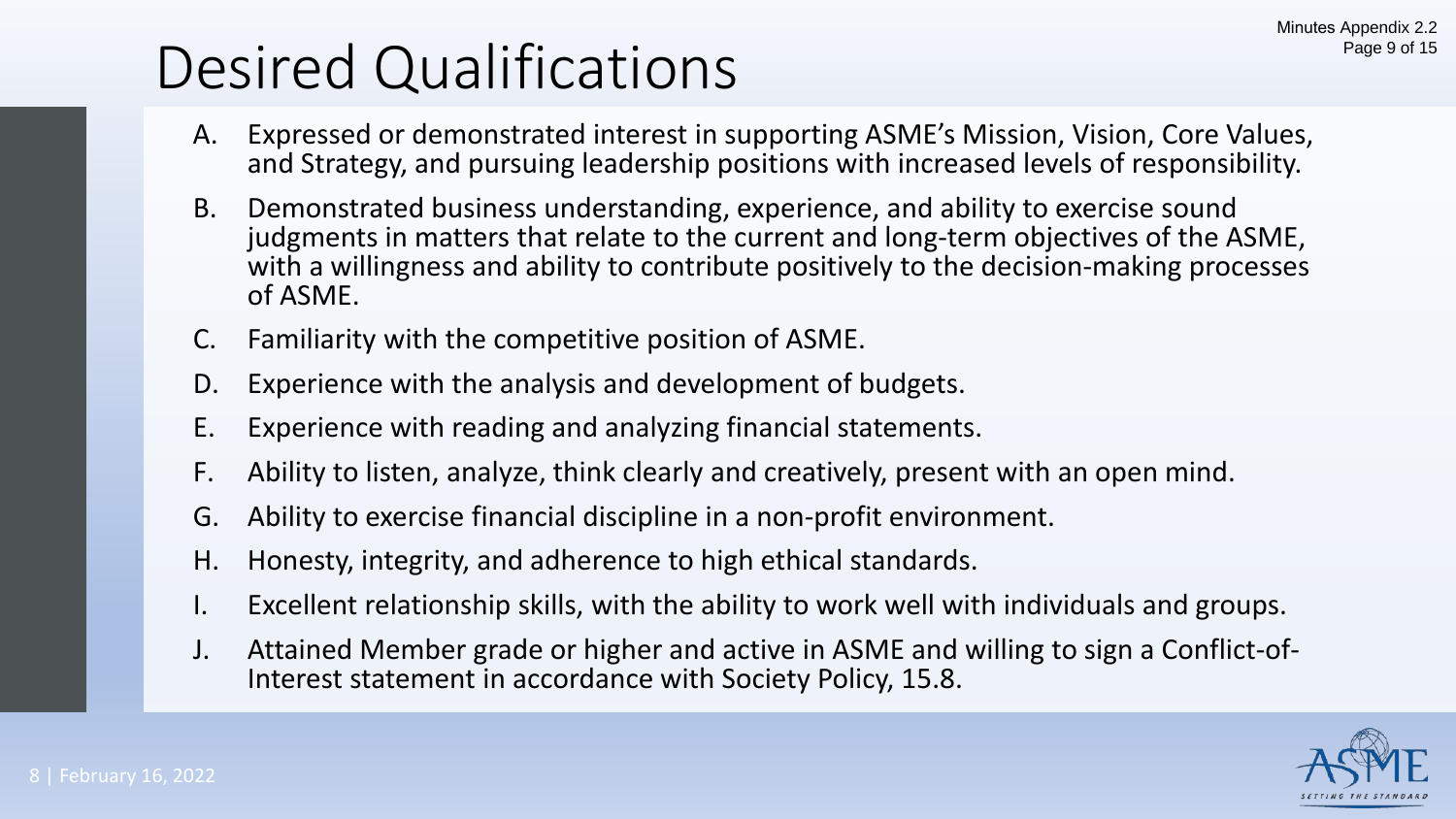### New By-Law Language

B5.2.5.2 The Committee on Finance shall consist of four members-at-large (serving staggered terms on the Committee), the Treasurer, the Chief Financial Officer and the Assistant Treasurer, if any. At least one but not more than two at-large members shall have previously served on the Board of Governors. At the first meeting of the fiscal year, the Committee shall select its Chair from among its members-at-large.

The Treasurer shall be an ex officio member of the Committee with vote and shall serve as Vice Chair. The Chief Financial Officer and the Assistant Treasurer, if any, shall be ex officio members of the Committee without vote. The Committee shall nominate candidates for the member-at-large positions for appointment by the Board of Governors. The term of the members-at-large shall be three years. A member-atlarge can serve no more than two consecutive terms (or a total of six years) without a break of at least two years. The President may select a Governor to serve as Liaison to the Committee during their Presidential term.

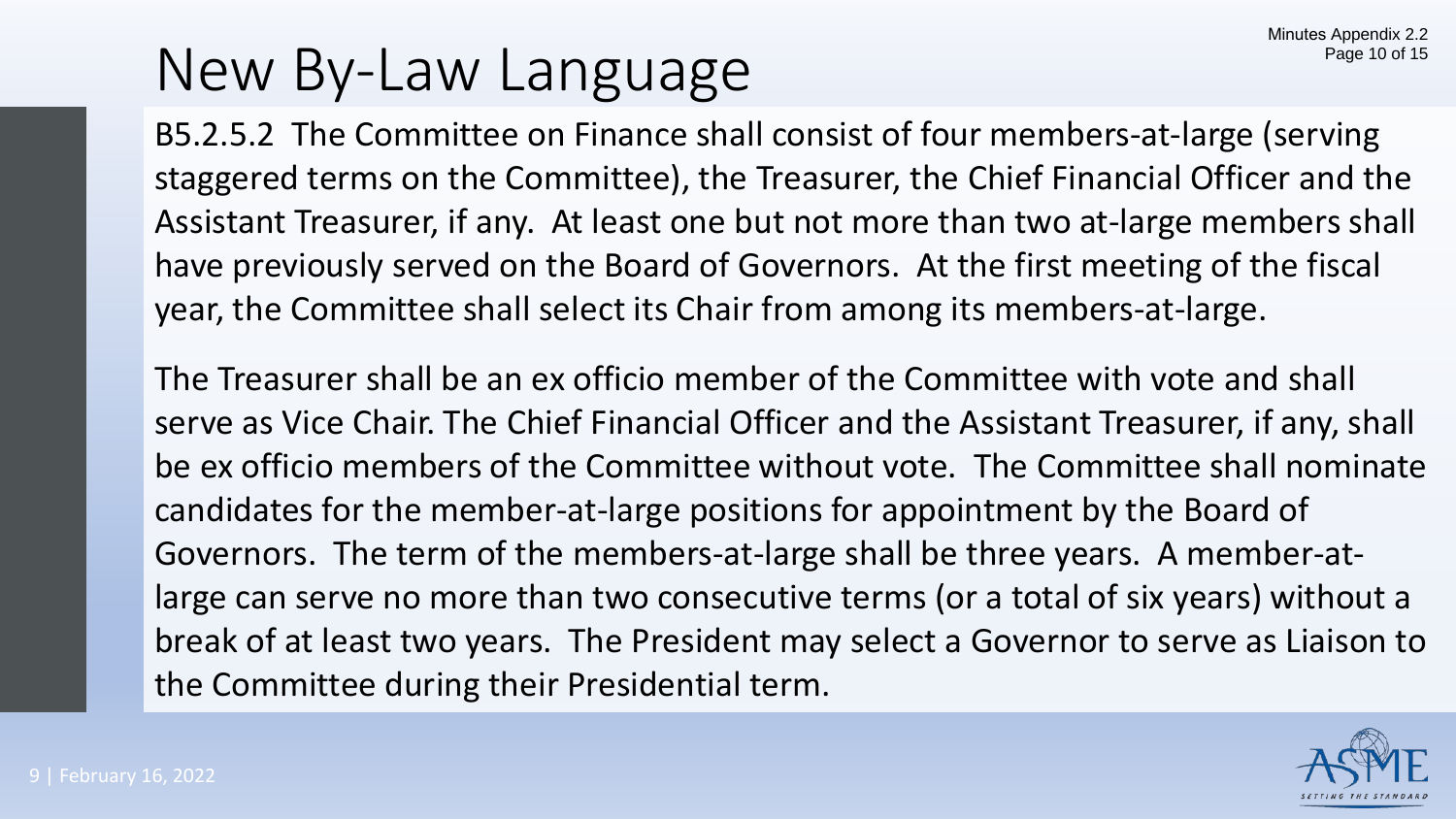# Proposed COF Staggered Terms

### **Current Members**

- Member-at-Large/Chair: John Goossen (last year, moving to Secretary-Treasurer for FY2022-23, 2023-2024 and 2024-25)
- Member-at-Large: Richard Benson last year of a first 3-year term
- Secretary-Treasurer: Robert Pangborn last year of a 3-year term

*Current members will serve until the end of June 2022*

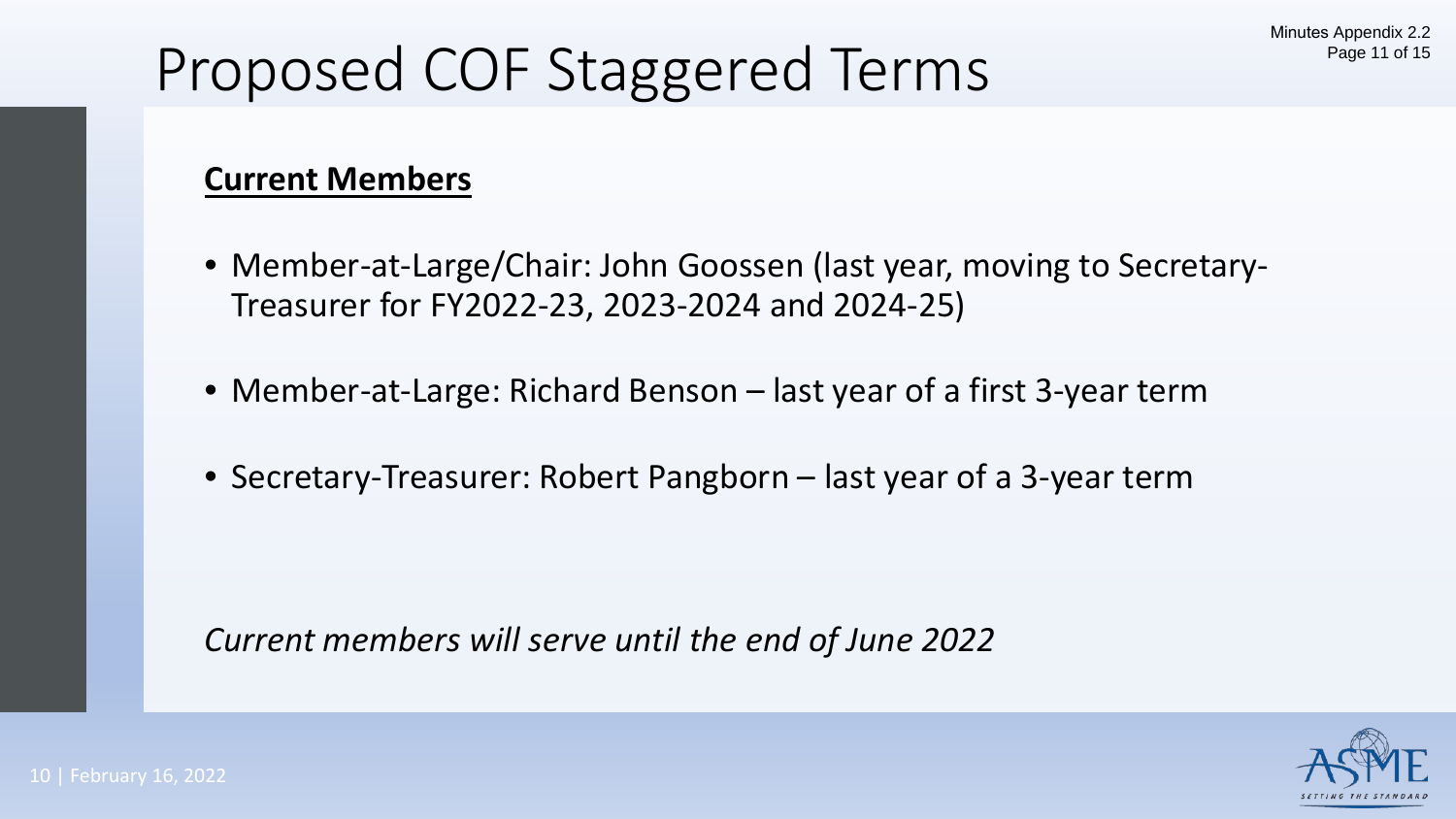### Members Going Forward

### **Current Member**

• Member-at-Large: Richard Benson – to serve a Modified 2-year term FY 2022 thru 2024. At the end of this term, Dr. Benson has the option to consider a second 3-year term, subject to BOG approval.

NOTE: At the end of Dr. Benson's Modified 2-year term a **new** COF member could be selected either with or without BOG experience.

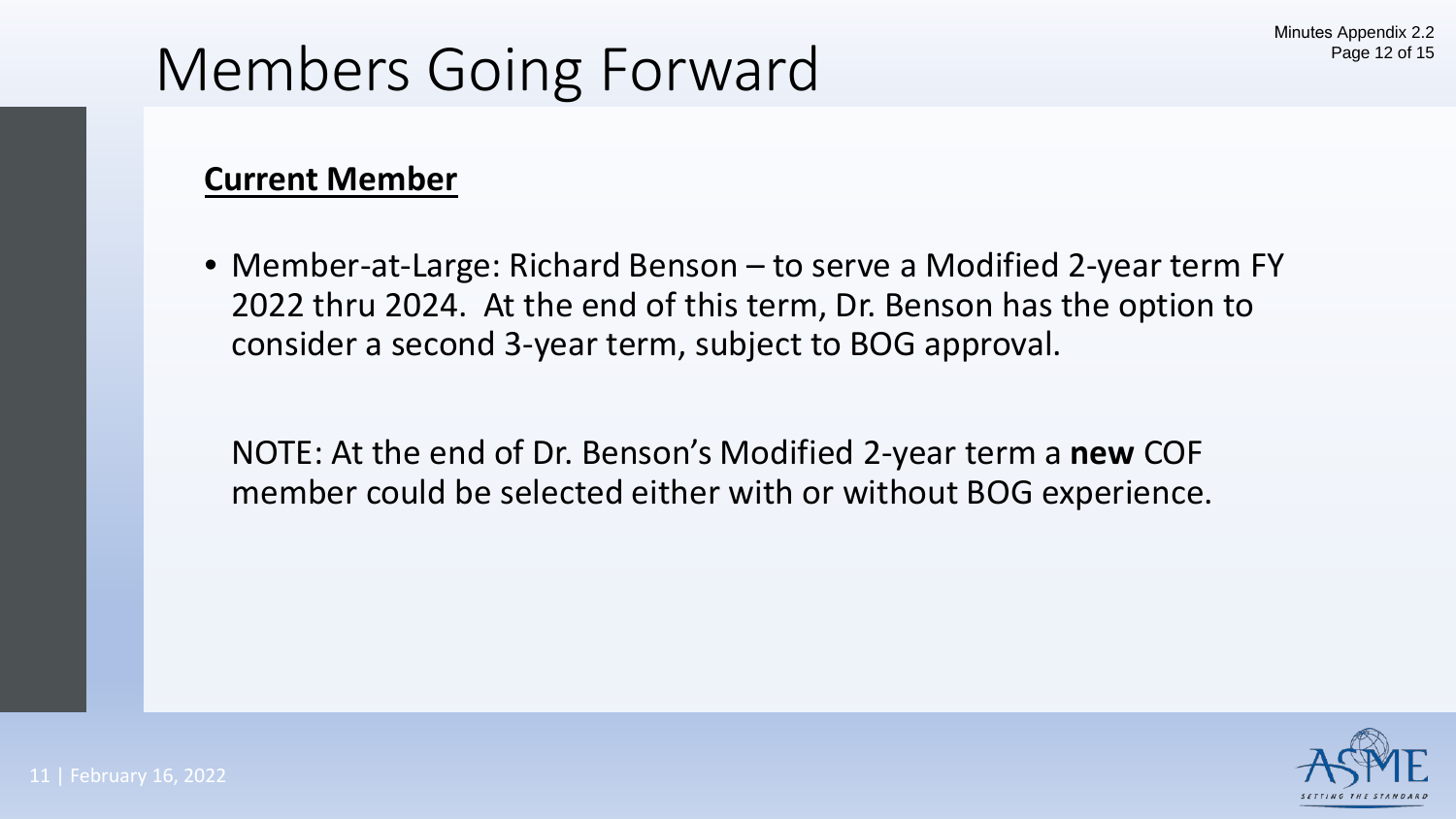## Members Going Forward - continued

### **New Members**

Two new COF members to begin (for this term only) in May 2022, after B5.2.5.2 is accepted by the BOG at its April 19 meeting, with BOG approval to extend initial term by 2 months to end in June 2022.

- Member-at-Large (with previous BOG experience) Serve 3-year Term with option to serve a second 3-year term
- Member at Large (with no previous BOG experience) Serve Modified 1 year Term with option to serve a second 3-year term

One new COF member to begin in June 2022

• Member at Large (with no previous BOG experience) Serve Modified 2-year Term with option to serve a second 3-year term

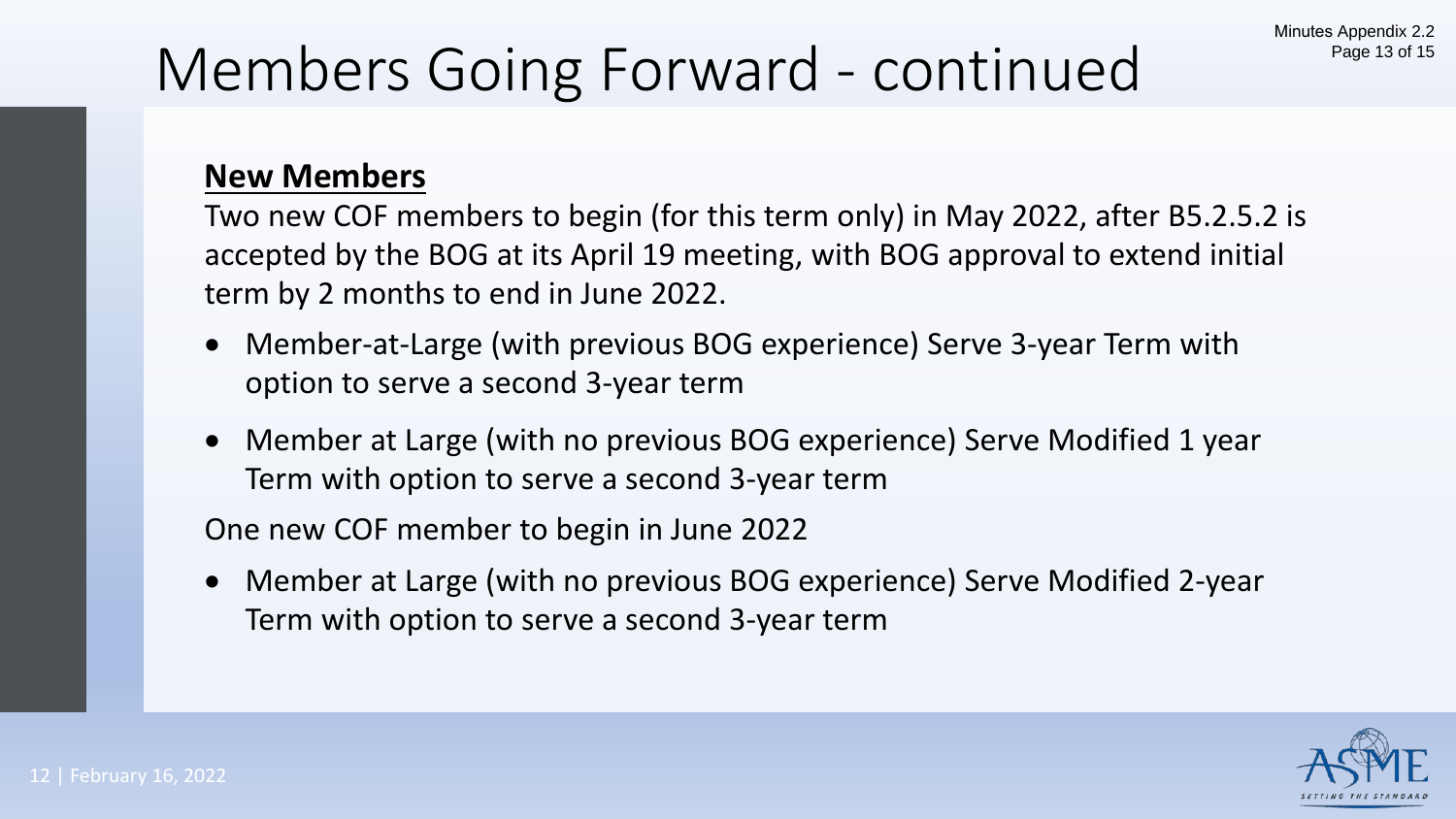## Members Going Forward - continued

| May/June              | <b>Fiscal Year</b>    | <b>Fiscal Year</b>    | <b>Fiscal Year</b>    | <b>Fiscal Year 2025-</b> | <b>Fiscal Year</b>    | Fiscal Year 2027-     |
|-----------------------|-----------------------|-----------------------|-----------------------|--------------------------|-----------------------|-----------------------|
| 2021-2022             | 2022-2023             | 2023-2024             | 2024-2025             | 2026                     | 2026-2027             | 2028                  |
| <b>Existing</b>       |                       |                       |                       |                          |                       |                       |
| Secy-Treas            |                       |                       |                       |                          |                       |                       |
| Pangborn              |                       |                       |                       |                          |                       |                       |
| <b>Existing COF</b>   | Secy-Treas            | Secy-Treas            | Secy-Treas            |                          |                       |                       |
| <b>Member Goossen</b> | Goossen               | Goossen               | Goossen               |                          |                       |                       |
| <b>New COF Member</b> | <b>BOG Experience</b> | <b>BOG Experience</b> | <b>BOG Experience</b> | <b>BOG Experience</b>    | <b>BOG Experience</b> | <b>BOG Experience</b> |
| for 2 months          | member                | member                | member                | member                   | member                | member                |
|                       |                       |                       |                       |                          |                       |                       |
| <b>Existing COF</b>   | <b>Existing COF</b>   | <b>Existing COF</b>   | Member with or        | Member with or           | Member with or        |                       |
| <b>Member Benson</b>  | <b>Member Benson</b>  | <b>Member Benson</b>  | $w/o$ BOG             | $w/o$ BOG                | $w/o$ BOG             |                       |
|                       |                       |                       | <b>Experience</b>     | Experience               | <b>Experience</b>     |                       |
|                       |                       |                       | Reappoint             | Reappoint                | Reappoint             |                       |
|                       |                       |                       | Benson?               | Benson?                  | Benson?               |                       |
| <b>New COF Member</b> | No-BOG                | No-BOG                | No-BOG                | No-BOG                   |                       |                       |
| for 2 Months          | Experience            | <b>Experience</b>     | <b>Experience</b>     | Experience               |                       |                       |
|                       | <b>Member</b>         | Member                | Member                | Member                   |                       |                       |
|                       | No-BOG                | No-BOG                | No-BOG                | No-BOG                   | No-BOG                |                       |
|                       | Experience            | Experience            | Experience            | Experience               | Experience            |                       |
|                       | <b>Member</b>         | <b>Member</b>         | <b>Member</b>         | <b>Member</b>            | <b>Member</b>         |                       |